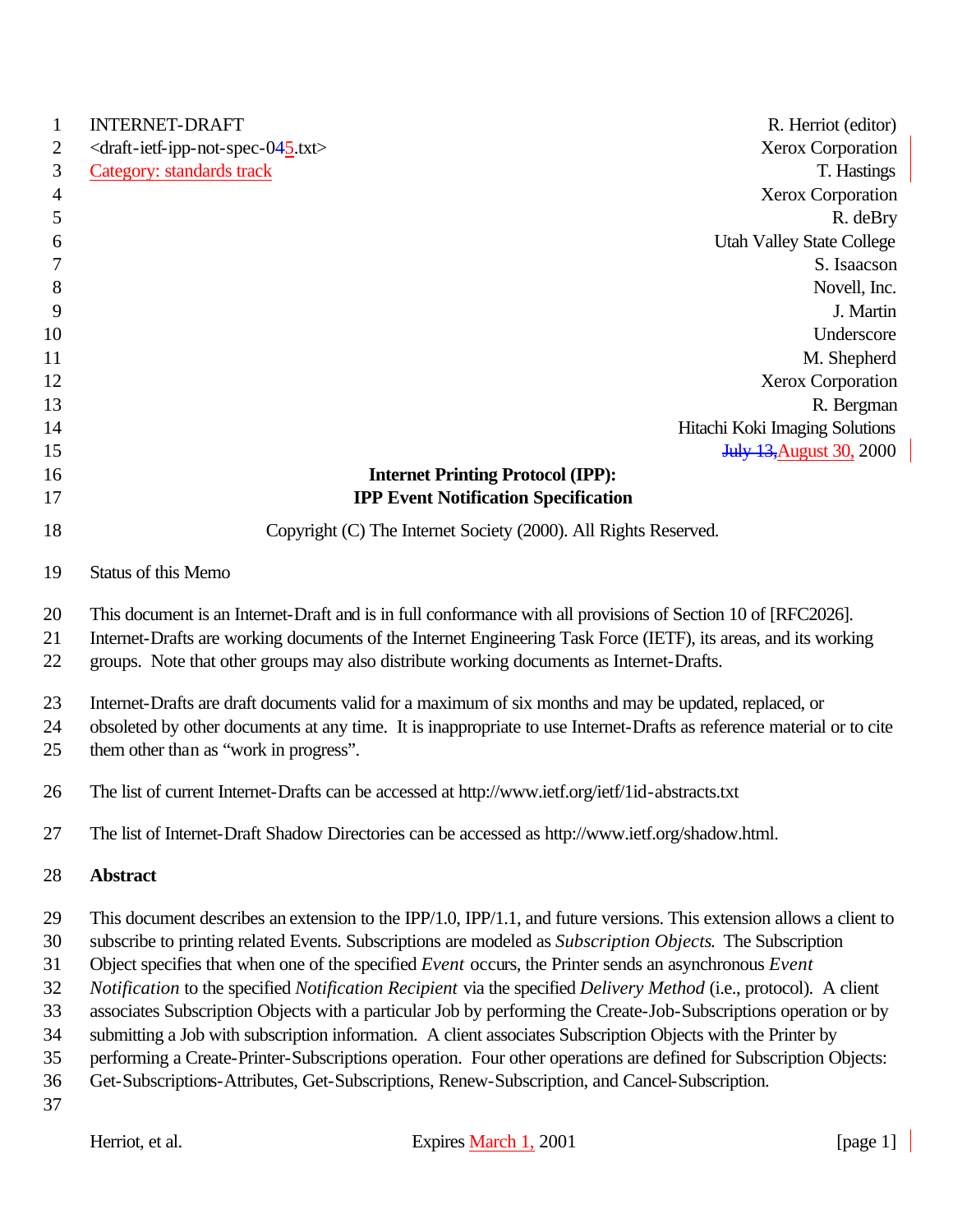- 38 The *fullbasic* set of IPP documents includes:
- Design Goals for an Internet Printing Protocol [RFC2567]
- Rationale for the Structure and Model and Protocol for the Internet Printing Protocol [RFC2568]
- Internet Printing Protocol/1.1: Model and Semantics [IPP-MOD]
- Internet Printing Protocol/1.1: Encoding and Transport [IPP-PRO]
- Internet Printing Protocol/1.1: Implementer's Guide [IPP-IIG]
- Mapping between LPD and IPP Protocols [RFC2569]
- The "Design Goals for an Internet Printing Protocol" document takes a broad look at distributed printing
- functionality, and it enumerates real-life scenarios that help to clarify the features that need to be included in a
- printing protocol for the Internet. It identifies requirements for three types of users: end users, Operators, and
- Administrators. It calls out a subset of end user requirements that are satisfied in IPP/1.0. Operator and
- Administrator requirements are out of scope for version 1.0. A few OPTIONAL Operator operations have been
- added to IPP/1.1.
- The "Rationale for the Structure and Model and Protocol for the Internet Printing Protocol" document describes

IPP from a high level view, defines a roadmap for the various documents that form the suite of IPP specifications,

- and gives background and rationale for the IETF working group's major decisions.
- The "Internet Printing Protocol/1.1: Model and Semantics", describes a simplified model with abstract objects,
- their attributes, and their operations that are independent of encoding and transport. It introduces a Printer object
- and a Job object. The Job object optionally supports multiple documents per Job. It also addresses security,
- internationalization, and directory issues.
- The "Internet Printing Protocol/1.1: Encoding and Transport" document is a formal mapping of the abstract
- operations and attributes defined in the model document onto HTTP/1.1. It defines the encoding rules for a new
- Internet MIME media type called "application/ipp". This document also defines the rules for transporting over
- HTTP a message body whose Content-Type is "application/ipp". This document defines a new scheme named
- 'ipp' for identifying IPP printers and jobs. Finally, this document defines interoperability rules for supporting
- IPP/1.0 clients.
- The "Internet Printing Protocol/1.1: Implementer's Guide" document gives insight and advice to implementers of IPP clients and IPP objects. It is intended to help them understand IPP/1.0 and some of the considerations that may assist them in the design of their client and/or IPP object implementations. For example, a typical order of processing requests is given, including error checking. Motivation for some of the specification decisions is also
- included.
- The "Mapping between LPD and IPP Protocols" document gives some advice to implementers of gateways
- between IPP and LPD (Line Printer Daemon) implementations.
-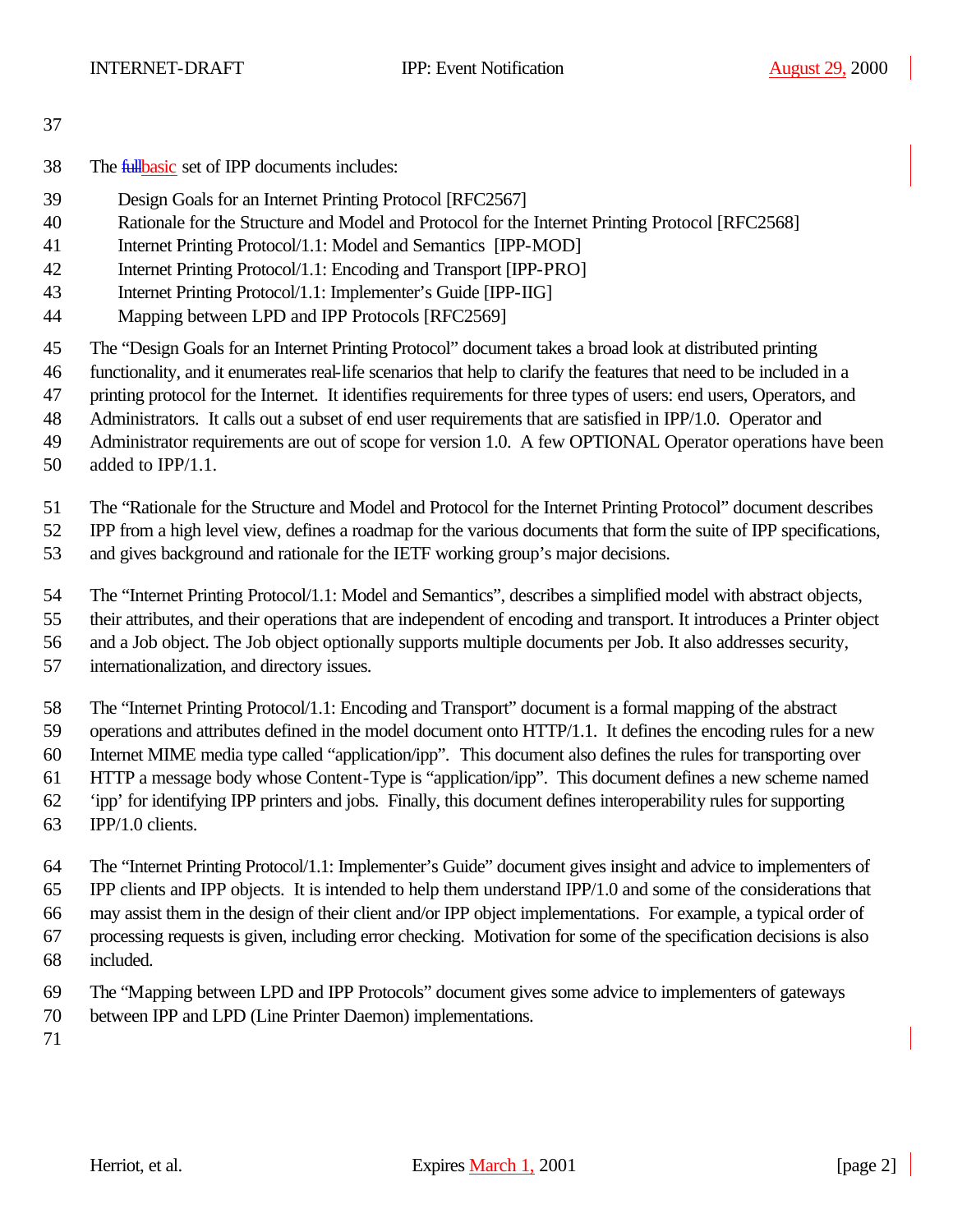## **Table of Contents**

| 72       | $\mathbf{1}$   |                |  |  |
|----------|----------------|----------------|--|--|
| 73       |                | 1.1            |  |  |
| 74       | 2              |                |  |  |
| 75       |                | 2.1            |  |  |
| 76       |                | 2.2            |  |  |
| 77       |                | 2.3            |  |  |
| 78       |                | 2.4            |  |  |
| 79       | 3              |                |  |  |
| 80       |                | 3.1            |  |  |
| 81       | 3.2            |                |  |  |
| 82       | $\overline{4}$ |                |  |  |
| 83       |                | 4.1            |  |  |
| 84       |                | 4.2            |  |  |
| 85       | 5              |                |  |  |
| 86       |                | 5.1            |  |  |
| 87       |                | 5.2            |  |  |
| 88       |                | 5.3            |  |  |
| 89       |                | 5.3.1          |  |  |
| 90       |                | 5.3.2          |  |  |
| 91<br>92 |                | 5.3.3<br>5.3.4 |  |  |
| 93       |                | 5.3.5          |  |  |
| 94       |                | 5.3.6          |  |  |
| 95       |                | 5.3.7          |  |  |
| 96       |                | 5.3.8          |  |  |
| 97       |                | 5.4            |  |  |
| 98       |                | 5.4.1          |  |  |
| 99       |                | 5.4.2          |  |  |
| 100      |                | 5.4.3          |  |  |
| 101      |                | 5.4.4          |  |  |
| 102      |                | 5.4.5          |  |  |
| 103      |                | 5.4.6          |  |  |
| 104      |                | 5.4.7          |  |  |
| 105      | 6              |                |  |  |
| 106      |                | 6.1            |  |  |
| 107      |                | 6.2            |  |  |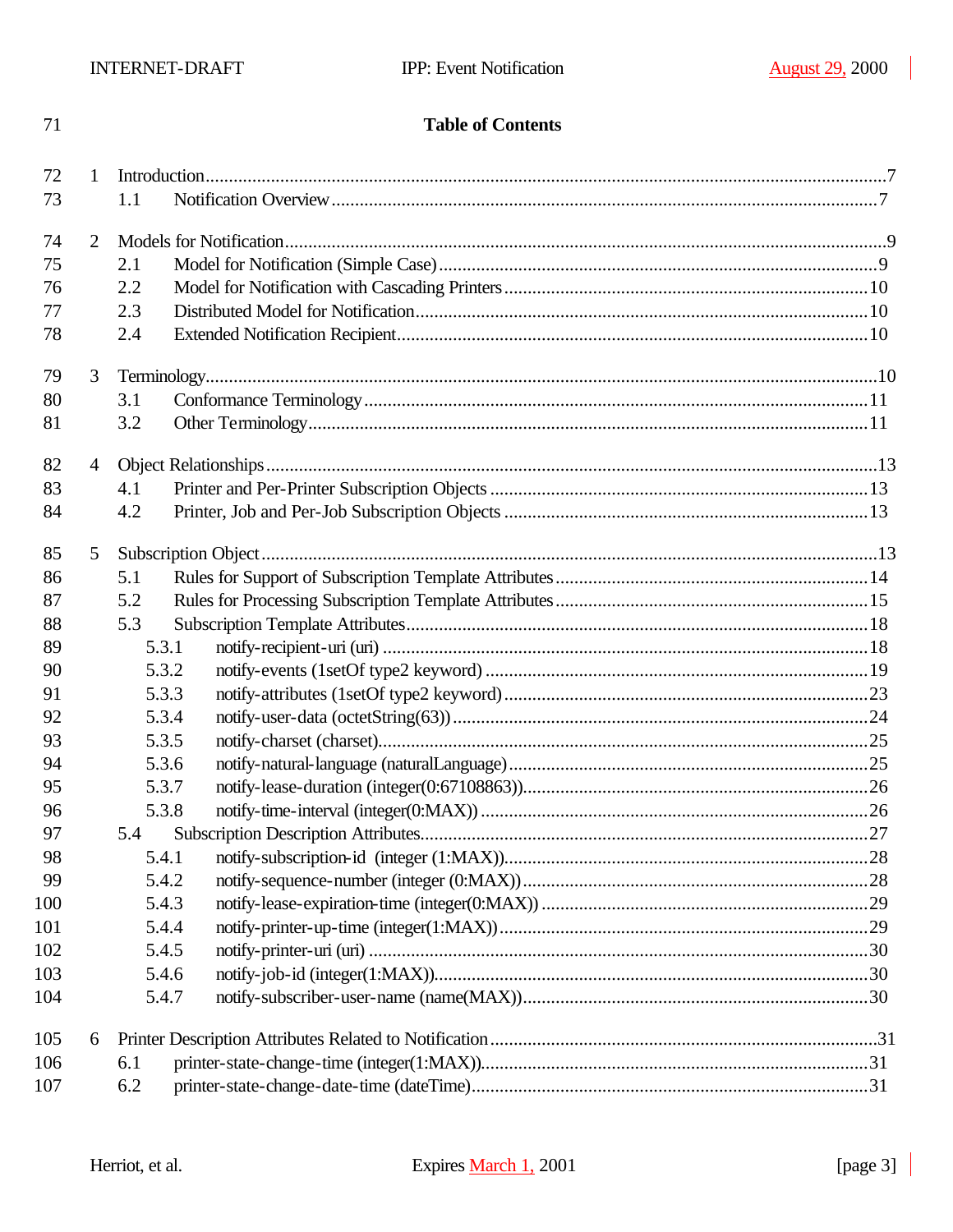| 108 | 7 |        |  |
|-----|---|--------|--|
| 109 |   | 7.1    |  |
| 110 | 8 |        |  |
| 111 |   | 8.1    |  |
| 112 |   | 8.2    |  |
| 113 | 9 |        |  |
| 114 |   | 9.1    |  |
| 115 |   | 9.1.1  |  |
| 116 |   | 9.1.2  |  |
| 117 |   | 9.1.3  |  |
| 118 |   | 9.2    |  |
| 119 |   | 9.2.1  |  |
| 120 |   | 9.2.2  |  |
| 121 |   | 9.2.3  |  |
| 122 |   |        |  |
| 123 |   |        |  |
| 124 |   | 11.1   |  |
| 125 |   | 11.1.1 |  |
| 126 |   | 11.1.2 |  |
| 127 |   | 11.1.3 |  |
| 128 |   | 11.2   |  |
| 129 |   | 11.2.1 |  |
| 130 |   | 11.2.2 |  |
| 131 |   | 11.2.3 |  |
| 132 |   | 11.2.4 |  |
| 133 |   | 11.2.5 |  |
| 134 |   | 11.2.6 |  |
| 135 |   |        |  |
| 136 |   |        |  |
| 137 |   | 13.1   |  |
| 138 |   |        |  |
| 139 |   |        |  |
| 140 |   |        |  |
| 141 |   | 16.1   |  |
| 142 |   | 16.2   |  |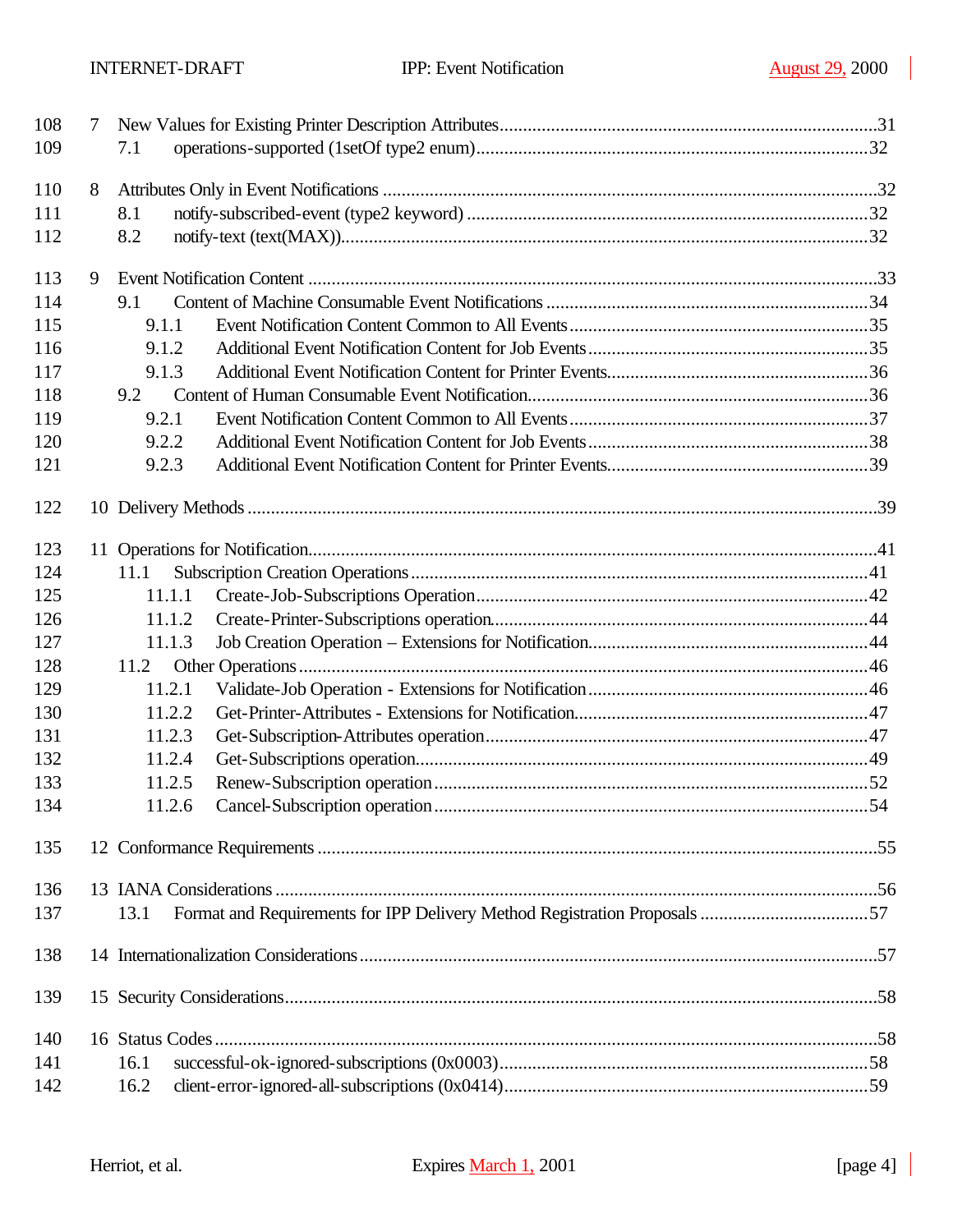| 143 |                                                                                          |  |
|-----|------------------------------------------------------------------------------------------|--|
| 144 | 17.1                                                                                     |  |
| 145 | 17.2                                                                                     |  |
| 146 | 17.3                                                                                     |  |
| 147 | 17.4                                                                                     |  |
| 148 |                                                                                          |  |
| 149 |                                                                                          |  |
| 150 |                                                                                          |  |
| 151 |                                                                                          |  |
| 152 |                                                                                          |  |
| 153 |                                                                                          |  |
| 154 |                                                                                          |  |
| 155 |                                                                                          |  |
| 156 | E.1                                                                                      |  |
| 157 | E.2                                                                                      |  |
| 158 | E.3                                                                                      |  |
| 159 |                                                                                          |  |
| 160 |                                                                                          |  |
| 161 |                                                                                          |  |
| 162 | <b>Tables</b>                                                                            |  |
| 163 |                                                                                          |  |
| 164 |                                                                                          |  |
| 165 |                                                                                          |  |
| 166 |                                                                                          |  |
| 167 |                                                                                          |  |
| 168 |                                                                                          |  |
| 169 | Table 7 – Combinations of Events and Subscribed Events for "job-impressions-completed"36 |  |
| 170 |                                                                                          |  |
| 171 |                                                                                          |  |
| 172 |                                                                                          |  |
| 173 |                                                                                          |  |
| 174 |                                                                                          |  |
| 175 |                                                                                          |  |
| 176 |                                                                                          |  |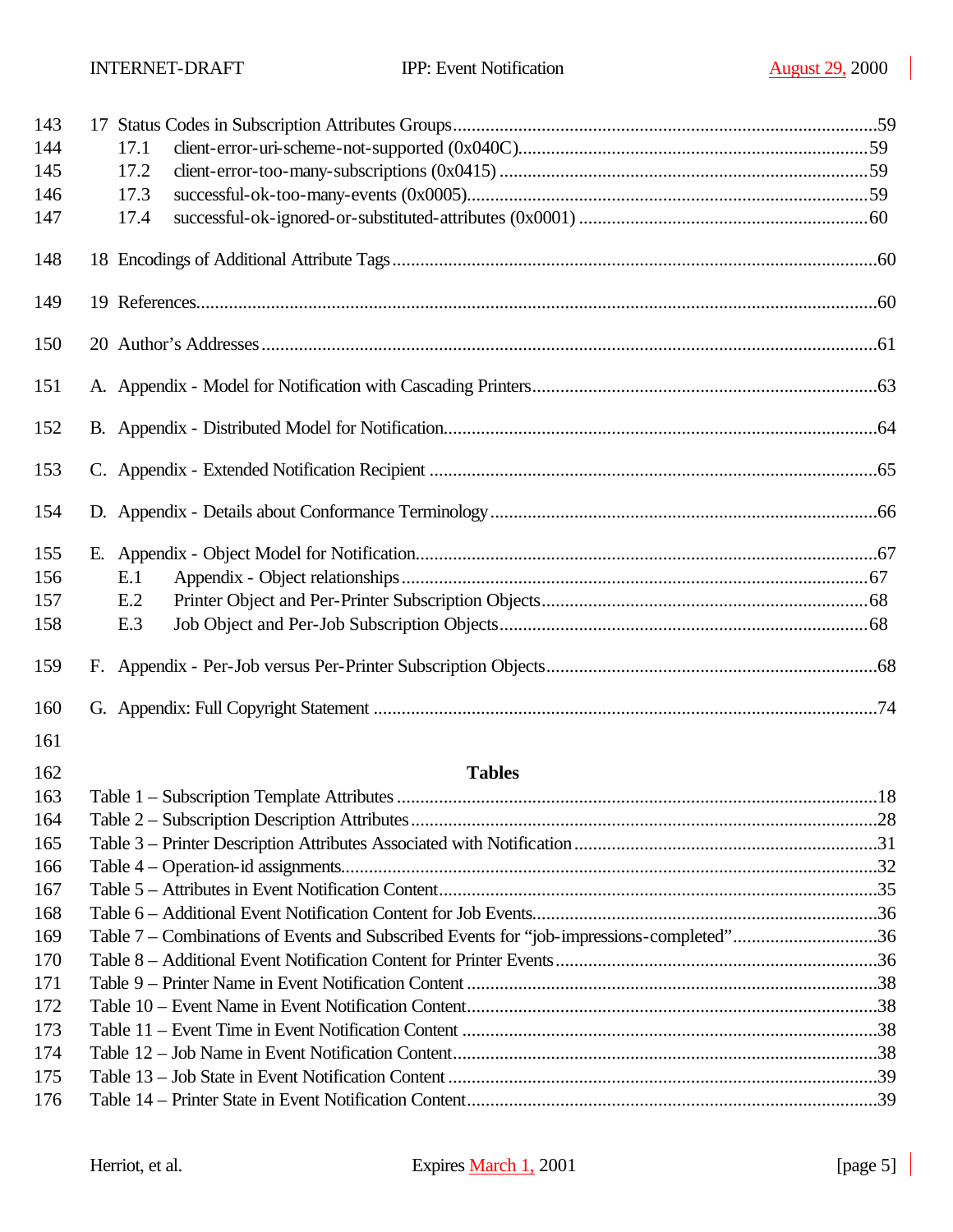| 177 |                |  |
|-----|----------------|--|
| 178 |                |  |
| 179 | <b>Figures</b> |  |
| 180 |                |  |
| 181 |                |  |
| 182 |                |  |
| 183 |                |  |
| 184 |                |  |
| 185 |                |  |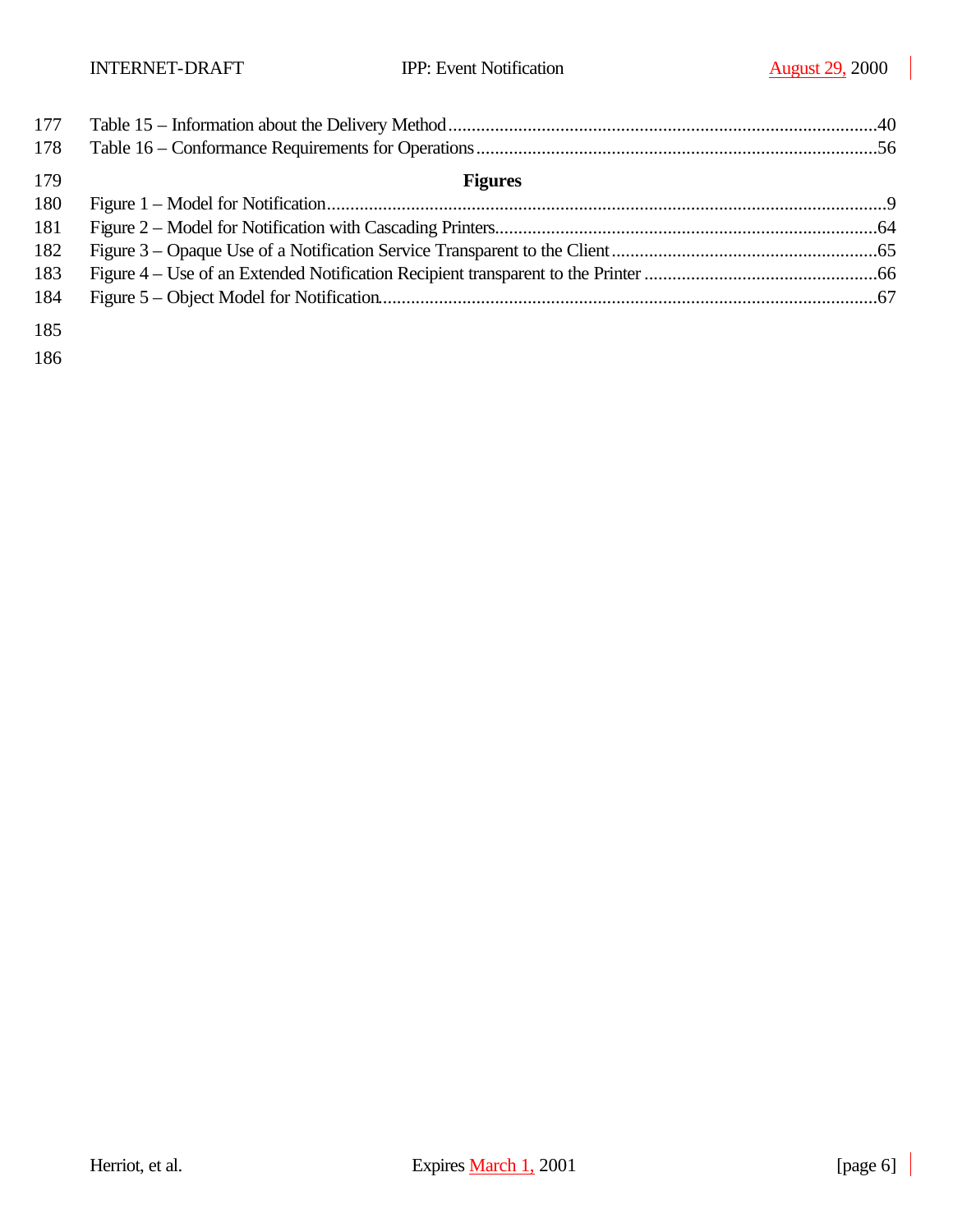## **1 Introduction**

This IPP notification specification is an extension to IPP/1.0 [RFC2568, RFC2569] and IPP/1.1 [ipp-mod, ipp-

- pro]. This document in combination with the following documents is intended to meet the notification requirements
- described in [ipp-not-req]:
- Internet Printing Protocol (IPP): "Job Progress Attributes" [ipp-prog]
- One or more Delivery Method Documents registered with IANA (see section 13).
- 

Note: this document does not define any Delivery Methods, but it does define the rules for conformance for

- Delivery Method Documents.
- Refer to the Table of Contents for the layout of this document.

## **1.1 Notification Overview**

This document defines operations that a client can perform in order to create *Subscription Objects* in a Printer and

carry out other operations on them. A Subscription Object represents a Subscription abstraction. The Subscription

Object specifies that when one of the specified *Events* occurs, the Printer sends an asynchronous *Event* 

*Notification* to the specified *Notification Recipient* via the specified *Delivery Method* (i.e., protocol).

When a client (called a *Subscribing Client*) performs an operation that creates a Subscription Object, the

operation contains one or more *Subscription Template Attributes Group*s. Each such group holds information

 used by the Printer to initialize a newly created Subscription Object. The Printer creates one Subscription Object for each Subscription Template Attributes Group in the operation. This group is like the Job Template Attributes

group defined in [ipp-mod]. The following is an example of the information included in a Subscription Template

Attributes Group (see section 5 for details on the Subscription Object attributes):

- 1. The names of Subscribed Events that are of interest to the Notification Recipient.
- 2. The address (URL) of one Notification Recipient.
- 3. The Delivery Method (i.e., the protocol) which the Printer uses to send the Event Notification.
- 4. Some opaque data that the Printer sends to the Notification Recipient in the Event Notification. The Notification Recipient might use this opaque data as a forwarding address for the Event Notification.
- 5. The charset to use in text fields within an Event Notification
- 6. The natural language to use in the text fields of the Event Notification
- 7. The requested lease time in seconds for the Subscription Object
- An operation that creates a Subscription Object is called a *Subscription Creation Operation*. These operations
- include the following operations (see section 11.1 for further details):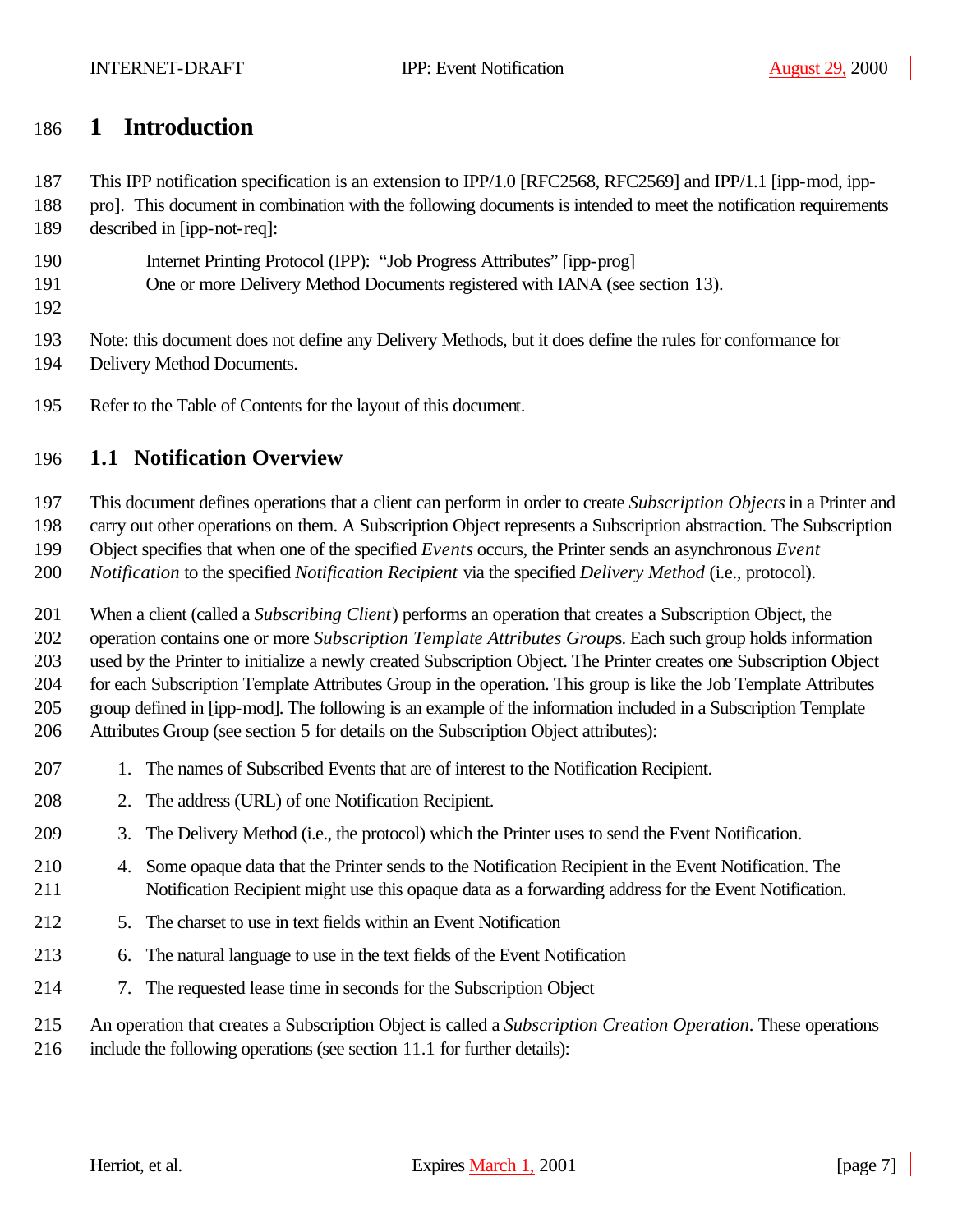- **Job Creation operation**: When a client performs such an operation (Print-Job, Print-URI, and Create- Job), a client can include zero or more Subscription Template Attributes Groups in the request. The Printer creates one Subscription Object for each Subscription Template Attributes Group in the request, and the Printer associates each such Subscription Object with the newly created Job. This document extends these operations' definitions in [ipp-mod] by adding Subscription Template Attributes Groups in the request and Subscription Attributes Groups in the response.
- **Create-Job-Subscriptions operation:** A client can include one or more Subscription Template Attributes Groups in the request. The Printer creates one Subscription Object for each Subscription Template Attributes Group and associates each with the job that is the target of this operation.
- **Create-Printer-Subscriptions operation:** A client can include one or more Subscription Template Attributes Groups in the request. The Printer creates one Subscription Object for each Subscription Template Attributes Group and associates each with the Printer that is the target of this operation.
- For each of the above operations:
- the Printer associates a Subscription Object with the Printer or a specific Job. When a Subscription Object is associated with a Job Object, it is called a *Per-Job Subscription Object*. When a Subscription Object is associated with a Printer Object, it is called a *Per-Printer Subscription Object*.
- the response contains one Subscription Attributes Group for each Subscription Template Attributes Group in the request and in the same order. When the Printer successfully creates a Subscription Object, its corresponding Subscription Attributes Group contains the "notify-subscription-id" attribute. This attribute uniquely identifies the Subscription Object and is analogous to a "job-id" for a Job object. Some operations described below use the "notify-subscription-id" to identify the target Subscription Object.
- 238 This document addsdefines the following additional operations (see section 11.2 for further details) $\pm$
- **Validate-Job operation:** When a client performs this operation, a client can include zero or more Subscription Template Attributes Groups in the request. The Printer determines if it could create one Subscription Object for each Subscription Template Attributes Group in the request. This document extends this operation's definition in [ipp-mod] by adding Subscription Template Attributes Groups in the request and Subscription Attributes Groups in the response.
- **Get-Subscription-Attributes operation:** This operation allows a client to obtain the specified attributes of a target Subscription Object.
- **Get-Subscriptions operation:** This operation allows a client to obtain the specified attributes of all Subscription Objects associated with the Printer or a specified Job.
- **Renew-Subscription operation:** This operation renews the lease on the target Per-Printer Subscription Object before it expires. A newly created Per-Printer Subscription Object receives an initial lease. It is the duty of the client to use this operation frequently enough to preserve a Per-Printer Subscription Object.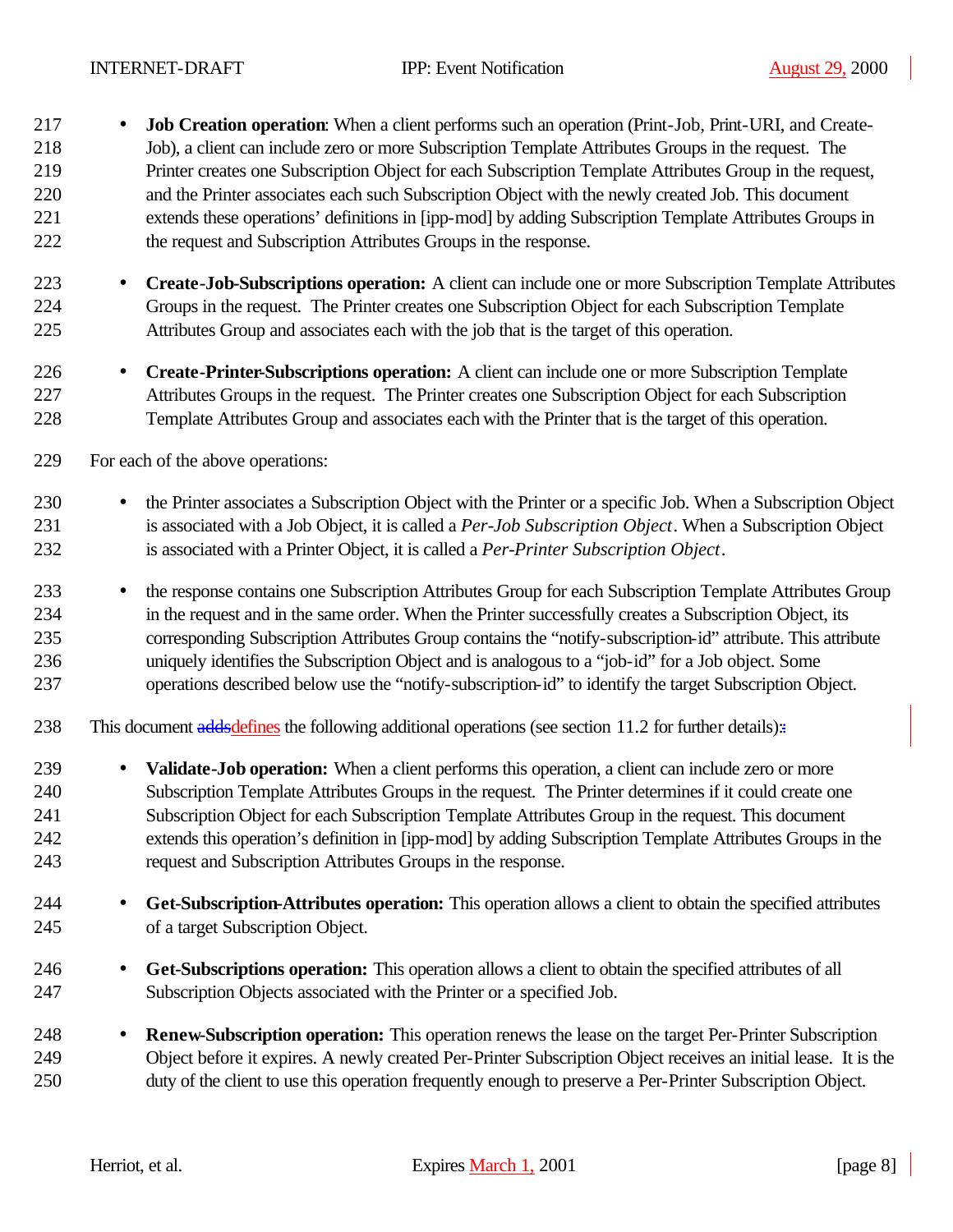- The Printer deletes a Per-Printer Subscription Object when its lease expires. A Per-Job Subscription Object last exactly as long as its associated Job Object and thus doesn't have a lease.
- **Cancel-Subscription operation:** This operation cancels the lease on the specified Per-Printer Subscription Object and thereby deletes the Subscription Object.

 When an Event occurs, the Printer finds all Subscription Objects listening for the Event (see section 9 for details on finding such Subscription Objects). For each such Subscription Object, the Printer:

| 257 | a) generates an Event Notification with information specified in section 9, AND |
|-----|---------------------------------------------------------------------------------|
|     |                                                                                 |

- b) either:
- i) delivers the Event Notification using the Delivery Method and target address identified in the Subscription Object's "notify-recipient-uri" attribute if the Delivery Method is a "push", OR
- 261 ii) saves Event Notification for a time period defined by the Delivery Method if the Delivery Method is a "pull", i.e., the Notification Recipient is expected to fetch the Event Notifications.

## **2 Models for Notification**

### **2.1 Model for Notification (Simple Case)**

As part of a Subscription Creation Operation, an IPP Printer (i.e., located in an output device or a server) creates

one or more Subscription Objects. In a Subscription Creation Operation, the client specifies the Notification

Recipient to which the Printer is to deliver Event Notifications. A Notification Recipient can be the Subscribing

Client or a third party.

Figure 1 shows the Notification model for a simple Client-Printer relationship.

```
271 embedded printer:
272 output device or server
273 PDA, desktop, or server +---------------+
274 +--------+ | ########### |
275 | client |-----Subscription ---------># Printer # |
276 +--------+ Creation Operation | # Object # |
277 +-----------+ | #####|######
278 | Notification | +------- | -------+
279 | Recipient | <----IPP Event Notifications----+<br>280 +------------+ (Job and/or Printer Events)
280 +------------+ (Job and/or Printer Events)
281 Figure 1 – Model for Notification
```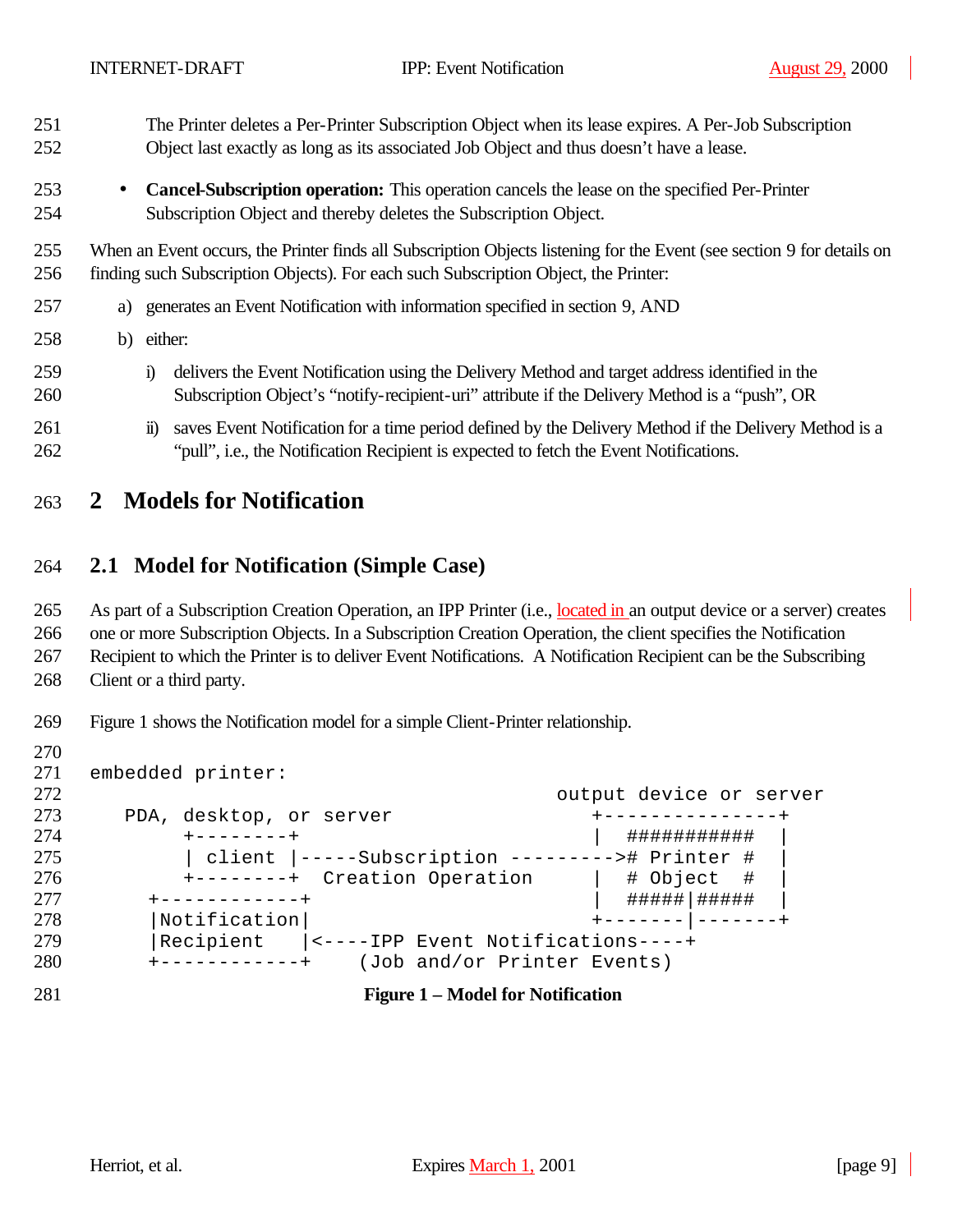## **2.2 Model for Notification with Cascading Printers**

 With this model, there is an intervening Print server between the human user and the Printer in the output device. If the Printer in the output device generates an Event, the system can be configured to send Event Notification either

- directly to the Notification Recipient specified by the Subscribing Client or
- via the Print Server to the Notification Recipient specified by the Subscribing Client.
- See Appendix A for more details.

## **2.3 Distributed Model for Notification**

The preceding sections (2.1 and 2.2) assume that the Notification software resides in the same device or Server

 box as the rest of the Printer software. In many implementations, the assumption is correct. However, the Notification model also permits a distributed implementation.

For example, the software that supports both Subscription Creation Operations and sending of Event Notifications

could be on hardware that is separate from the output device. To make this work, there must be a symbiotic

relationship between the output device software and the remote Notification software. Without the remote

- Notification software, the output device software is not a complete Printer.
- The term "Printer" in this document includes the software on the output device or server box as well as Notification software that is local to or remote from the output device.
- Appendix B describes this example in detail.

## **2.4 Extended Notification Recipient**

 The model allows for an extended Notification Recipient that is itself a Notification service that forwards each Event Notification to another recipient. The client contacts this Notification Recipient to arrange for forwarding by means outside the scope of this document. The Printer need not be aware that the Notification Recipient forwards Event Notifications.

Appendix C describes this example in detail.

## **3 Terminology**

This section defines terminology used throughout this document. Other terminology is defined in [ipp-mod].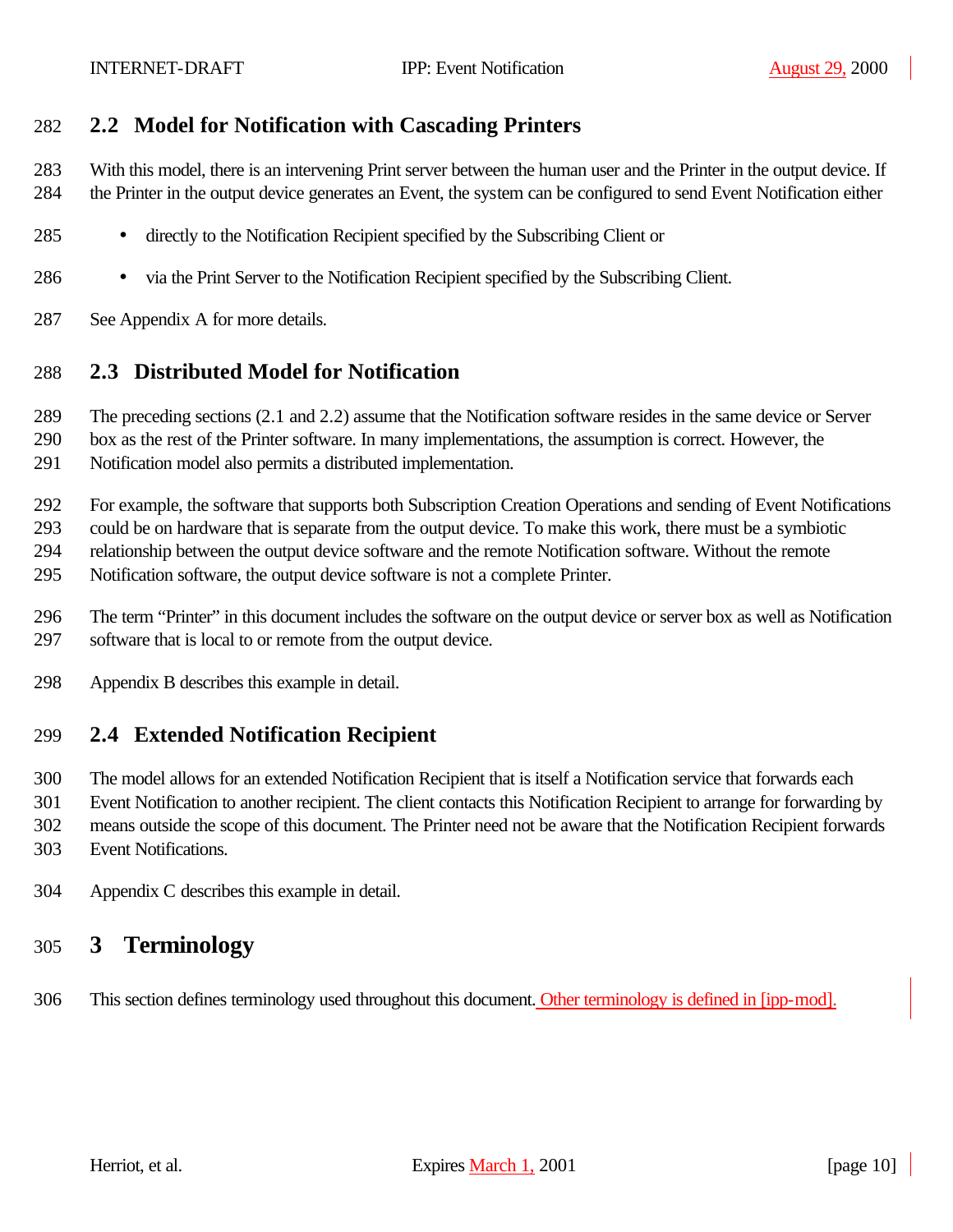## **3.1 Conformance Terminology**

 Capitalized terms, such as **MUST, MUST NOT, REQUIRED, SHOULD, SHOULD NOT, MAY, NEED NOT,** and **OPTIONAL**, have special meaning relating to conformance to this specification. These terms are defined in [ipp-mod section 13.1 on conformance terminology, most of which is taken from RFC 2119 [RFC2119]. See Appendix D for complete details.

- Note: a feature that is OPTIONAL in this document becomes REQUIRED if the Printer implements a Delivery Method that REQUIRES the feature
- **READ-ONLY** an adjective used in an attribute definition to indicate that an IPP Printer MUST NOT allow the attribute's value to be modified with the Set-Job-Attributes or Set-Printer-Attributes operations (see [ipp-set]). Note: there is no Set-Subscription operation so this term is not used for Subscription object attributes.

## **3.2 Other Terminology**

- **Administrator**  A human user who establishes policy for and configures the print system.
- **Operator -** A human user who carries out the policy established by the Administrator and controls the day to day running of the print system.
- **IPP Client (or client) -** The software component (PDA, desktop, or server) that performs an IPP operation directed at an IPP Printer (located in a server or output device).
- **Job Creation operation -** One of the operations that creates a Job object: Print-Job, Print-URI and Create- Job. The Validate-Job operation is not a Job Creation operation because no Job object is created. Therefore, when a statement also applies to the Validate-Job operation, it is mentioned explicitly.
- **Event -** some occurrence (either expected or unexpected) within the printing system of a change of state, condition, or configuration of a Job or Printer object. An Event occurs only at one instant in time and does not span the time the physical Event takes place. For example, jam-occurred and jam-cleared are two distinct, instantaneous Events, even though the jam may last for a while.
- **Job Event –** an Event caused by some change in a particular job on the Printer, e.g., job-completed.
- **Printer Event –** an Event caused by some change in the Printer that is not specific to a job, e.g., printer-state-changed.
- **Subscribed Event –** an Event that the Subscribing Client expresses interest in by making it a value of the "notify-events" attribute on a Subscription Object.
- **Subscribed Job Event –** a Subscribed Event that is a Job Event.
- **Subscribed Printer Event –** a Subscribed Event that is a Printer Event.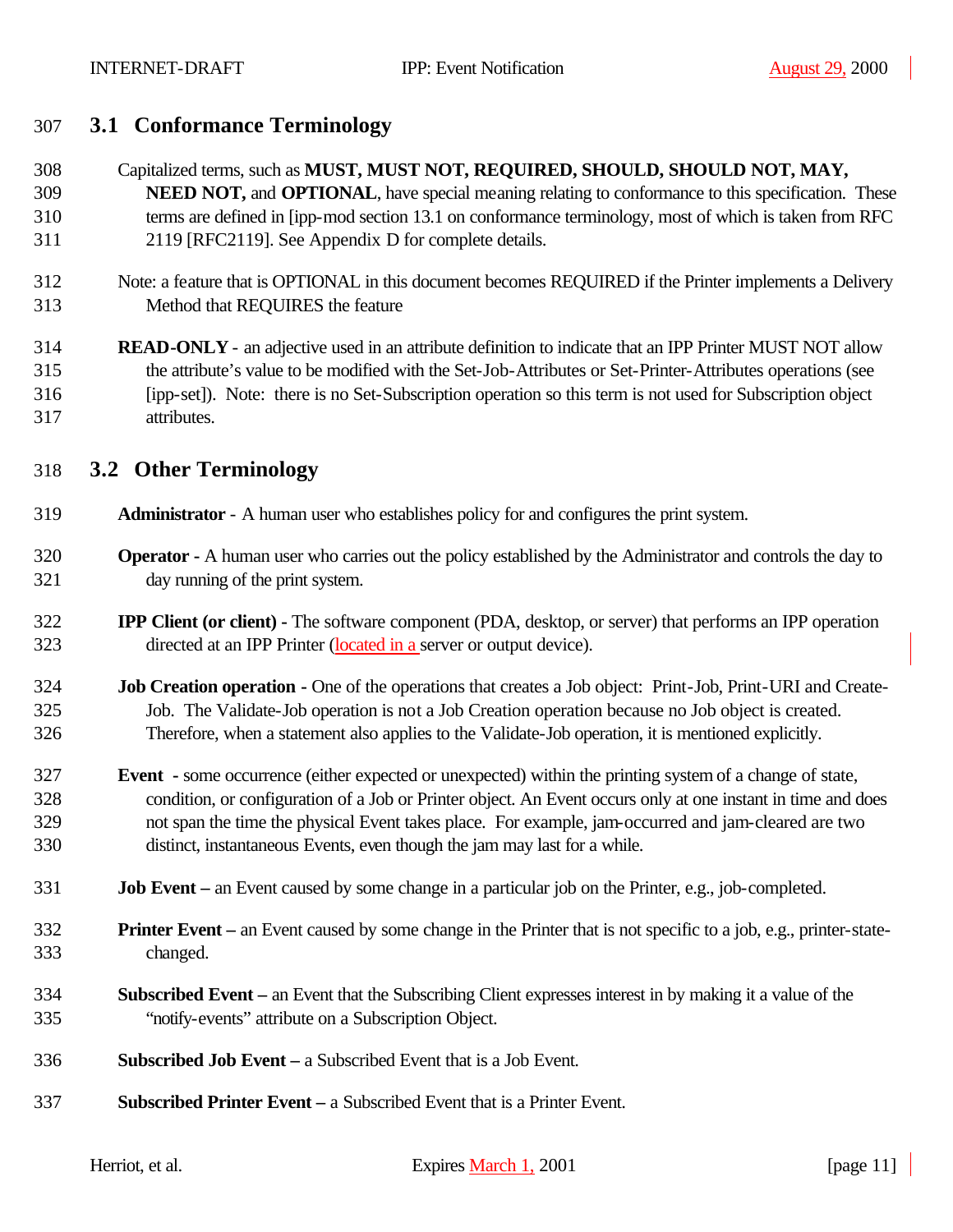| 338 | <b>Event Notification</b> - the information about an Event that the Printer sends when an Event occurs.             |  |  |
|-----|---------------------------------------------------------------------------------------------------------------------|--|--|
| 339 | <b>Notification Recipient - the entity to which the Printer sends an Event Notification.</b>                        |  |  |
| 340 | <b>Delivery Method</b> - the mechanism by which the Printer delivers the Event Notification, e.g., via email or via |  |  |
| 341 | SNMP.                                                                                                               |  |  |
| 342 | <b>Delivery Method Document - a document, separate from this document, that defines a Delivery Method.</b>          |  |  |
| 343 | <b>Compound Event Notification</b> - two or more Event Notifications that a Printer sends together as a single      |  |  |
| 344 | entity. The Delivery Method Document specifies whether the Delivery Method supports Compound Event                  |  |  |
| 345 | Notifications.                                                                                                      |  |  |
| 346 | Subscription Object - An object containing a set of attributes that indicate: the Notification Recipient, the       |  |  |
| 347 | Delivery Method, the Subscribed Events that cause the Printer to send an Event Notification, and the                |  |  |
| 348 | information to send in an Event Notification.                                                                       |  |  |
| 349 | <b>Per-Job Subscription Object</b> - A Subscription Object that is associated with a single Job. The Create-Job-    |  |  |
| 350 | Subscriptions operation and Job Creation operations create such an object.                                          |  |  |
| 351 | Per-Printer Subscription Object - A Subscription Object that is associated with the Printer as a whole. The         |  |  |
| 352 | Create-Printer-Subscriptions operation creates such an object.                                                      |  |  |
| 353 | <b>Subscribing Client - The client that creates the Subscription Object.</b>                                        |  |  |
| 354 | Subscription Creation Operation - An operation that creates a Subscription Object: Job Creation                     |  |  |
| 355 | operations, Create-Job-Subscriptions operation, and Create-Printer-Subscriptions operation. In the                  |  |  |
| 356 | context of a Job Creation operation, a Subscription Creation Operation is the part of the Job Creation              |  |  |
| 357 | operation that creates a Subscription object.                                                                       |  |  |
| 358 | Subscription Creation Request – The request portion of a Subscription Creation Operation.                           |  |  |
| 359 | Subscription Template Attributes – Subscription Object attributes that a client can supply in a Subscription        |  |  |
| 360 | Creation Operation and associated Printer Object attributes that specify supported and default values for           |  |  |
| 361 | the Subscription Object attributes.                                                                                 |  |  |
| 362 | Subscription Description Attributes – Subscription Object attributes that a Printer supplies during a               |  |  |
| 363 | Subscription Creation Operation.                                                                                    |  |  |
| 364 | <b>Subscription Template Attributes Group</b> – The attributes group in a request that contains Subscription        |  |  |
| 365 | Object attributes that are Subscription Template Attributes.                                                        |  |  |
| 366 | <b>Subscription Attributes Group</b> – The attributes group in a response that contains Subscription Object         |  |  |
| 367 | attributes.                                                                                                         |  |  |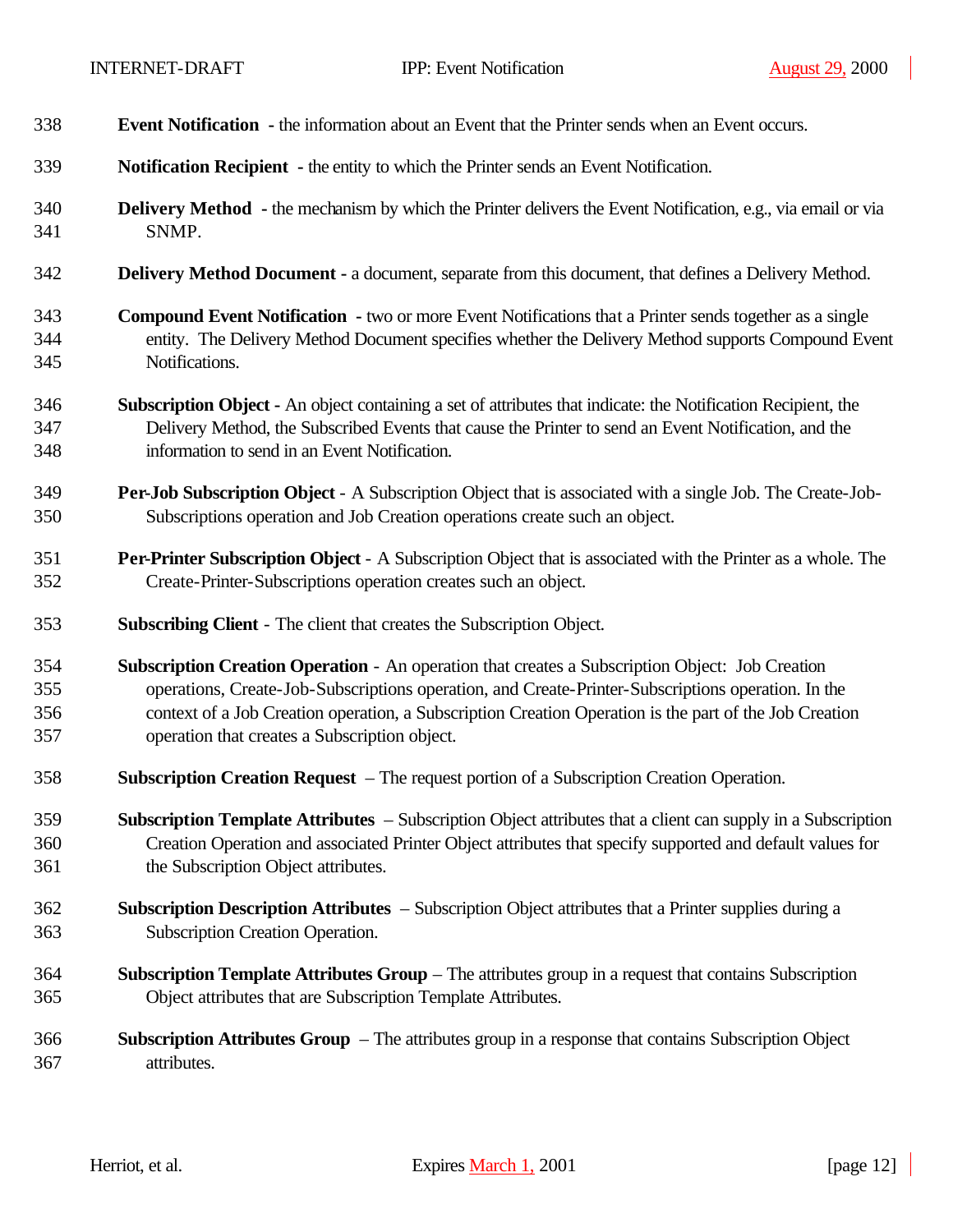- **Human Consumable Event Notification –** localized text for human consumption only. There is no standardized format and thus programs should not try to parse this text.
- **Machine Consumable Event Notification -** bytes for program consumption. The bytes are formatted according to the Delivery Method document.
- **Printer –** the software that supports an output device or print server (see IPP/1.1 [ipp-mod] which uses the terms Printer and Printer object interchangeably). This document extends the IPP/1.1 Printer definition to include the software that implements Subscription Creation Operations and the sending of Event Notifications, even if the software for such a Printer would be distributed across a network (see section 2.3).
- **Notification –** when not in the phrases 'Event Notification' and 'Notification Recipient' the concepts of this specification, i.e., Events, Subscription Objects, and Event Notifications.

## **4 Object Relationships**

 This section defines the object relationships between the Printer, Job, and Subscription Objects. It does not define the implementation. For an illustration of these relationships, see Appendix E.

## **4.1 Printer and Per-Printer Subscription Objects**

- 1. A Printer object can be associated with zero or more Per-Printer Subscription Objects.
- 2. Each Per-Printer Subscription Object is associated with exactly one Printer object.

## **4.2 Printer, Job and Per-Job Subscription Objects**

- 1. A Printer object is associated with zero or more Job objects.
- 2. Each Job object is associated with exactly one Printer object.
- 3. A Job object is associated with zero or more Per-Job Subscription Objects.
- 4. Each Per-Job Subscription Object is associated with exactly one Job object.

## **5 Subscription Object**

A Subscribing Client creates a Subscription Object with a Subscription Creation Operation in order to indicate its

interest in certain Events. See section 11 for a description of these operations. When an Event occurs, the

Subscription Object specifies to the Printer where to send Event Notifications, how to send them and what to put

in them. See section 9 for details on the contents of an Event Notification.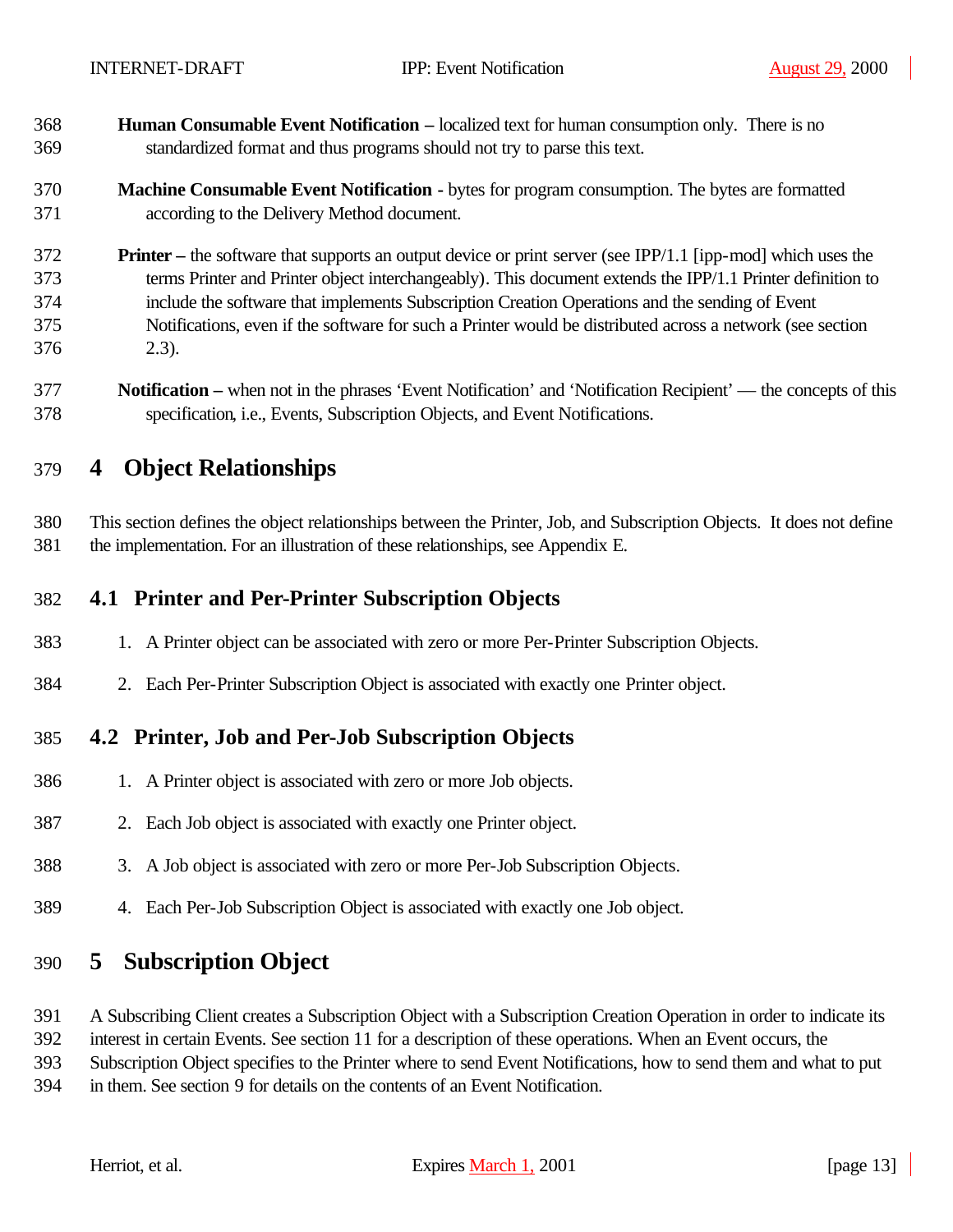- Using the IPP Job Template attributes as a model (see [ipp-mod] section 4.2), the attributes of a Subscription
- Object are divided into two categories: Subscription Template Attributes and Subscription Description Attributes.
- Subscription Template attributes are, in turn, like the Job Template attributes, divided into
- 1. Subscription Object attributes that a client can supply in a Subscription Creation Request and
- 2. their associated Printer Object attributes that specify supported and default values for the Subscription Object attributes
- The remainder of this section specifies general rules for Subscription Template Attributes and describes each attribute in a Subscription Object.

## **5.1 Rules for Support of Subscription Template Attributes**

Subscription Template Attributes are fundamental to the Notification model described in this specification. The

 client supplies these attributes in Subscription Creation Operations and the Printer uses these attributes to populate a newly created Subscription Object.

- Subscription Objects attributes that are Subscription Template Attributes conform to the following rules:
- 1. Each attribute's name starts with the prefix string "notify-" and this document calls such attributes "notify-xxx".
- 2. For each "notify-xxx" Subscription Object attribute defined in column 1 of Table 1 in section 5.3, Table 1 specifies corresponding Printer attributes: "notify-xxx-default", "notify-xxx-supported", "yyy-supported" and "notify-max-xxx-supported" defined in column 2 of Table 1. Note "xxx" stands for the same string in each case and "yyy" stands for some other string.
- 3. If a Printer supports "notify-xxx" in column 1 of Table 1, then the Printer MUST support all associated attributes specified in column 2 of Table 1. For example, Table 1 shows that if the Printer supports "notify- events", it MUST support "notify-events-default", "notify-events-supported" and "notify-max-events-supported".
- 418 4. If a Printer does not support "notify-xxx" in column 1 of Table 1, then the Printer MUST NOT support any associated "notify-yyy" attributes specified in column 2 of Table 1. For example, Table 1 shows that if the Printer doesn't support "notify-events", it MUST NOT support "notify-events-default", "notify-events- supported" and "notify-max-events-supported". Note this rule does not apply to attributes whose names do not start with the string "notify-" and are thus defined in another object and used by other attributes.
- 5. Most "notify-xxx" attributes have a corresponding "yyy-supported" attribute that specifies the supported values for "notify-xxx". Column 2 of Table 1 specifies the name of each "yyy-supported" attribute. The naming rules of IPP/1.1 (see [ipp-mod]) are used when "yyy-supported" is "notify-xxx-supported".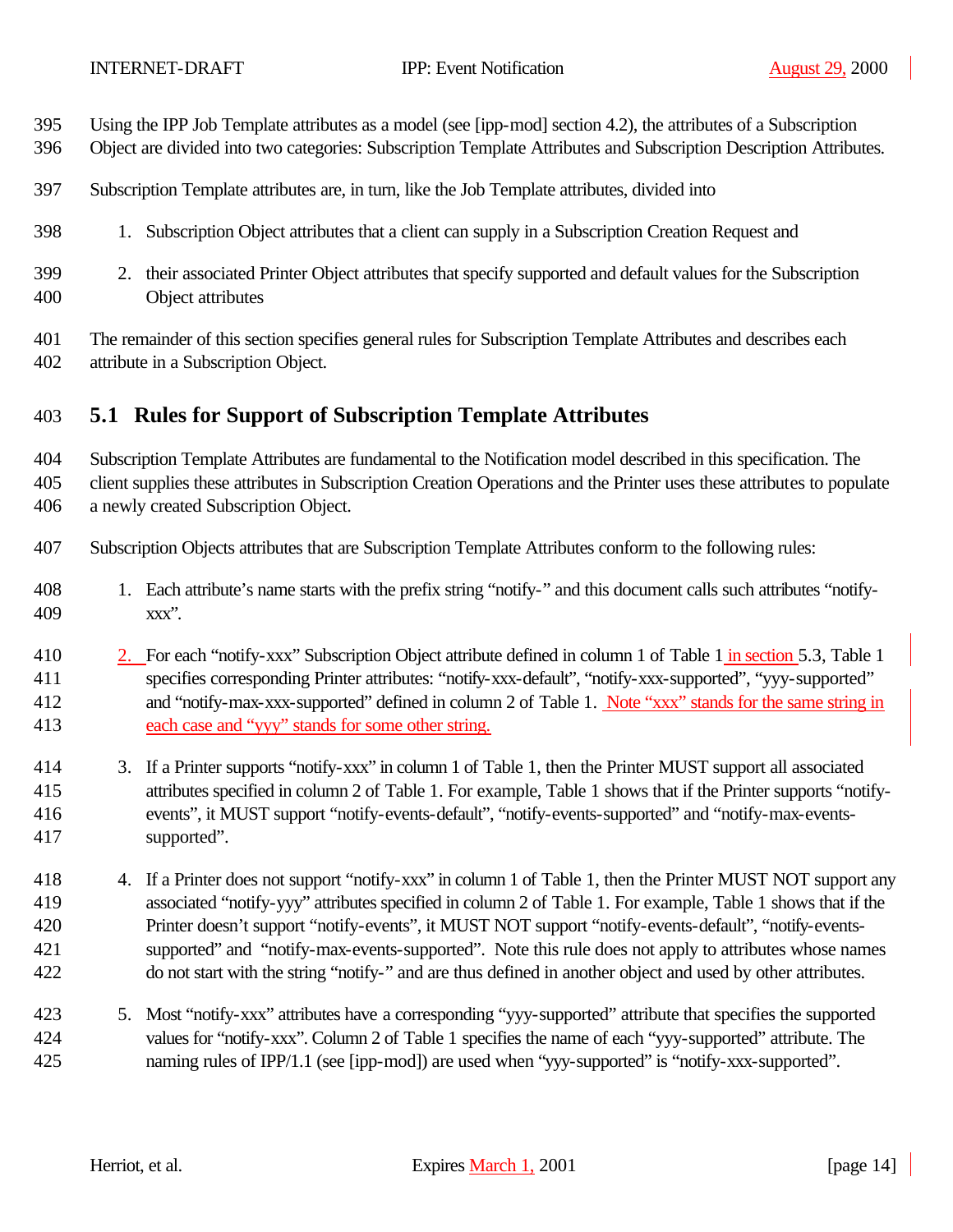- 6. Some "notify-xxx" attributes have a corresponding "notify-xxx-default" attribute that specifies the value for "notify-xxx" if the client does not supply it. Column 2 of Table 1 specifies the name of each "notify-xxx-default" attribute. The naming rules of IPP/1.1 (see [ipp-mod]) are used.
- If a client wishes to present an end user with a list of supported values from which to choose, the client SHOULD query the Printer for its supported value attributes. The client SHOULD also query the default value attributes. If
- the client then limits selectable values to only those values that are supported, the client can guarantee that the
- values supplied by the client in the create request all fall within the set of supported values at the Printer. When
- querying the Printer, the client MAY enumerate each attribute by name in the Get-Printer-Attributes Request, or
- the client MAY just supply the 'subscription-template' group name in order to get the complete set of supported
- attributes (both supported and default attributes).

## **5.2 Rules for Processing Subscription Template Attributes**

This section defines a detailed set of rules that a Printer follows when it processes Subscription Template Attributes

in a Subscription Creation Request. These rules for are similar to the rules for processing Operation attributes in

[ipp-mod]. That is, the Printer may or may not support an attribute and a client may or may not supply the attribute.

 Some combinations of these cases are OK. Others return warnings or errors, and perhaps a list of unsupported attributes.

- A Printer MUST implement the following behavior for processing Subscription Template Attributes in a
- Subscription Creation Request:
- 1. If a client supplies a "notify-xxx" attribute from column 1 of Table 1 and the Printer supports it and its value, the Printer MUST populate the attribute on the created Subscription Object.
- 2. If a client supplies a "notify-xxx" attribute from column 1 of Table 1 and the Printer doesn't support it or its value, the Printer MUST NOT populate the attribute on the created Subscription Object with it. The Printer MUST do one of the following:
- a) If the value of the "notify-xxx" attribute is unsupported, the Printer MUST return the attribute with its value in the Subscription Attributes Group of the response.
- b) If "notify-xxx" is an unsupported attribute, the Printer MUST return the attribute in the Subscription Attributes Group of the response with the 'unsupported' out-of-band value.
- Note: The rules of this step are the same as for Unsupported Attributes [ipp-mod] section 3.1.7. except that the unsupported attributes are returned in the Subscription Attributes Group rather than the Unsupported Attributes Group because Subscription Creation Operations can create more than one Subscription Object).
- 3. If a client is REQUIRED to supply a "notify-xxx" attribute from column 1 of Table 1 and the Printer doesn't support the supplied value, the Printer MUST NOT create a Subscription Object. The rules for Unsupported Attributes in step #2 still apply.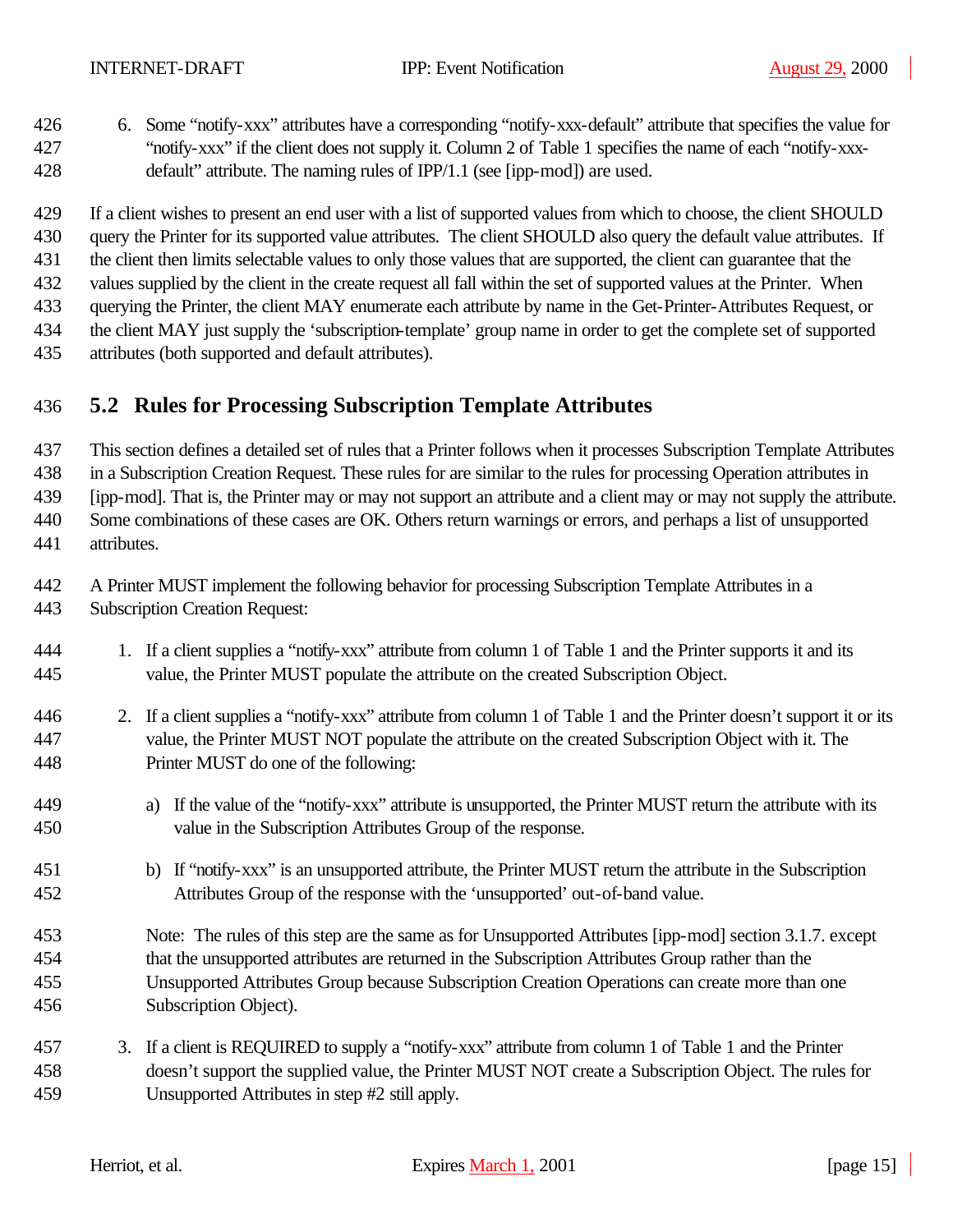| 460<br>461<br>462<br>463 |    | 4. If a client does not supply a "notify-xxx" attribute from column 1 of Table 1 and the attribute is<br>REQUIRED for the client to supply, the Printer MUST reject the Subscription Creation Operation<br>(including Job Creation operations) without creating a Subscription Object, and MUST return in the<br>response:                                                                                                      |  |
|--------------------------|----|---------------------------------------------------------------------------------------------------------------------------------------------------------------------------------------------------------------------------------------------------------------------------------------------------------------------------------------------------------------------------------------------------------------------------------|--|
| 464                      |    | the status code 'client-error-bad-request' AND<br>c)                                                                                                                                                                                                                                                                                                                                                                            |  |
| 465                      |    | no Subscription Attribute Groups.<br>$\mathbf{d}$                                                                                                                                                                                                                                                                                                                                                                               |  |
| 466<br>467               |    | 5. If a client does not supply a "notify-xxx" attribute from column 1 of Table 1 that is OPTIONAL for the<br>client to supply, and column 2 of Table 1 either:                                                                                                                                                                                                                                                                  |  |
| 468<br>469<br>470<br>471 |    | specifies a "notify-xxx-default" attribute, the Printer MUST behave as if the client had supplied the<br>a)<br>"notify-xxx-default" attribute (see step #1) and populate the Subscription object with the value of the<br>"notify-xxx-default" attribute as part of the Subscription Creation operation (unlike Job Template<br>attributes where the Printer does not populate the Job object with defaults - see [ipp-mod]) OR |  |
| 472<br>473<br>474<br>475 |    | does not specify a "notify-xxx-default" attribute, the Printer MUST populate the "notify-xxx" attribute<br>b)<br>on the Subscription Object according to the definition of the "notify-xxx" attribute in a section 5.3. For<br>some attributes, the "notify-xxx" is populated with the value of some other attribute, and for others, the<br>"notify-xxx" is NOT populated on the Subscription object at all.                   |  |
| 476<br>477               |    | 6. A Printer MUST create a Subscription Object for each Subscription Template Attributes group in a<br>request unless the Printer:                                                                                                                                                                                                                                                                                              |  |
| 478<br>479               |    | encounters some attributes in a Subscription Template Attributes Group that require the Printer not to<br>a)<br>create the Subscription Object OR                                                                                                                                                                                                                                                                               |  |
| 480<br>481               |    | would create a Per-Job Subscription Object when it doesn't have space for another Per-Job<br>b)<br><b>Subscription Object OR</b>                                                                                                                                                                                                                                                                                                |  |
| 482<br>483               |    | c) would create a Per-Printer Subscription Object when it doesn't have space for another Per-Printer<br>Subscription Object.                                                                                                                                                                                                                                                                                                    |  |
| 484<br>485<br>486<br>487 | 7. | A response MUST contain one Subscription Attributes Group for each Subscription Template Attributes<br>Group in the request (and in the same order) whether the Printer creates a Subscription Object from the<br>Subscription Template Attributes Group or not. However, the attributes in each Subscription Attributes<br>Group can be in any order.                                                                          |  |
| 488                      | 8. | The Printer MUST populate each Subscription Attributes Group of the response such that each contains:                                                                                                                                                                                                                                                                                                                           |  |
| 489<br>490               |    | the "notify-subscription-id" attribute (see section 5.4.1), if and only if the Printer creates a Subscription<br>a)<br>Object.                                                                                                                                                                                                                                                                                                  |  |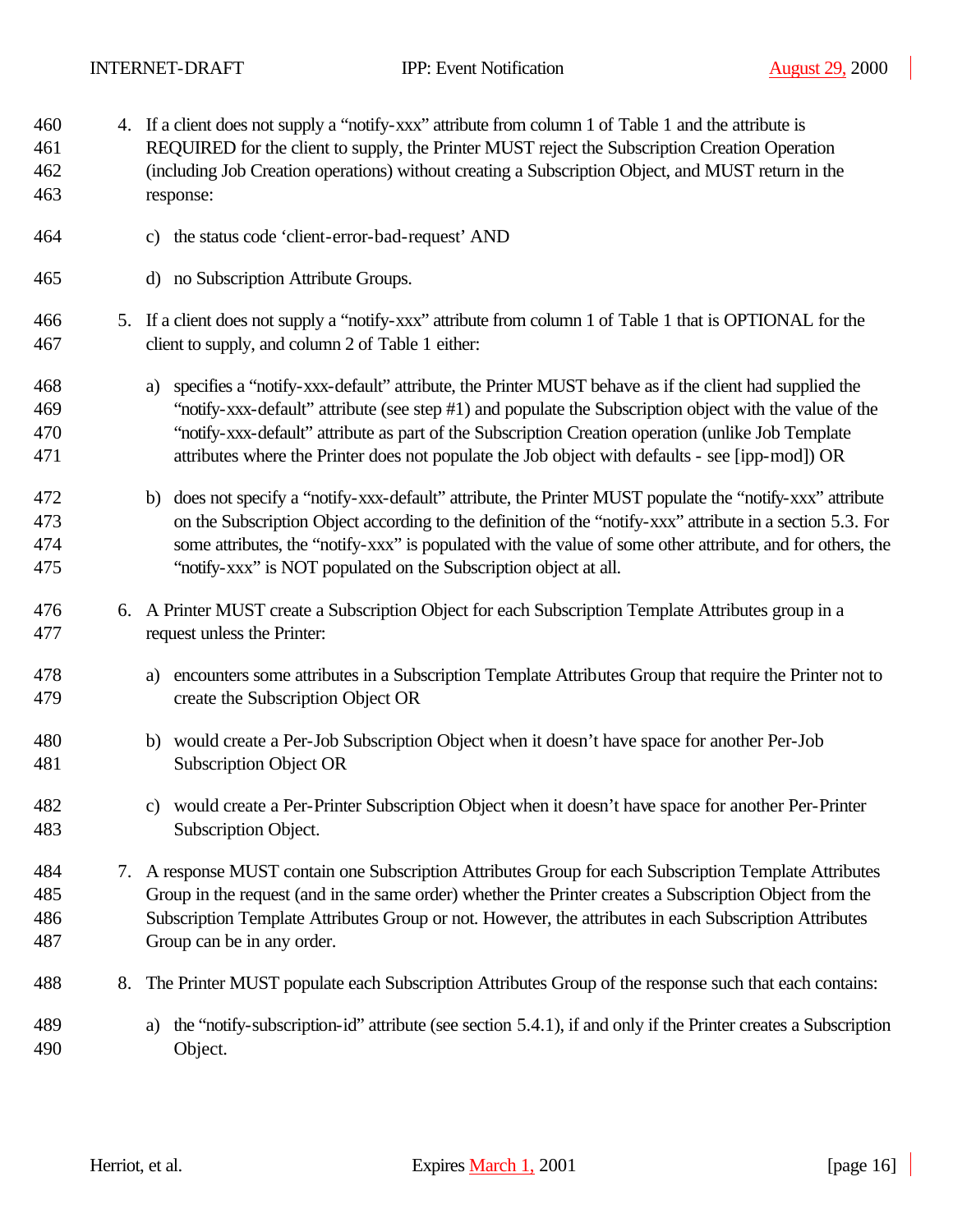| 491<br>492<br>493<br>494<br>495 | b) the "notify-lease-duration" attribute (see section 5.3.7), if and only if the Printer creates a Per-Printer<br>Subscription Object. The value of this attribute is the value of the Subscription Object's "notify-lease-<br>duration" attribute. This value MAY be different from the client-supplied value (see section 5.3.7). If a<br>client supplies this attribute in the creation of a Per-Job Subscription Object, it MUST appear in this<br>group with the out-of-band value 'unsupported' to indicate that the Printer doesn't support it in this |                                                                                                                       |
|---------------------------------|---------------------------------------------------------------------------------------------------------------------------------------------------------------------------------------------------------------------------------------------------------------------------------------------------------------------------------------------------------------------------------------------------------------------------------------------------------------------------------------------------------------------------------------------------------------|-----------------------------------------------------------------------------------------------------------------------|
| 496                             |                                                                                                                                                                                                                                                                                                                                                                                                                                                                                                                                                               | context.                                                                                                              |
| 497                             |                                                                                                                                                                                                                                                                                                                                                                                                                                                                                                                                                               | all of the unsupported Subscription Template Attributes from step #2. Note, they are not returned in<br>$\mathbf{c})$ |
| 498                             |                                                                                                                                                                                                                                                                                                                                                                                                                                                                                                                                                               | the Unsupported Attributes Group in order to separate the unsupported attributes for each                             |
| 499                             |                                                                                                                                                                                                                                                                                                                                                                                                                                                                                                                                                               | <b>Subscription Object.</b>                                                                                           |
| 500                             |                                                                                                                                                                                                                                                                                                                                                                                                                                                                                                                                                               | the "notify-status-code" attribute if the Printer does not create the Subscription Object or if there are<br>d)       |
| 501                             |                                                                                                                                                                                                                                                                                                                                                                                                                                                                                                                                                               | unsupported attributes from step #2. The possible values of the "notify-status-code" attribute are                    |
| 502                             |                                                                                                                                                                                                                                                                                                                                                                                                                                                                                                                                                               | shown below (see section 17 for more details). The Printer returns the first value in the list below that             |
| 503                             |                                                                                                                                                                                                                                                                                                                                                                                                                                                                                                                                                               | describes the status.                                                                                                 |
| 504                             |                                                                                                                                                                                                                                                                                                                                                                                                                                                                                                                                                               | 'client-error-uri-scheme-not-supported': the Subscription Object was not created because the                          |
| 505                             |                                                                                                                                                                                                                                                                                                                                                                                                                                                                                                                                                               | scheme of the "notify-recipient-uri" attribute is not supported. See section 17.1 for more details                    |
| 506                             |                                                                                                                                                                                                                                                                                                                                                                                                                                                                                                                                                               | about this status code. See step #3 in this section for the case that causes this error, and the                      |
| 507                             |                                                                                                                                                                                                                                                                                                                                                                                                                                                                                                                                                               | resulting step #6a) that causes the Printer not to create the Subscription Object.                                    |
| 508                             |                                                                                                                                                                                                                                                                                                                                                                                                                                                                                                                                                               | 'client-error-too-many-subscriptions': the Subscription Object was not created because the                            |
| 509                             |                                                                                                                                                                                                                                                                                                                                                                                                                                                                                                                                                               | Printer has no space for additional Subscription Objects. The client SHOULD try again later.                          |
| 510                             |                                                                                                                                                                                                                                                                                                                                                                                                                                                                                                                                                               | See section 17.2 for more details about this status code. See steps #6b) and #6c) in this                             |
| 511                             |                                                                                                                                                                                                                                                                                                                                                                                                                                                                                                                                                               | section for the cases that causes this error.                                                                         |
| 512                             |                                                                                                                                                                                                                                                                                                                                                                                                                                                                                                                                                               | 'successful-ok-too-many-events': the Subscription Object was created without the "notify-                             |
| 513                             |                                                                                                                                                                                                                                                                                                                                                                                                                                                                                                                                                               | events" values included in this Subscription Attributes Group because the "notify-events"                             |
| 514                             |                                                                                                                                                                                                                                                                                                                                                                                                                                                                                                                                                               | attribute contains too many values. See section 17.3 for more details about this status code.                         |
| 515                             |                                                                                                                                                                                                                                                                                                                                                                                                                                                                                                                                                               | See step #2 in this section and section 5.3.2 for the cases that cause this status code.                              |
| 516                             |                                                                                                                                                                                                                                                                                                                                                                                                                                                                                                                                                               | 'successful-ok-ignored-or-substituted-attributes': the Subscription Object was created but some                       |
| 517                             |                                                                                                                                                                                                                                                                                                                                                                                                                                                                                                                                                               | supplied Subscription Template Attributes are unsupported. These unsupported attributes are                           |
| 518                             |                                                                                                                                                                                                                                                                                                                                                                                                                                                                                                                                                               | also in the Subscription Attributes Group. See section 17.4 for more details about this status                        |
| 519                             |                                                                                                                                                                                                                                                                                                                                                                                                                                                                                                                                                               | code. See step #2 in this section for the cases that cause this status code.                                          |
| 520                             | 9.                                                                                                                                                                                                                                                                                                                                                                                                                                                                                                                                                            | The Printer MUST validate all Subscription Template Attributes and MUST return all unsupported                        |
| 521                             |                                                                                                                                                                                                                                                                                                                                                                                                                                                                                                                                                               | attributes and values in the corresponding Subscription Attributes Group of the response (see step #2)                |
| 522                             |                                                                                                                                                                                                                                                                                                                                                                                                                                                                                                                                                               | unless it determines that it could not create additional Subscription Objects because of condition #6b) or            |
| 523                             |                                                                                                                                                                                                                                                                                                                                                                                                                                                                                                                                                               | condition #6c). Then, the Printer NEED NOT validate these additional Subscription Template Attributes                 |
| 524                             |                                                                                                                                                                                                                                                                                                                                                                                                                                                                                                                                                               | and the client MUST NOT expect to find unsupported attributes from step #2 in such additional                         |
| 525                             |                                                                                                                                                                                                                                                                                                                                                                                                                                                                                                                                                               | Subscription Attribute Groups.                                                                                        |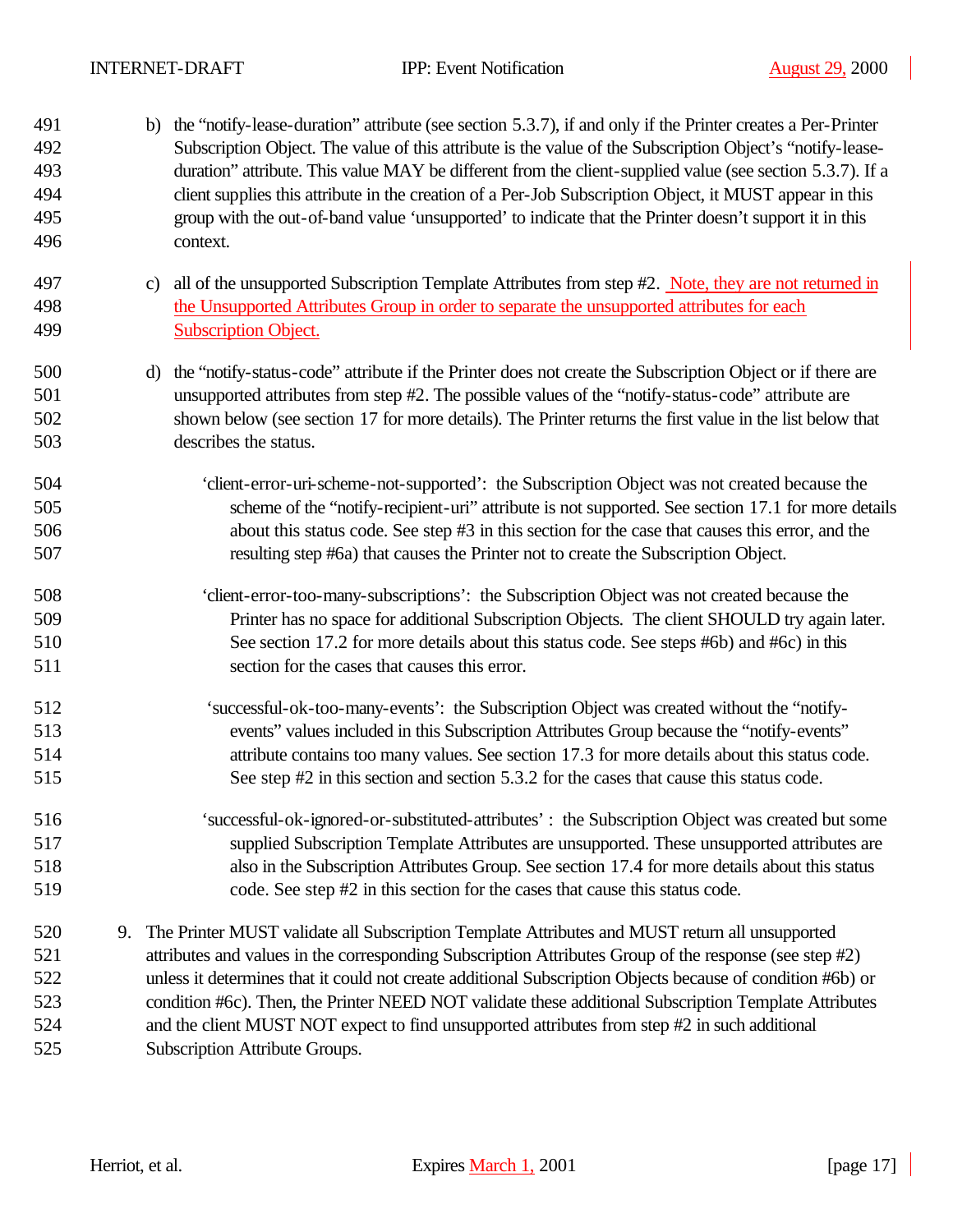## 526 **5.3 Subscription Template Attributes**

- 527 This section contains the Subscription Template Attributes defined for the Subscription and Printer objects.
- 528 Table 1 below shows the Subscription Template Attributes and has two columns:
- 529 **Attribute in Subscription Object:** the name and attribute syntax of each Subscription Object Attribute 530 that is a Subscription Template Attribute
- 531 **Default and Supported Printer Attributes:** the default attribute and supported Printer attributes that are 532 associated with the attribute in column 1.
- 533 A Printer MUST support all attributes in Table 1 below except for "notify-attributes" (and "notify-attributes-
- 534 supported"). A client MUST supply "notify-recipient-uri" and MAY omit any of the rest of the attributes in column
- 535 1 of Table 1 in a Subscription Creation Request.

# 536 **Table 1 – Subscription Template Attributes**

| <b>Attribute in Subscription Object</b>    | <b>Default and Supported Printer Attributes</b>                                                 |
|--------------------------------------------|-------------------------------------------------------------------------------------------------|
| notify-recipient-uri (uri)                 | notify-schemes-supported (1setOf uriScheme)                                                     |
| notify-events (1setOf type2 keyword)       | notify-events-default (1setOf type2 keyword)                                                    |
|                                            | notify-events-supported (1setOf type2 keyword)                                                  |
|                                            | notify-max-events-supported (integer(2:MAX))                                                    |
| notify-attributes (1setOf type2 keyword)   | notify-attributes-supported (1setOf type2 keyword)                                              |
| notify-user-data (octetString(63))         |                                                                                                 |
| notify-charset (charset)                   | charset-supported (1setOf charset)                                                              |
| notify-natural-languages (naturalLanguage) | generated-natural-language-supported<br>(1setOf naturalLanguage)                                |
| notify-lease-duration (integer(0:MAX))     | notify-lease-duration-default (integer(0:67108863))                                             |
|                                            | notify-lease-duration-supported (1setOf (integer(0: 67108863)<br>rangeOfInteger $(0:67108863))$ |
| notify-time-interval (integer(0:MAX))      |                                                                                                 |

## 537 **5.3.1 notify-recipient-uri (uri)**

538 This attribute's value is a URL, which is a special case of a URI. Its value consists of a scheme and an address.

- 539 The address specifies the Notification Recipient and the scheme specifies the Delivery Method for each Event 540 Notification associated with this Subscription Object.
- 541 A Printer MUST support this attribute.
- 542 A client MUST supply this attribute in Subscription Creation Operation. Thus there is no need for a default 543 attribute.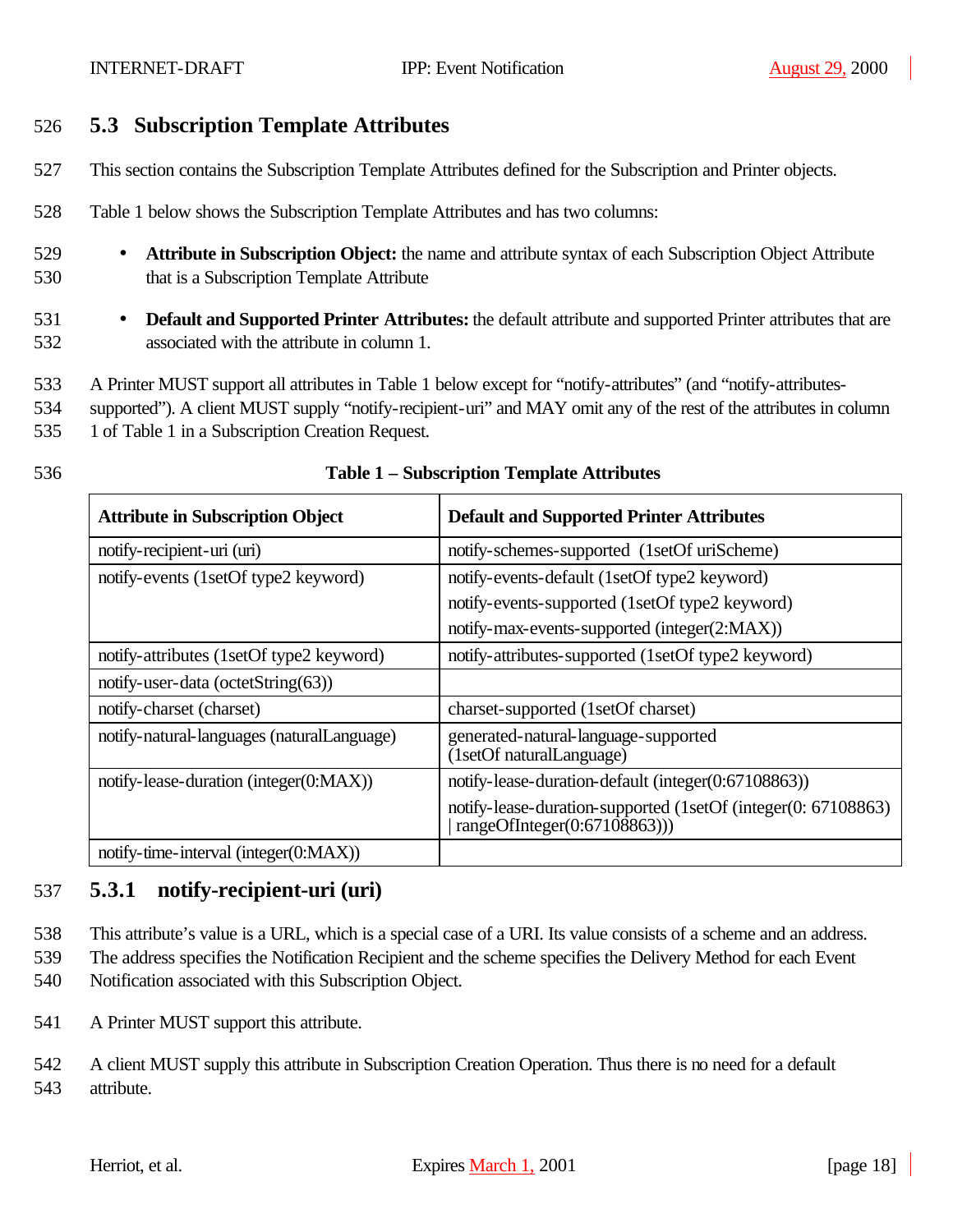- The "notify-schemes-supported (1setOf uriScheme)" attribute MUST specify the schemes supported for this attribute.
- If the client supplies an unsupported scheme in the value of this attribute, then the Printer MUST not create the
- Subscription Object and MUST return the "notify-status-code" attribute with the 'client-error-uri-scheme-not-
- supported' value in the Subscription Attributes Group in the response.
- The Printer MUST treat the address part of this attribute as opaque.

## **5.3.2 notify-events (1setOf type2 keyword)**

- This attribute contains a set of Subscribed Events. When an Event occurs and it "matches" a value of this attribute, the Printer sends an Event Notification using information in the Subscription Object. The details of "matching" are described subsection 5.3.2.2.
- A Printer MUST support this attribute.

A client MAY supply this attribute in a Subscription Creation Operation. If the client does not supply this attribute

in Subscription Creation Operation, the Printer MUST populate this attribute on the Subscription Object with its

"notify-events-default" attribute value.

Each value of this attribute on a Subscription Object MUST be one of the values of the "notify-events-supported

- (1setOf type2 keyword)" attribute.
- The number of values of this attribute MUST NOT exceed the value of the "notify-max-events-supported"

attribute. A Printer MUST support at least 2 values per Subscription Object. If the number of values supplied by a

client in a Subscription Creation Operation exceeds the value of this attribute, the Printer MUST treat extra values

as unsupported values and MUST use the value of 'successful-ok-too-many-events' for the "notify-status-code"

attribute in the Subscription Attributes Group of the response.

## **5.3.2.1 Standard Values for Subscribed Events**

 Each value of this attribute is a keyword and it specifies a Subscribed Event that represents certain changes. Some keywords represent a subset of changes of another keyword, e.g., 'job-completed' is an Event value which is a sub-value of 'job-state-change'. See section 5.3.2.2 for the case where this attribute contains both a value and a sub-value.

- The values in this section are divided into three categories: No Events, Job Events and Printer Events.
- A Printer MUST support the Events indicated as "REQUIRED" and MAY support the Events indicated as "OPTIONAL".

#### **5.3.2.1.1 No Events**

The standard and only keyword value for No Events is: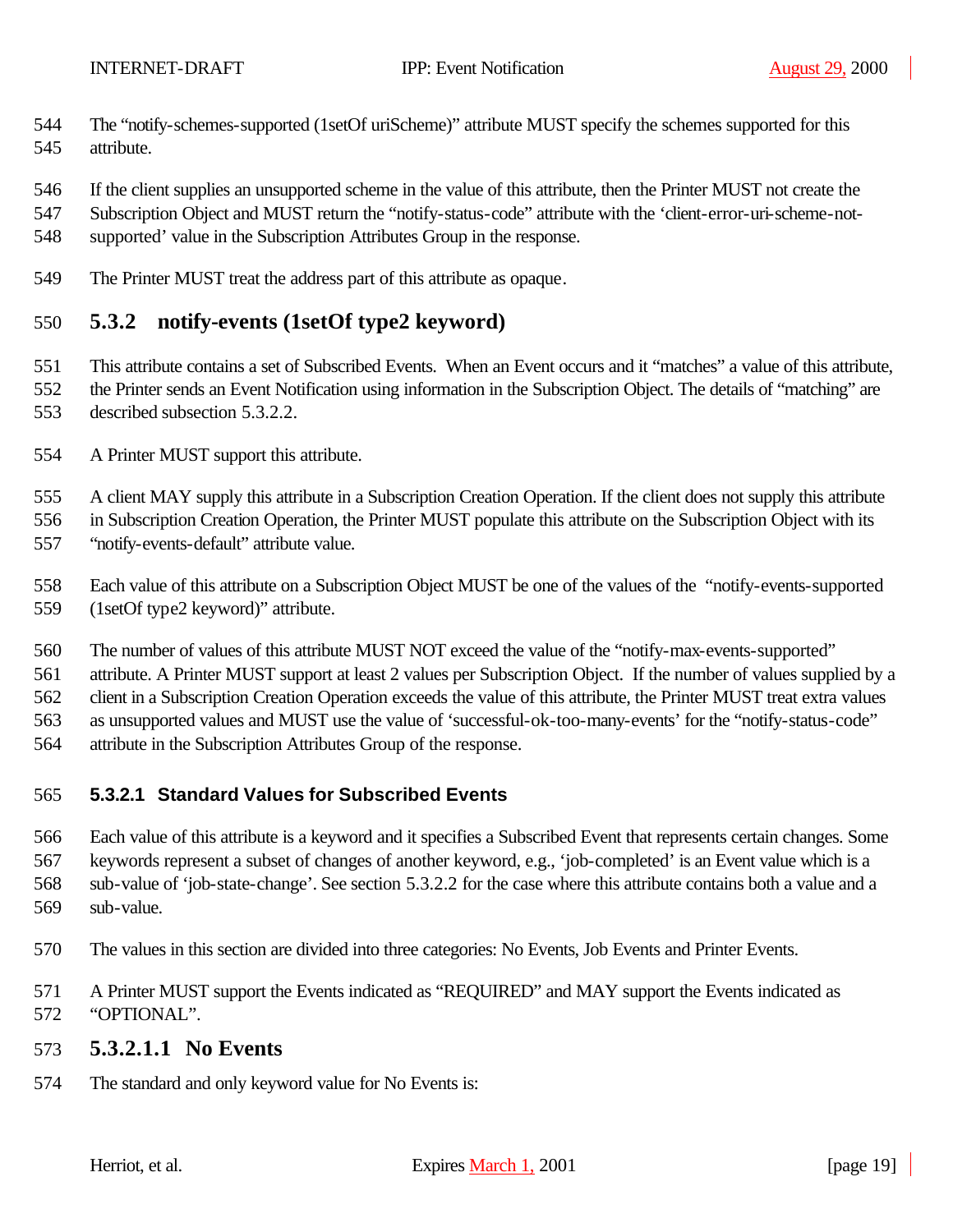- **'none':** REQUIRED no Event Notifications for any Events. As the sole value of "notify-events-supported", this value means that the Printer does not support the sending of Event Notifications. As the sole value of "notify-events-default", this value means that a client MUST specify the "notify-events" attribute in order for a Subscription Creation Operation to succeed. If the Printer receives this value as the sole value of a Subscription Creation Operation, it does not create a Subscription Object. If a Printer receives this value with other values of a Subscription Creation Operation, the Printer MUST treat this value as an unsupported value. **5.3.2.1.2 Subscribed Printer Events**
- The standard keyword values for Subscribed Printer Events are:
- **'printer-state-changed'**: REQUIRED the Printer changed state from any state to any other state. Specifically, the value of the Printer's "printer-state", "printer-state-reasons" or "printer-is-accepting-jobs" attributes changed.
- This Subscribed Event value has the following sub-values: 'printer-restarted' and 'printer-shutdown'. A client can listen for any of these sub-values if it doesn't want to listen to all printer-state changes:
- **'printer-restarted'**: OPTIONAL when the printer is powered up .
- **'printer-shutdown'**: OPTIONAL when the device is being powered down .
- **'printer-stopped**: REQUIRED when the printer stops printing, i.e. the value of the "printer-state" Printer attribute becomes 'stopped'.
- **'printer-config-changed'**:OPTIONAL when the configuration of a Printer has changed, i.e., the value of the "printer-message-from-operator" or any "configuration" Printer attribute has changed. A "configuration" Printer attribute is an attribute which can change value because of some human interaction either direct or indirect, and which is not covered by one of the other Events in this section. Examples of "configuration" Printer attributes are any of the Job Template attributes, such as "xxx-supported", "xxx- ready" and "xxx-default". Often, such a change is the result of a client performing a Set-Printer-Attributes operation (see [ipp-set]) on the Printer. The client has to perform a Get-Printer-Attributes to find out the new values of these changed attributes. This Event is useful for GUI clients and drivers to update the available printer capabilities to the user.
- This Event value has the following sub-values: 'printer-media-changed' and 'printer-finishings-changed'. A client can listen for any of these sub-values if it doesn't want to listen to all printer-configuration changes:
- **'printer-media-changed'**:OPTIONAL when the media loaded on a printer has been changed, i.e., the "media-ready" attribute has changed. This Event includes two cases: an input tray that goes empty and an input tray that receives additional media of the same type or of a different type. The client must check the "media-ready" Printer attribute (see [ipp-mod] section 4.2.11) separately to find out what changed.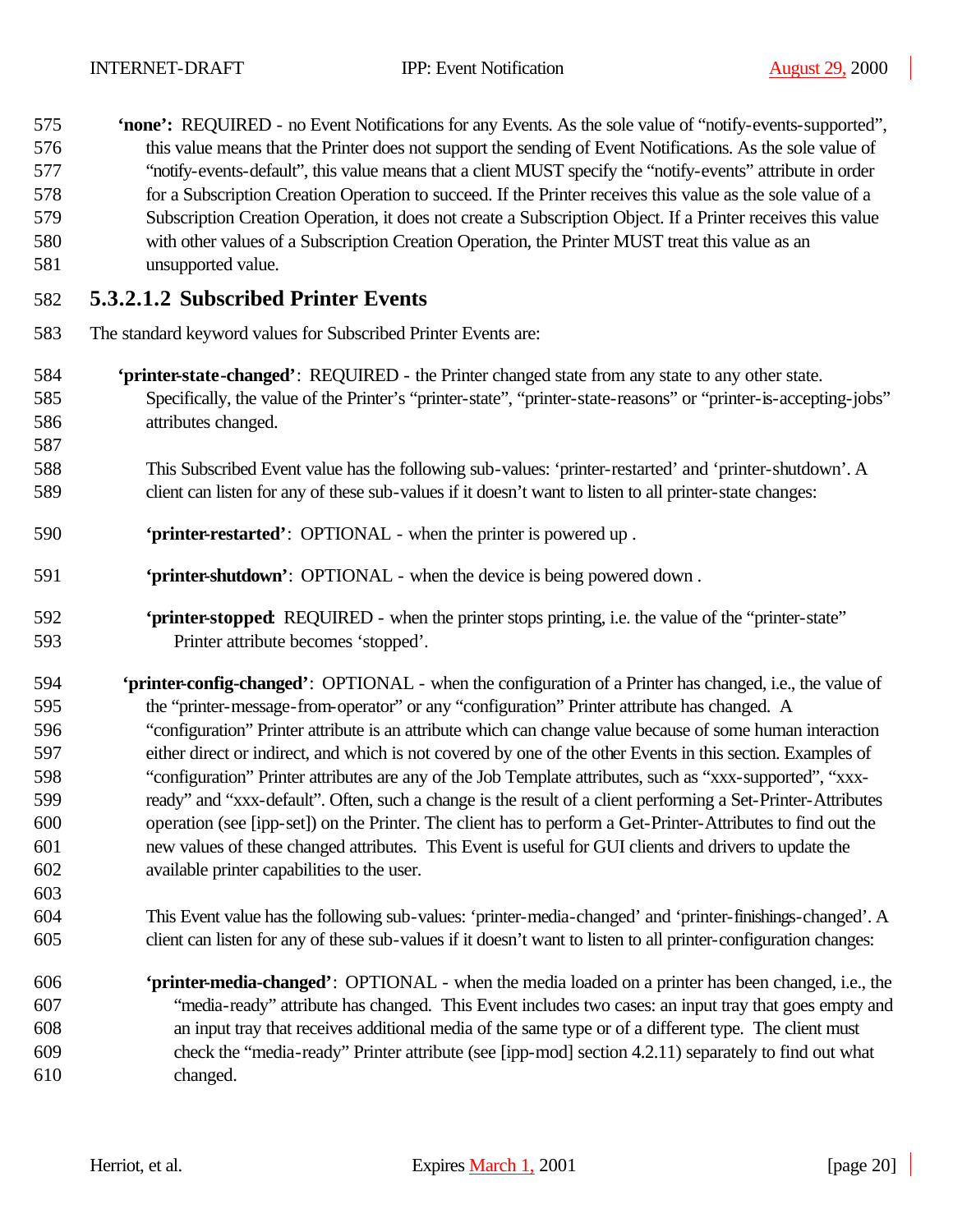- **'printer-finishings-changed'**:OPTIONAL when the finisher on a printer has been changed, i.e., the "finishings-ready" attribute has changed. This Event includes two cases: a finisher that goes empty and a finisher that is refilled (even if it is not full). The client must check the "finishings-ready" Printer attribute separately to find out what changed.
- **'printer-queue-order-changed'**: OPTIONAL the order of jobs in the Printer's queue has changed, so that an application that is monitoring the queue can perform a Get-Jobs operation to determine the new order. This Event does not include when a job enters the queue (the 'job-created' Event covers that) and does not include when a job leaves the queue (the 'job-completed' Event covers that).
- 

## **5.3.2.1.3 Subscribed Job Events**

- The standard keyword values for Subscribed Job Events are:
- **'job-state-changed'**: REQUIRED the job has changed from any state to any other state. Specifically, the Printer sends this Event whenever the value of the "job-state" attribute or "job-state-reasons" attribute changes. When a Job is removed from the Job History (see [ipp-mod] 4.3.7.1), no Event is generated.
- This Event value has the following sub-values: 'job-created', 'job-completed' and 'job-purged'.'job-stopped'. A client can listen for any of these sub-values if it doesn't want to listen to all 'job-state changes'.
- **'job-created'**: REQUIRED the Printer has accepted a Job Creation operation and the job's "time-at- creation" attribute value is set (see [ipp-mod] section 4.3.14.1). The Printer puts the job in the 'pending', 'pending-held' or 'processing' states..
- **'job-completed'**: REQUIRED the job has reached one of the completed states, i.e., the value of the job's "job-state" attribute has changed to: 'completed', 'aborted', or 'canceled'. The Job's "time-at- completed" and "date-time-at-completed" (if supported) attributes are set (see [ipp-mod] section 4.3.14).. The Printer also sends this Event when a Job is removed with the Purge-Job operation. In this case, the Event Notification MUST report the 'job-state' as 'canceled'.
- **'job-stopped**: OPTIONAL when the job stops printing, i.e. the value of the "job-state" Job attribute becomes 'processing-stopped'.
- **'job-config-changed':** OPTIONAL when the configuration of a job has changed, i.e., the value of the "job-message-from-operator" or any of the "configuration" Job attributes have changed. A "configuration" Job attribute is an attribute that can change value because of some human interaction either direct or indirect. Examples of "configuration" Job attributes are any of the job template attributes and the "job- name" attribute. Often, such a change is the result of the user or the Operator performing a Set-Job- Attributes operation (see [ipp-set]) on the Job object. The client performs a Get-Job-Attributes to find out the new values of the changed attributes. This Event is useful for GUI clients and drivers to update the job information to the user.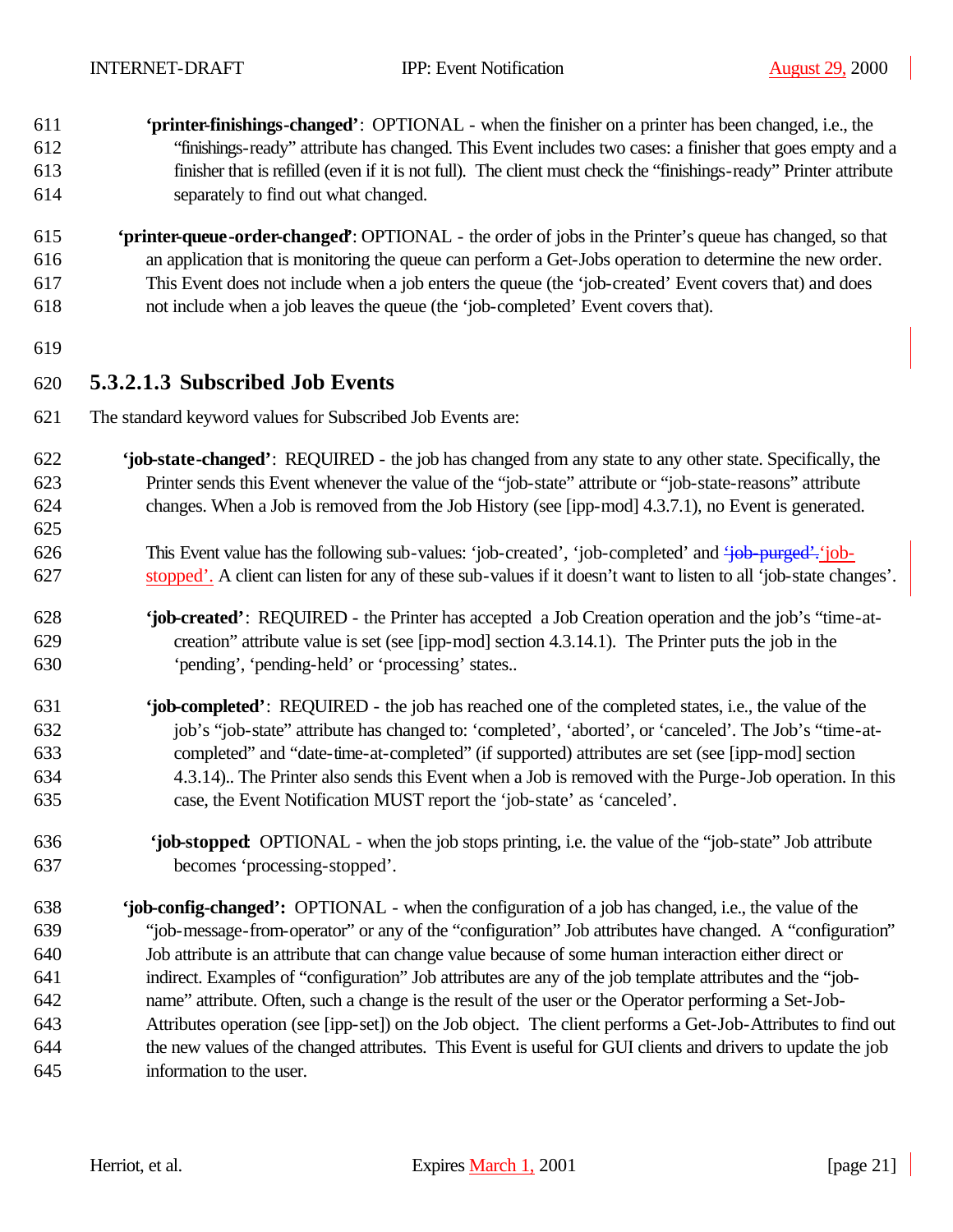646 '**job-progress**'**:** OPTIONAL – when the Printer has completed Printing a sheet. See the separate [ipp-prog] specification for additional attributes that a Printer MAY send in an Event Notification caused by this Event. The "notify-time-interval" attribute affects this Event by causing the Printer NOT to send an Event Notification every time a 'job-progress' Events occurs. See section 5.3.8 for full details.

### **5.3.2.2 Rules for Matching of Subscribed Events**

 When an Event occurs, the Printer MUST find each Subscription object whose "notify-events" attribute "matches" the Event. The rules for "matching" of Subscribed Events are described separately for Printer Events and for Job Events. This section also describes some special cases.

## **5.3.2.2.1 Rules for Matching of Printer Events**

Suppose that the Printer causes Printer Event E to occur. For each Per-Job or Per-Printer Subscription S in the

Printer, if E equals a value of this attribute in S or E is a sub-value of a value of this attribute in S, the Printer MUST

generate an Event Notification.

 Consider the example. There are three Subscription Objects each with the Subscribed Printer Event 'printer- state-changed'. Subscription Object A is a Per-Printer Subscription Object. Subscription Object B is a Per- Job Subscription Object for Job 1, and Subscription Object C is a Per-Job Subscription Object for Job 2. When the Printer enters the 'stopped' state, the Printer sends an Event Notification to the Notification Recipients of Subscription Objects A, B, and C because this is a Printer Event. Note if Job 1 has already completed, the Printer would not send an Event Notification for its Subscription Object.

## **5.3.2.2.2 Rules for Matching of Job Events**

Suppose that Job J causes Job Event E to occur.

- 1. For each Per-Printer Subscription S in the Printer, if E equals a value of this attribute in S or E is a sub-value of a value of this attribute in S, the Printer MUST generate an Event Notification.
- 2. For each Per-Job Subscription S associated with Job J, if E equals a value of this attribute in S or E is a sub-value of a value of this attribute in S, the Printer MUST generate an Event Notification.
- 3. For each Per-Job Subscription S that is NOT associated Job J, if E equals a value of this attribute in S or E is a sub-value of a value of this attribute in, the Printer MUST NOT generate an Event Notification from S.
- Consider the example: There are three Subscription Objects listening for the Job Event 'job-completed'. Subscription Object A is a Per-Printer Subscription Object. Subscription Object B is a Per-Job Subscription Object for Job 1, and Subscription Object C is a Per-Job Subscription Object for Job 2. In addition, Per- Printer Subscription Object D is listening for the Job Event 'job-state-changed'. When Job 1 completes, the Printer sends an Event Notification to the Notification Recipient of Subscription Object A (because it is Per- Printer) and Subscription Object B because it is a Per-Job Subscription Object associated with the Job generating the Event. The Printer also sends an Event Notification to the Notification Recipient of Subscription Object D because 'job-completed' is a sub-value of 'job-state-changed' – the value that Subscription Object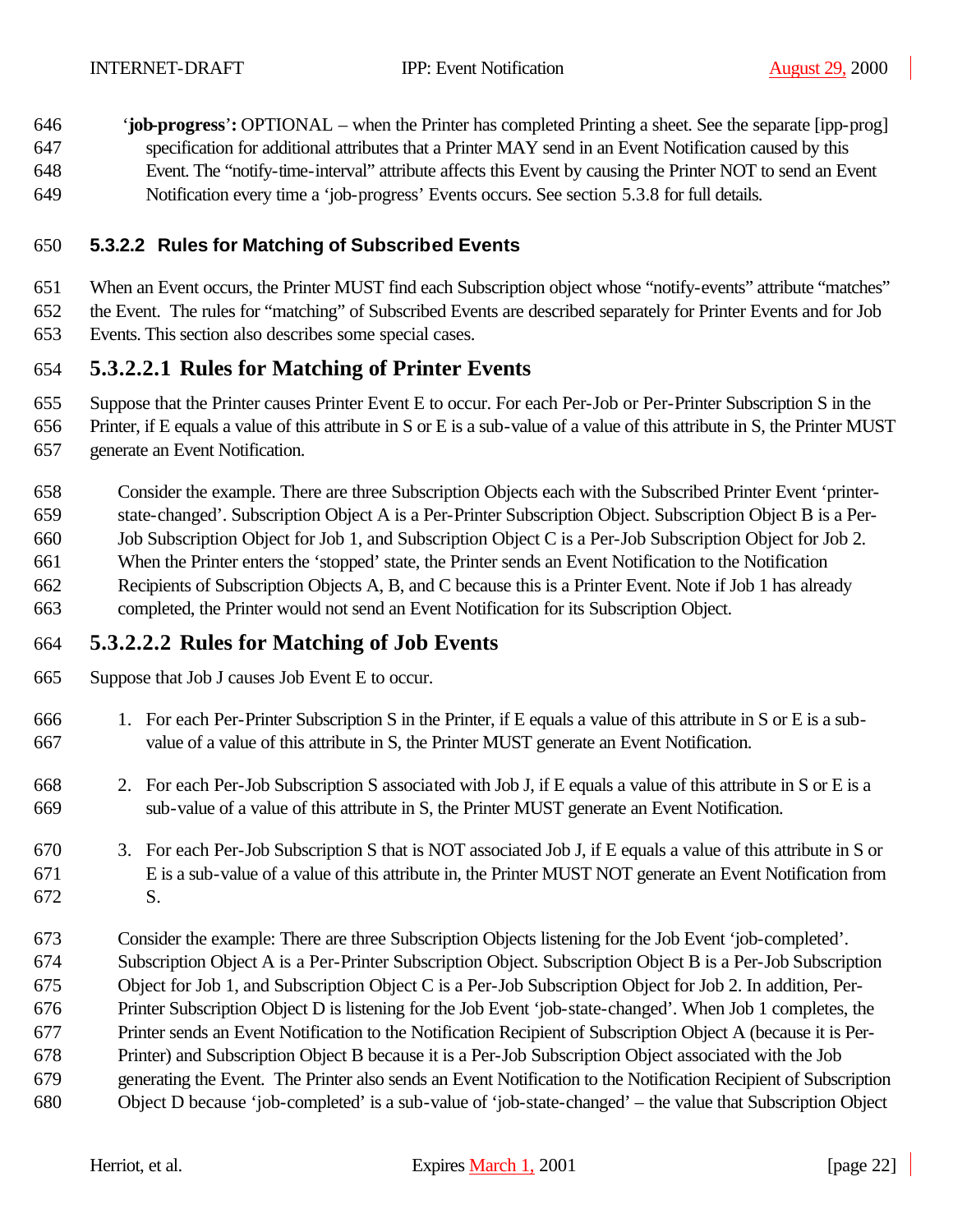- D is listening for. The Printer does not send an Event Notification to the Notification Recipients of Subscription
- Object C because it is a Per-Job Subscription Object associated with some Job other than the Job generating the Event.

## **5.3.2.2.3 Special Cases for Matching Rules**

This section contains rule for special cases.

If an Event matches Subscribed Events in two different Subscription Objects and the Printer would send two

identical Event Notifications (except for the "notify-subscription-id" attribute) to the same Notification Recipient

using the same Delivery Method, the Printer MUST send both Event Notifications. That is, the Printer MUST

- NOT try to consolidate seemingly identical Event Notifications that occur in separate Subscription objects.
- Incidentally, the Printer MUST NOT reject Subscription Creation Operations that would create this scenario.
- If an Event matches two values of this "notify-events" attribute in a single Subscription object (e.g., a value and its
- sub-value), a Printer MAY send one Event Notification for each matched value in the Subscription Object or it

MAY send only one Event Notification per Subscription Object. The rules in sections 5.3.2.2.1 and 5.3.2.2.2 are

purposefully ambiguous about the number of Event Notification sent when Event E matches two or more values in a

- Subscription Object.
- Consider the example: There are two Per-Printer Subscription Objects when a Job completes. Subscription Object A has the Subscribed Job Event 'job-state-changed'. Subscription Object B has the Subscribed Job Events 'job-state-changed' and 'job-completed'. The Printer sends an Event Notification to the Notification Recipient of Subscription Object A with the value of 'job-state-changed' for the "notify-subscribing-event" attribute. The Printer sends either one or two Event Notifications to the Notification Recipient of Subscription Object B, depending on implementation. If it sends two Event Notifications, one has the value of 'job-state- changed' for the "notify-subscribing-event" attribute, and the other has the value of 'job-completed' for the "notify-subscribing-event" attribute. If it sends one Event Notification, it has the value of either 'job-state- changed' or 'job-completed' for the "notify-subscribing-event" attribute, depending on implementation. The algorithm for choosing such a value is implementation dependent.

## **5.3.3 notify-attributes (1setOf type2 keyword)**

 This attribute contains a set of attribute names. When a Printer sends a Machine Consumable Event Notification, it includes a fixed set of attributes (see section 9.1). If this attribute is present and the Event Notification is Machine Consumable, the Printer also includes the attributes specified by this attribute.

A Printer MAY support this attribute.

A client MAY supply this attribute in a Subscription Creation Operation. If the client does not supply this attribute

- in Subscription Creation Operation or the Printer does not support this attribute, the Subscription Object MUST
- NOT contain the "notify-attributes" attribute. There is no "notify-attributes-default" attribute.
- Each keyword value of this attribute on a Subscription Object MUST be a value of the "notify-attributes-
- supported (1setOf type2 keyword)" attribute. The "notify-attributes-supported" MAY contain any Printer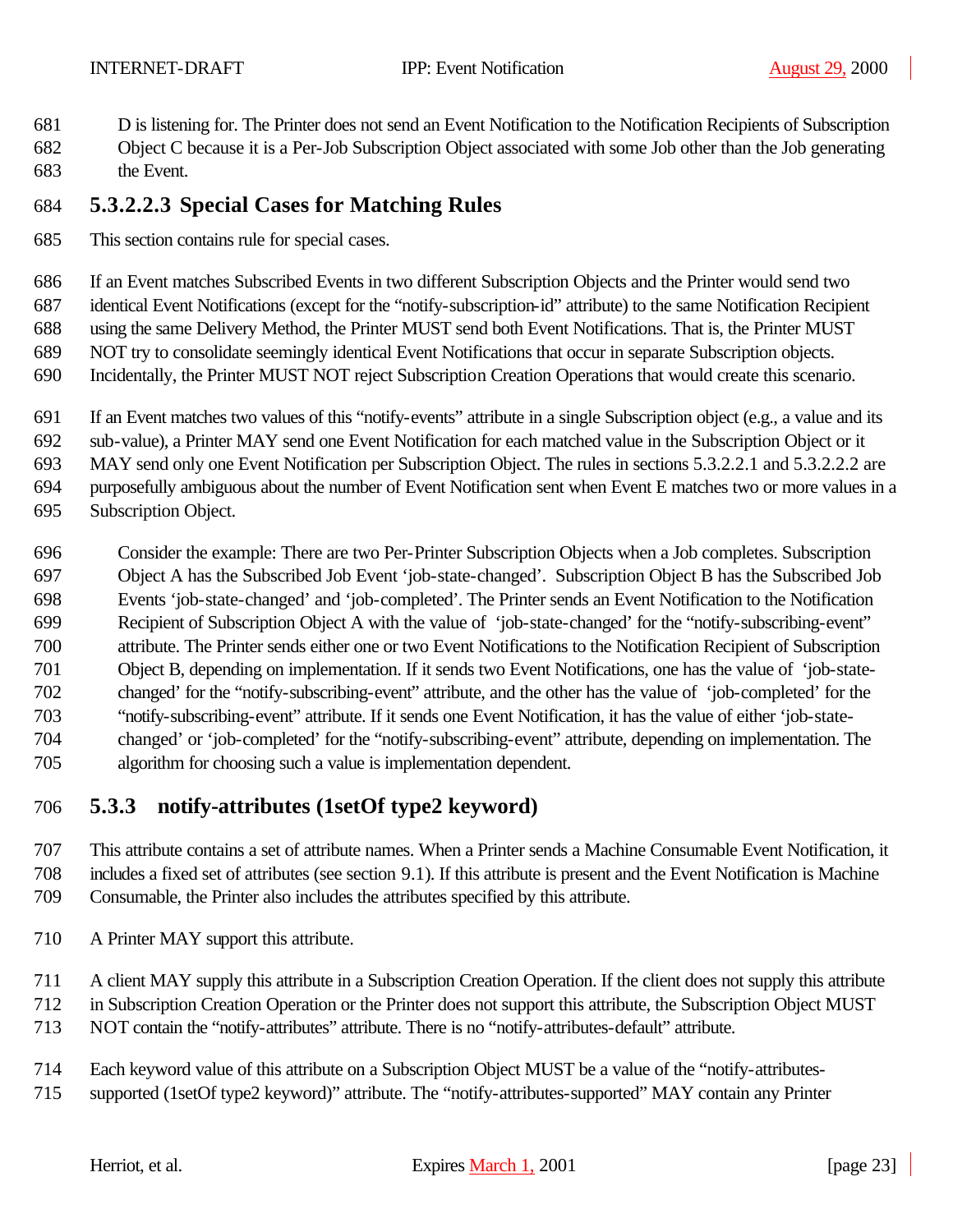- attribute, Job attribute or Subscription Object attribute that the Printer supports in an Event Notification. It MUST
- NOT contain any of the attributes in Section 9.1 that a Printer automatically puts in an Event Notification; it would
- be redundant. If a client supplies an attribute in Section 9.1, the Printer MUST treat it as an unsupported attribute
- value of the "notify-attributes" attribute.
- The following rules apply to each keyword value N of the "notify-attributes" attribute: If the value N names:
- a) a Subscription attribute, the Printer MUST use the attribute N in the Subscription Object that is being used to generate the Event Notification.
- b) a Job attribute and the Printer is generating an Event Notification from a Per-Job Subscription Object S, the Printer MUST use the attribute N in the Job object associated with S.
- c) a Job attribute and the Printer is generating an Event Notification from a Per-Printer Subscription Object and the Event is:
- a Job Event, the Printer MUST use the attribute N in the Job object that caused the Event.
- a Printer Event, the Printer MUST use the attribute N in the active Job.
- If a Printer supports this attribute and a Subscription Object contains this attribute and the Delivery Method generates a Machine Consumable Event Notification, the Printer MUST include in each Event Notification:
- a) the attributes specified in section 9.1 and
- b) each attribute named by this attribute.
- The Printer MUST NOT use this attribute to generate a Human Consumable Event Notification.

## **5.3.4 notify-user-data (octetString(63))**

- This attribute contains opaque data that some Delivery Methods include in each Machine Consumable Event Notification. The opaque data might contain, for example:
- 737 the identity of the Subscriber
- a path or index to some Subscriber information
- a key that identifies to the Notification Recipient the ultimate recipient of the Event Notification
- the id for a Notification Recipient that had previously registered with an Instant Messaging Service
- A Printer MUST support this attribute.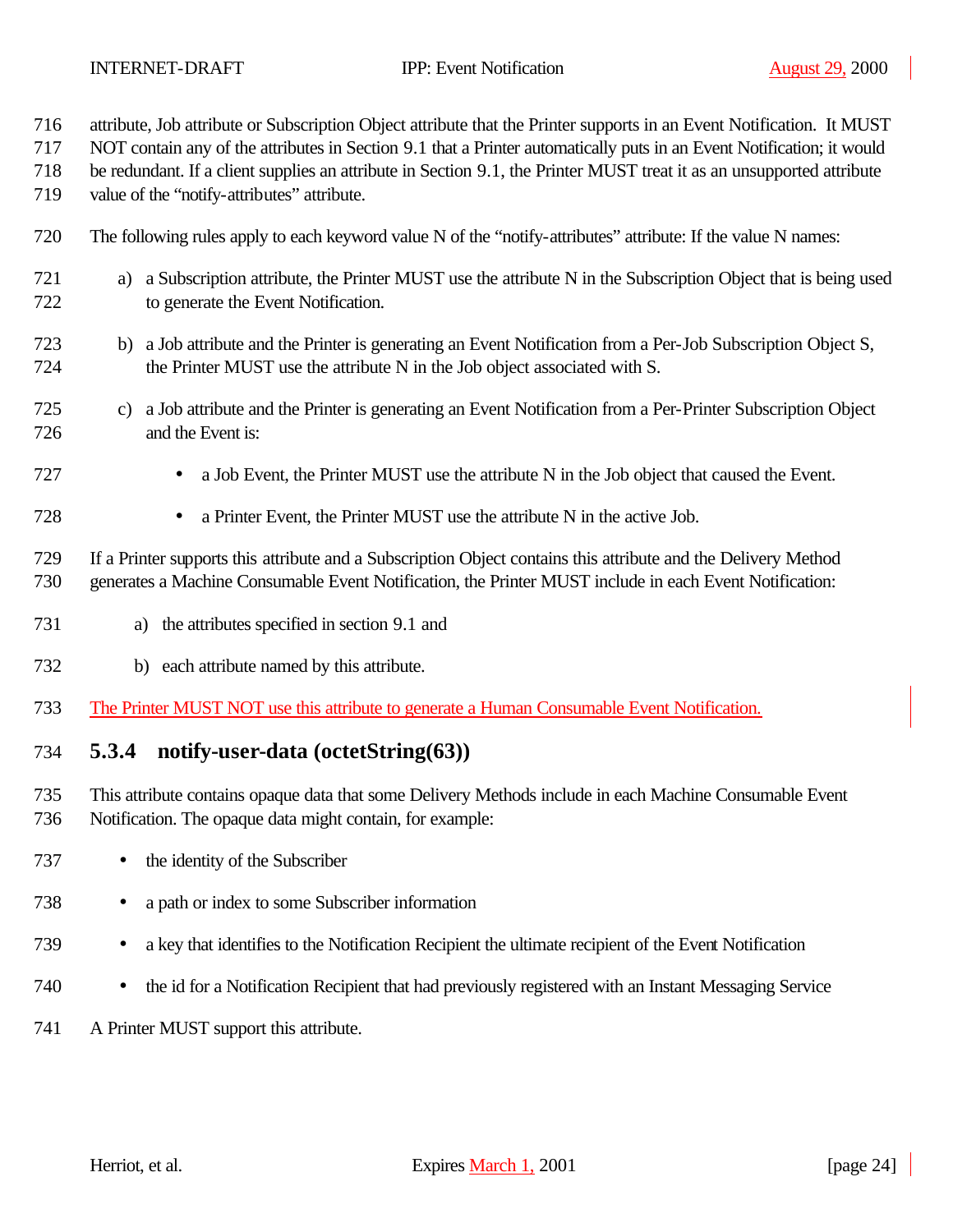- A client MAY supply this attribute in a Subscription Creation Operation. If the client does not supply this attribute
- in Subscription Creation Operation, the Subscription Object MUST NOT contain the "notify-user-data" attribute.
- There is no "notify-user-data-default" attribute.

 There is no "user-data-supported" attribute. Rather, any octetString whose length does not exceed 63 octets is a supported value. If the length exceeds 63 octets, the Printer MUST treat it as an unsupported value.

## **5.3.5 notify-charset (charset)**

 This attribute specifies the charset to be used in the Event Notification content sent to the Notification Recipient, whether the Event Notification content is Machine Consumable or Human Consumable.

- A Printer MUST support this attribute.
- A client MAY supply this attribute in a Subscription Creation Operation. If the client does not supply this attribute
- in Subscription Creation Operation or supplies an unsupported value, the Printer MUST populate this attribute in

the Subscription Object with the value of the "attributes-charset" operation attribute, which is a REQUIRED

attribute in all IPP requests (see [ipp-mod]). If the value of the "attributes-charset" attribute is unsupported, the

Printer MUST populate this attribute in the Subscription Object with the value of the Printer's "charset-configured"

- attribute. There is no "notify-charset-default" attribute.
- The value of this attribute on a Subscription Object MUST be a value of the "charset-supported (1setOf charset)" attribute.

## **5.3.6 notify-natural-language (naturalLanguage)**

This attribute specifies the natural language to be used in any human consumable text in the Event Notification

content sent to the Notification Recipient, whether the Event Notification content is Machine Consumable or

- Human Consumable.
- A Printer MUST support this attribute.
- A client MAY supply this attribute in a Subscription Creation Operation. If the client does not supply this attribute
- in Subscription Creation Operation or supplies an unsupported value, the Printer MUST populate this attribute in

the Subscription Object with the value of the "attributes-natural-language" operation attribute, which is a

- REQUIRED attribute in all IPP requests (see [ipp-mod]). If the value of the "attributes-natural-language" attribute
- is unsupported, the Printer MUST populate this attribute in the Subscription Object with the value of the Printer's
- "natural-language-configured" attribute. There is no "notify-natural-language-default" attribute.
- The value of this attribute on a Subscription Object MUST be a value of the "generated-natural-language-
- supported (1setOf type2 naturalLanguage)" attribute.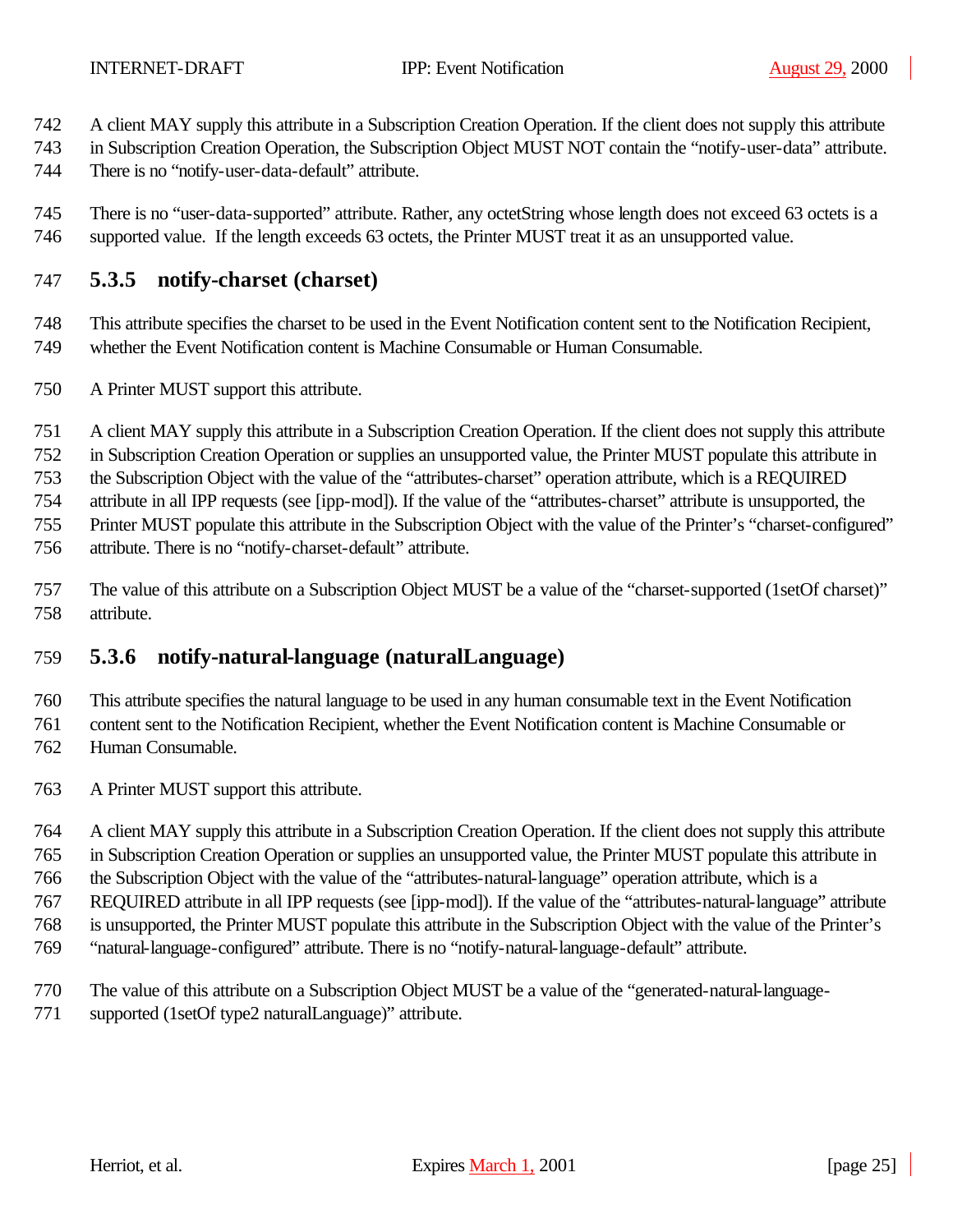## **5.3.7 notify-lease-duration (integer(0:67108863))**

This attribute specifies the duration of the lease (in seconds) associated with the Per-Printer Subscription Object at

 the time the Subscription Object was created or the lease was renewed. The duration of the lease is infinite if the value is 0, i.e., the lease never expires.

 This attribute is not present on a Per-Job Subscription Object because the Subscription Object lasts exactly as long as the associated Job object. See section 5.4.3 on "notify-lease-expiration-time (integer(0:MAX))" for more details.

A Printer MUST support this attribute.

 For a Subscription Object Creation operation of a Per-Job Subscription Object, the client MUST NOT supply this attribute. If the client does supply this attribute, the Printer MUST treat it as an unsupported attribute.

For a Subscription Creation Operation of a Per-Printer Subscription Object or a Renew-Subscription operation, a

client MAY supply this attribute. If the client does not supply this attribute, the Printer MUST populate this attribute

with its "notify-lease-duration-default" (0:67108863) attribute value. If the client supplies this attribute with an

unsupported value, the Printer MUST populate this attribute with a supported value, and this value SHOULD be

as close as possible to the value requested by the client. Note: this rule implies that a Printer doesn't assign the

- value of 0 (infinite) unless the client requests it.
- After the Printer has populated this attribute with a supported value, the value represents the "granted duration" of
- 789 the lease in seconds and the Printer sets the value of the Subscription Object's "notify-lease-expiration-time"

attribute as specified in section 5.4.3.

- The value of this attribute on a Subscription Object MUST be a value of the "notify-lease-duration-supported"
- (1setOf (integer(0:67108863) | rangeOfInteger(0:67108863))) attribute.

 A Printer MAY require authentication in order to return the value of 0 (the lease never expires) as one of the values of "notify-lease-duration-supported", and to allow 0 as a value of the "notify-lease-duration" attribute.

 Note: The maximum value 67,108,863 is 2 raised to the 26 power minus 1 and is about 2 years in seconds. The value is considerably less than MAX so that there is virtually no chance of an overflow when it is added to "printer-up-time" to produce "notify-lease-expiration-time".

## **5.3.8 notify-time-interval (integer(0:MAX))**

 The 'job-progress' Event occurs each time that a Printer completes a sheet. Some Notification Recipients do not want to receive an Event Notification every time this Event occurs. This attribute allows a Subscribing Client to

request how often it wants to receive Event Notifications for 'job-progress' Events. The value of this attribute

MAY be any nonnegative integer (0,MAX) indicating the minimum number of seconds between 'job-progress'

- Event Notifications.
- The Printer MUST support this attribute if and only if the Printer supports the 'job-progress' Event.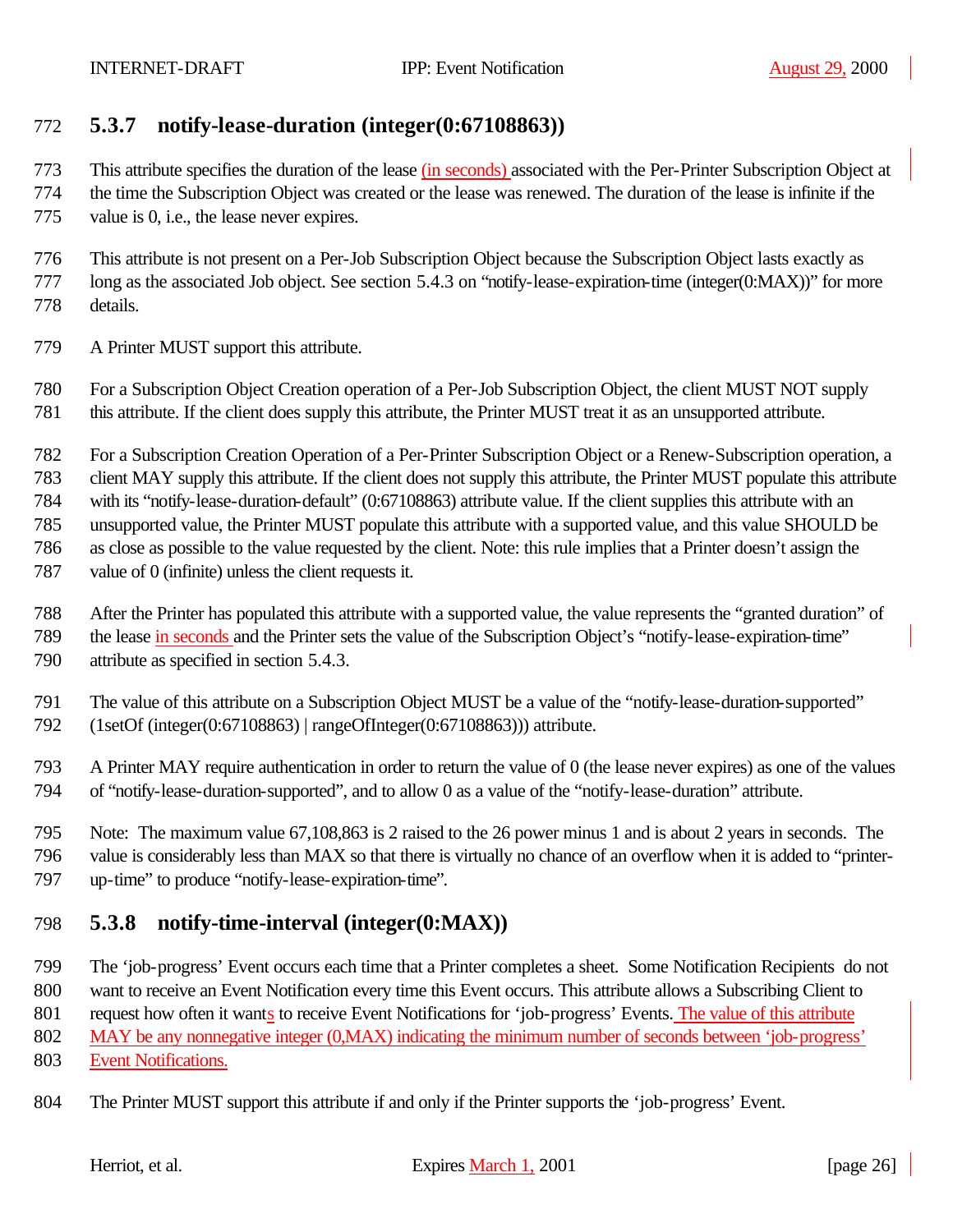A client MAY supply this attribute in a Subscription Creation Operation. If the client does not supply this attribute,

- 806 the Printer MUST not populate this attribute on the Subscription Object. There is no default "notify-time-interval-default" attribute.
- 808 There is no "notify-time-interval-supported" attribute. The value of this attribute MAY be any nonnegative integer 809 (0, MAX).
- If the 'job-progress' Event occurs and a Subscription Object contains the 'job-progress' Event as a value of the 'notify-events' attribute, there are two cases to consider:
- 1. This attribute is not present on the Subscription Object or has the value of 0. The Printer MUST generate and send an Event Notification (as is the case with other Events).
- 2. This attribute is present with a nonzero value of N:
- a) If the Printer has not sent an Event Notification for the 'job-progress' Event for the associated Subscription Object within the past N seconds, the Printer MUST send an Event Notification for the Event that just occurred. Note when the Printer completes the first page of a Job, this rule implies that the Printer sends an Event Notification for a Per-Job Subscription Objects.
- b) Otherwise, the Printer MUST NOT generate or send an Event Notification for the associated Subscription Object. The Printer MUST NOT increase the value of the "notify-sequence-number" Subscription Object attribute (i.e., the sequence of values of the "notify-sequence-number" attribute counts the Event Notifications that the Printer sent and not the Events that do not cause an Event Notification to be sent).

 It is RECOMMENDED that a Subscribing Client use this attribute when it subscribes to the 'job-progress' Event, and that the value be sufficiently large to limit the frequency with which the Printer sends Event Notifications requests.

827 This attribute MUST not NOT effect any Events other than 'job-progress'.

## **5.4 Subscription Description Attributes**

- Subscription Description Attributes are those attributes that a Printer adds to a Subscription Object at the time of 830 its creation.
- A Printer MUST support all attributes in this Table 2.
- A client MUST NOT supply the attributes in Table 2 in a Subscription Template Attributes Group of a
- Subscription Creation Operation. If the client supplies them, the Printer MUST NOT set them and MUST treat
- 834 them as unsupported attributes. There are no corresponding default or supported attributes.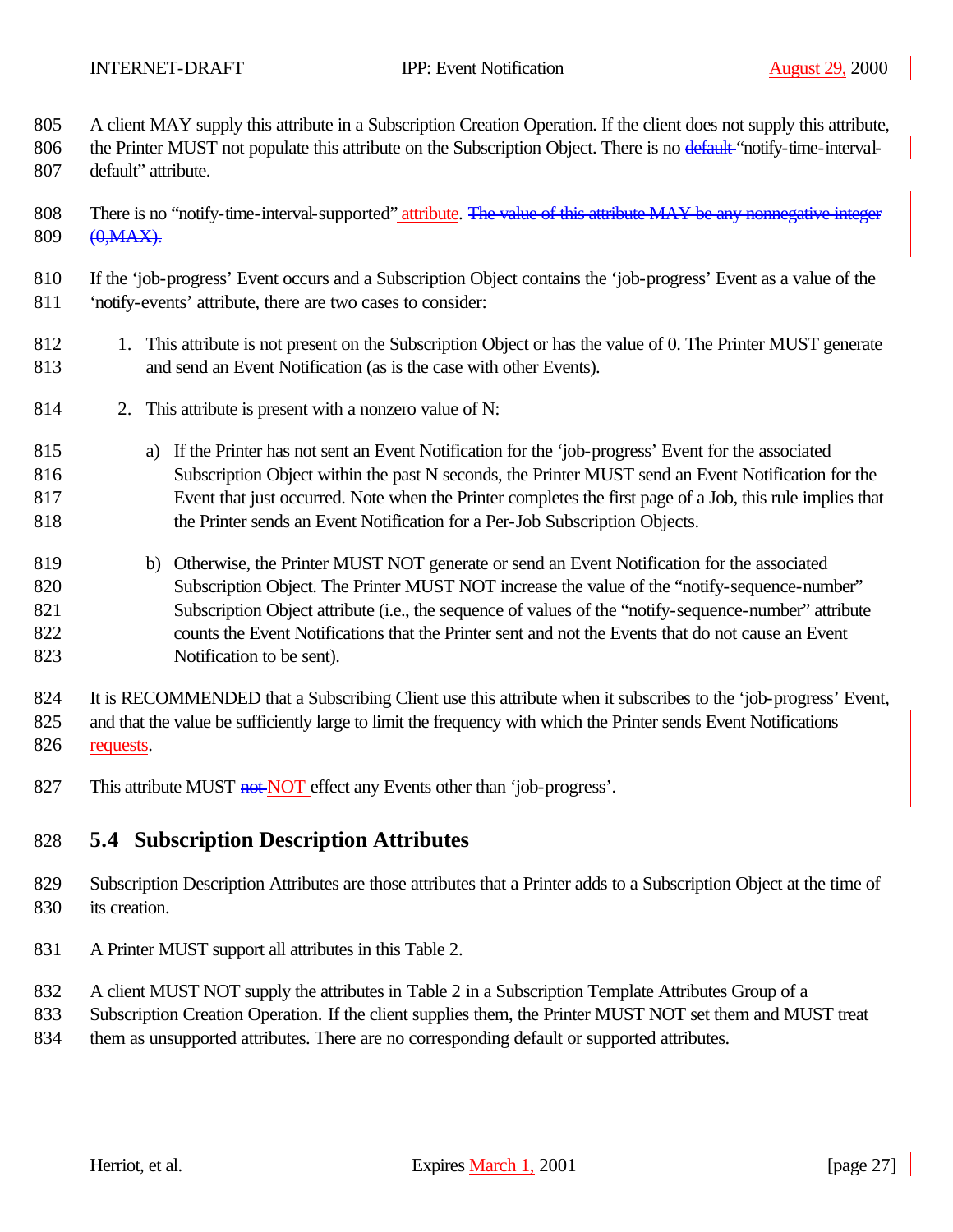| ٠<br>۰.<br>×<br>۰.<br>v<br>۰.<br>× |
|------------------------------------|
|------------------------------------|

#### **Table 2 – Subscription Description Attributes**

| <b>Subscription Object attributes:</b>        |
|-----------------------------------------------|
| notify-subscription-id (integer(1:MAX))       |
| notify-sequence-number (integer(0:MAX))       |
| notify-lease-expiration-time (integer(0:MAX)) |
| notify-printer-up-time (integer(1:MAX))       |
| notify-printer-uri (uri)                      |
| notify-job-id (integer(1:MAX))                |
| notify-subscriber-user-name (name(MAX))       |

## **5.4.1 notify-subscription-id (integer (1:MAX))**

 This attribute identifies a Subscription Object instance with a number that is unique within the context of the Printer. The Printer generates this value at the time it creates the Subscription Object.

A Printer MUST support this attribute.

840 The Printer SHOULD NOT assign the value of this attribute sequentially as it creates Subscription Objects.

Sequential assignment makes it easy for rogue clients to guess the value of this attribute on other Subscription

Objects.

The Printer SHOULD avoid re-using recent values of this attribute during continuous operation of the Printer as

well as across power cycles. Then a Subscribing Client is unlikely to find that a stale reference accesses a new

Subscription Object.

 The 0 value is not permitted in order to allow for compatibility with "job-id" and with SNMP index values, which also cannot be 0.

## **5.4.2 notify-sequence-number (integer (0:MAX))**

The value of this attribute indicates the number of times that the Printer has generated and attempted to send an

Event Notification. When an Event Notification contains this attribute, the Notification Recipient can determine

whether it missed some Event Notifications (i.e., numbers skipped) or received duplicates (i.e., same number

- twice).
- A Printer MUST support this attribute.

 When the Printer creates a Subscription Object, it MUST set the value of this attribute to 0. This value indicates that the Printer has not sent any Event Notifications for this Subscription Object.

Each time the Printer sends a newly generated Event Notification, it MUST increase the value of this attribute by 1.

For some Delivery Methods, the Printer MUST include this attribute in each Event Notification, and the value

MUST be the value after it is increased by 1. That is, the value of this attribute in the first Event Notification after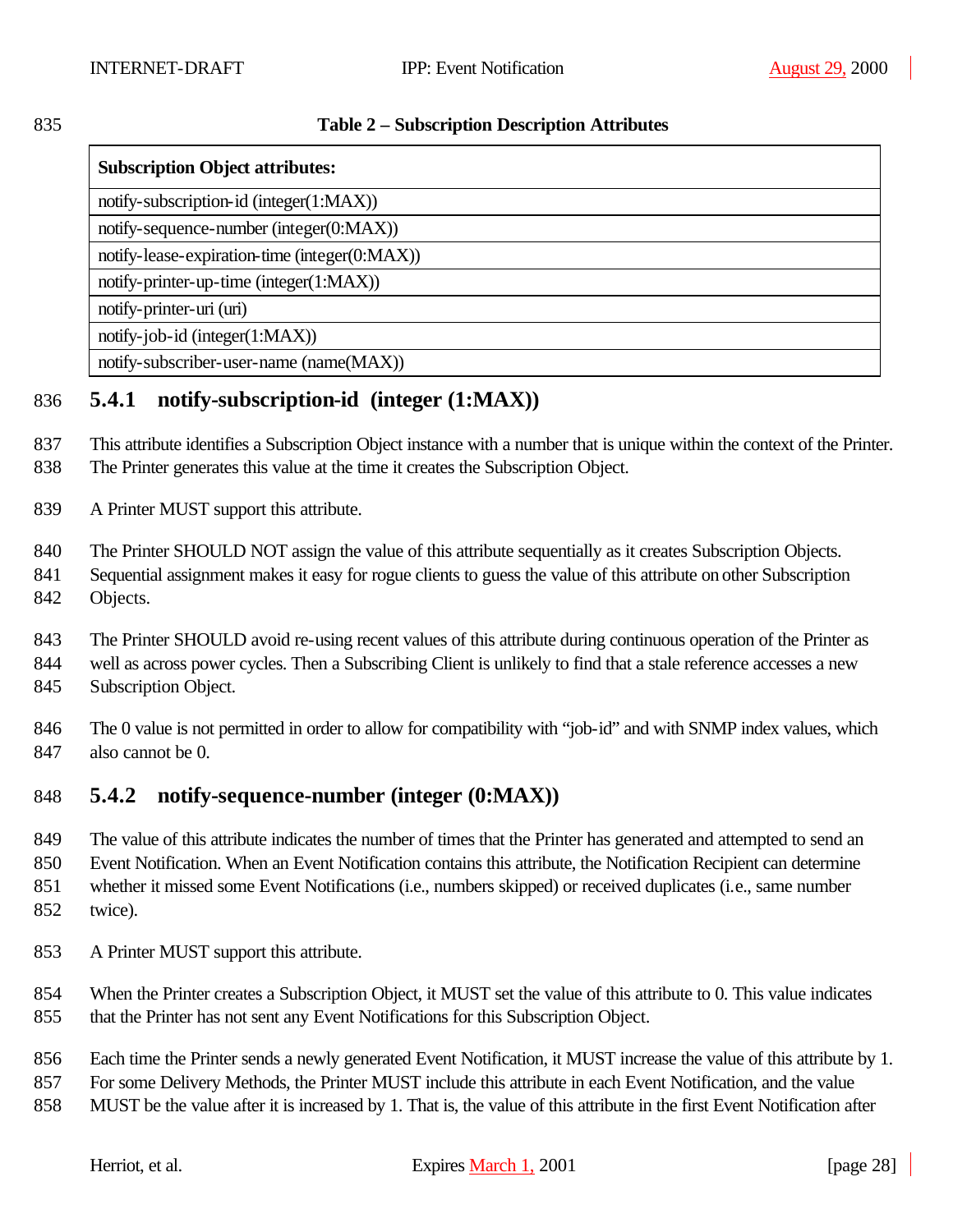- Subscription object creation MUST be 1, the second MUST be 2, etc. If a Delivery Method is defined such that
- the Notification Recipient returns a response, the Printer can re-try sending an Event Notification a certain number
- of times with the same sequence number when the Notification Recipient fails to return a response.
- If a Subscription Object lasts long enough to reach the value of MAX, its next value MUST be 0, i.e., it wraps.

## **5.4.3 notify-lease-expiration-time (integer(0:MAX))**

 This attribute specifies the time in the future when the lease on the Per-Printer Subscription Object will expire, i.e. the "printer-up-time" value at which the lease will expire. If the value is 0, the lease never expires.

A Printer MUST support this attribute.

 When the Printer creates a Per-Job Subscription Object, this attribute MUST NOT be present – the Subscription Object lasts exactly as long as the associated Job object.

 When the Printer creates a Per-Printer Subscription Object, it populates this attribute with a value that is the sum of the values of the Printer's "printer-up-time" attribute and the Subscription Object's "notify-lease-duration" attribute with the following exception. If the value of the Subscription Object's "notify-lease-duration" attribute is 0 (i.e., no expiration time), then the value of this attribute MUST be set to 0 (i.e., no expiration time).

 When the Printer powers up, it MUST set the value of this attribute in each persistent Subscription Object using the algorithm in the previous paragraph.

875 When the "printer-up-time" equals the value of this attribute, the Printer MUST delete the Subscription Object. A client can extend a lease of a Per-Printer Subscription Object with the Renew-Subscription operation (see section 11.2.5).

Note: In order to compute the number of seconds remaining in a lease for a Per-Printer Subscription Object, a

 client can subtract the Subscription's "notify-printer-up-time" attribute (see section 5.4.4) from the Subscription's "notify-lease-expiration-time" attribute.

## **5.4.4 notify-printer-up-time (integer(1:MAX))**

This attribute is an alias for the Printer's "printer-up-time" attribute " (see [ipp-mod] section 4.4.29).

A Printer MUST support this attribute.

 When the Printer creates a Per-Job Subscription Object, this attribute MUST NOT be present. When the Printer creates a Per-Printer Subscription Object, this attribute MUST be present.

Note: this attribute exists in a Per-Printer Subscription Object so that a client using the Get-Subscription-Attributes

887 or Get-Subscription operations can convert the Per-Printer Subscription's "notify-lease-expiration-time" attribute

to wall clock time with one request. If the value of the "notify-lease-expiration-time" attribute is not 0 (i.e., no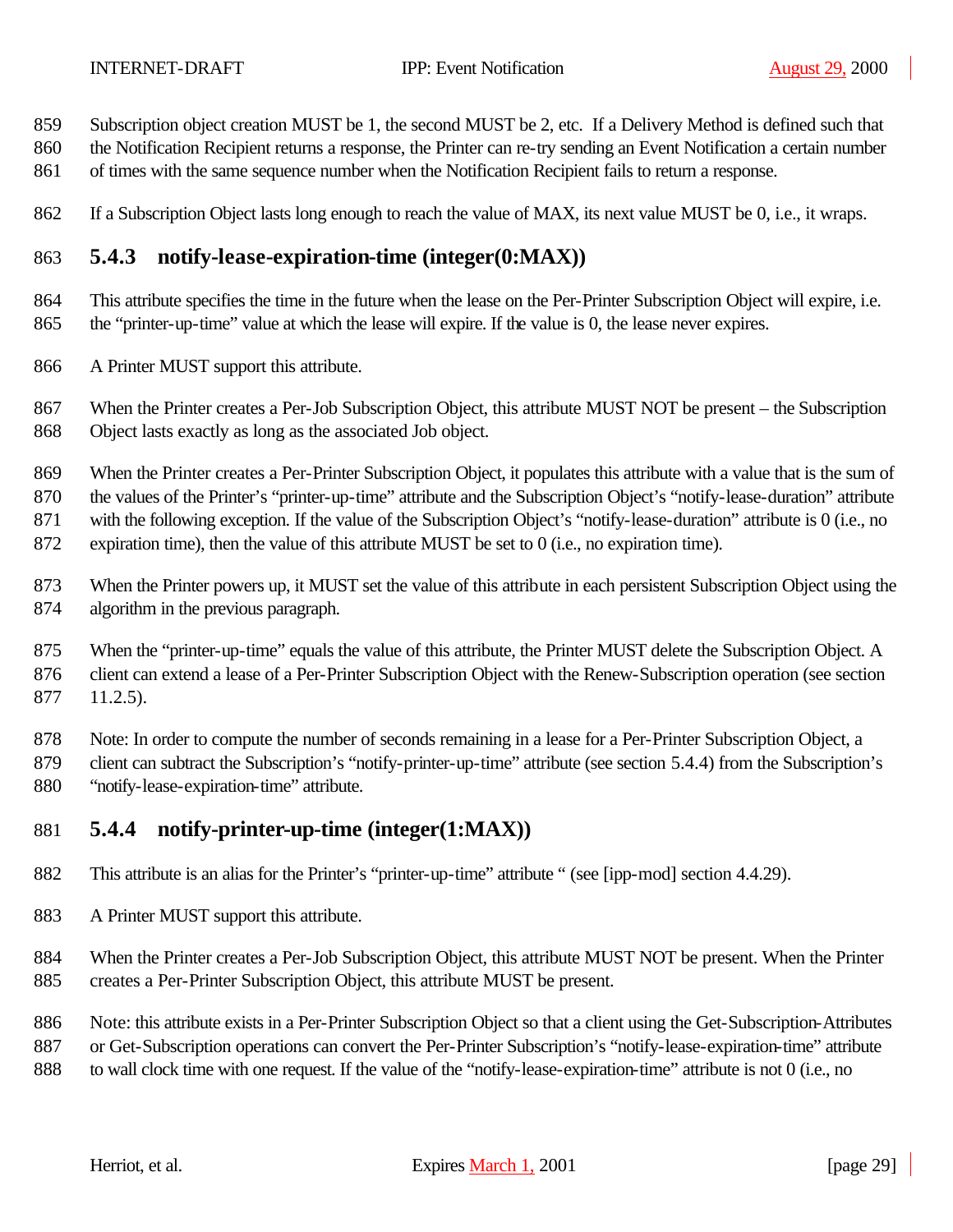expiration time), then the difference between the "notify-lease-expiration-time" attribute and the "notify-printer-up-time" is the remaining number of seconds on the lease from the current time.

## **5.4.5 notify-printer-uri (uri)**

- This attribute identifies the Printer object that created this Subscription Object.
- A Printer MUST support this attribute.
- During a Subscription Creation Operation, the Printer MUST populate this attribute with the value of the "printer- uri" operation attribute in the request. From the Printer URI, the client can, for example, determine what security scheme was used.

## **5.4.6 notify-job-id (integer(1:MAX))**

 This attribute specifies whether the containing Subscription Object is a Per-Job or Per-Printer Subscription Object, and for Per-Job Subscription Objects, it specifies the associated Job.

A Printer MUST support this attribute.

If this attribute is not present, the Subscription Object MUST be a Per-Printer Subscription. If this attribute is

 present, the Subscription Object MUST be a Per-Job Subscription Object and this attribute MUST identify the 903 Job with which the Subscription Object is associated.

 Note: This attribute could be useful to a Notification Recipient that receives an Event Notification generated from a Per-Job Subscription Object and caused by a Printer Event. The Event Notification gives access to the Printer and 906 the Subscription Object. The Event Notification gives access to the associated Job only via this attribute.

## **5.4.7 notify-subscriber-user-name (name(MAX))**

- This attribute contains the name of the user who performed the Subscription Creation Operation.
- A Printer MUST support this attribute.

The Printer sets this attribute to the most authenticated printable name that it can obtain from the authentication

service over which the Subscription Creation Operation was received. The Printer uses the same mechanism for

- determining the value of this attribute as it does for a Job's "job-originating-user-name" (see [ipp-mod] section 4.3.6).
- Note: To help with authentication, a Subscription Object may have additional private attributes about the user,
- e.g., a credential of a principal. Such private attributes are implementation-dependent and not defined in this document.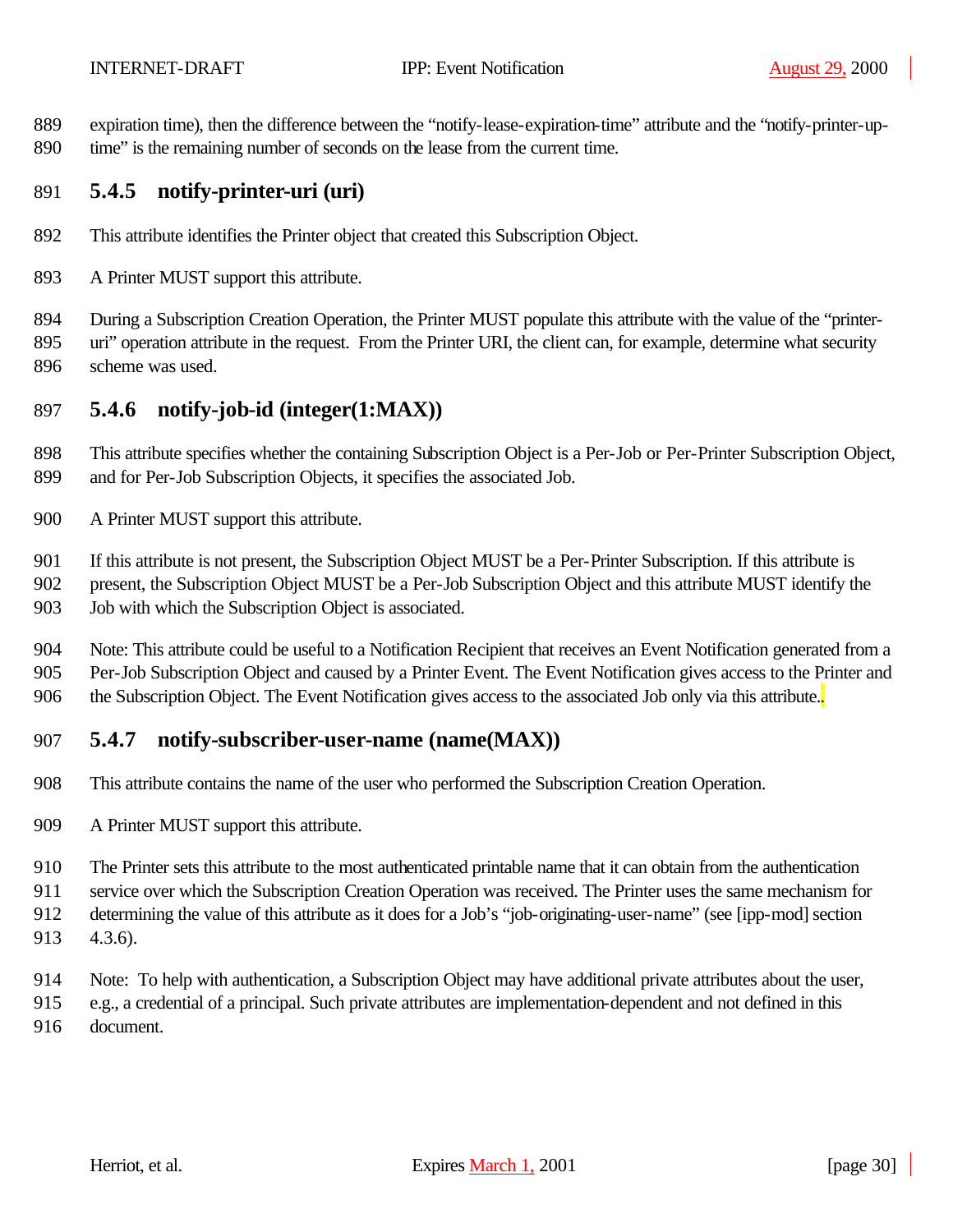## **6 Printer Description Attributes Related to Notification**

This section defines the Printer Description attributes that are related to Notification. Table 3 lists the Printer

919 Description attributes, indicates the Printer support required for conformance, and whether or not the attribute is

- READ-ONLY (see section 3.1):
- 

#### **Table 3 – Printer Description Attributes Associated with Notification**

| <b>Printer object attributes:</b>          | <b>REQUIRED</b> | <b>READ-ONLY</b> |
|--------------------------------------------|-----------------|------------------|
| printer-state-change-time (integer(1:MAX)) | N <sub>0</sub>  | Yes              |
| printer-state-change-date-time (dateTime)  | No              | Yes              |

## **6.1 printer-state-change-time (integer(1:MAX))**

This attribute records the most recent time at which the **'**printer-state-changed' Printer Event occurred whether or

not any Subscription objects were listening for this event. This attribute helps a client or operator to determine how

long the Printer has been in its current state.

A Printer MAY support this attribute and if so, the attribute MUST be READ-ONLY.

 On power-up, the Printer MUST set the value of this attribute to be the value of its "printer-up-time" attribute, so that it always has a value. Whenever the **'**printer-state-changed' Printer Event occurs, the Printer MUST set this attribute to the value of the Printer's "printer-up-time" attribute.

## **6.2 printer-state-change-date-time (dateTime)**

This attribute records the most recent time at which the **'**printer-state-changed' Printer Event occurred whether or

 not there were any Subscription Objects listening for this event. This attribute helps a client or operator to determine how long the Printer has been in its current state.

A Printer MAY support this attribute and if so, the attribute MUST be READ-ONLY.

 On power-up, the Printer MUST set the value of this attribute to be the value of its "printer-current-time" attribute, so that it always has a value (see [ipp-mod] section 4.4.30 on "printer-current-time"). Whenever the **'**printer-state-

changed' Printer Event occurs, the Printer MUST set this attribute to the value of the Printer's "printer-current-

time" attribute.

# **7 New Values for Existing Printer Description Attributes**

This section contains those attributes for which additional values are added.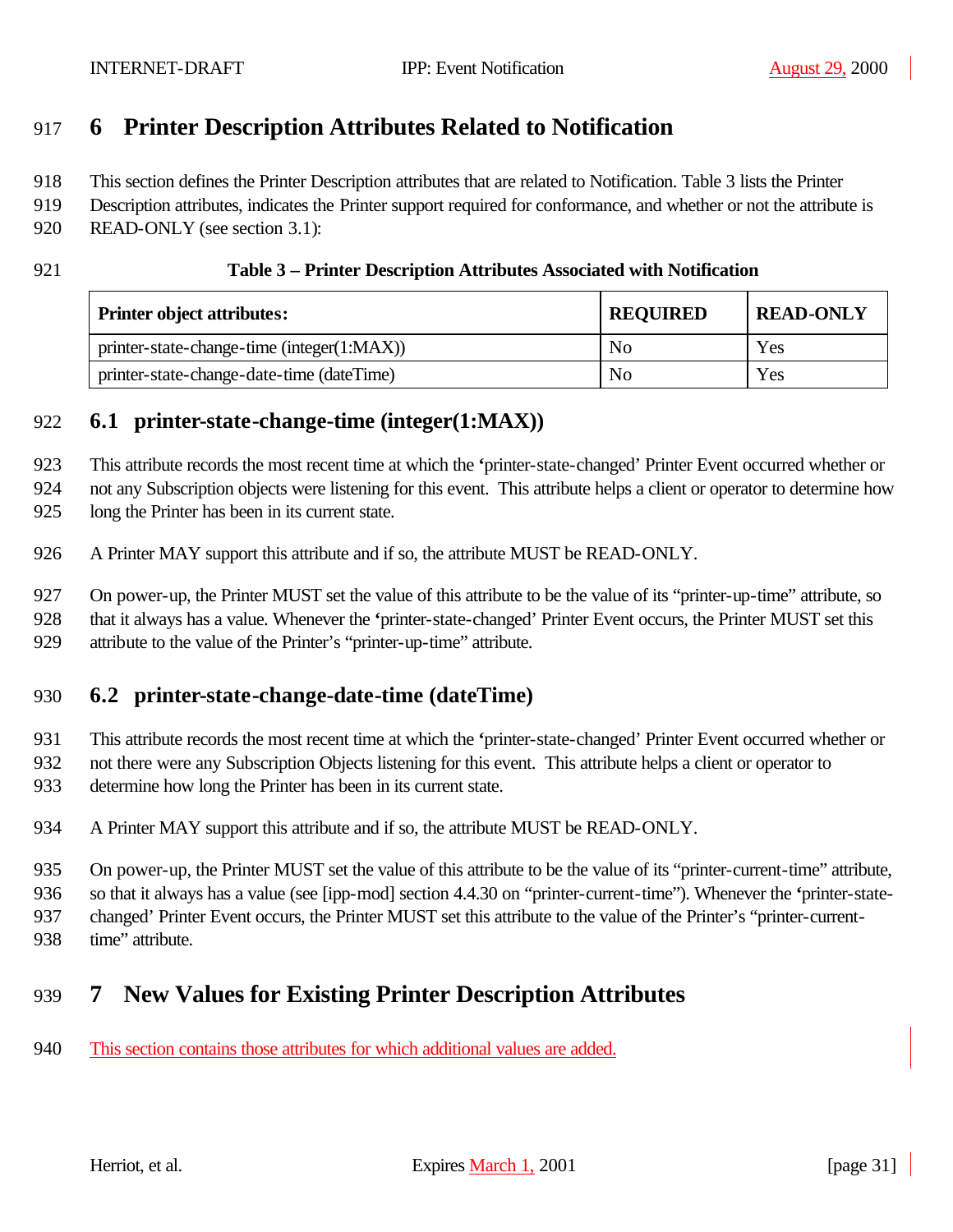## **7.1 operations-supported (1setOf type2 enum)**

The following "operation-id" values are added in order to support the new operations defined in this document:

#### **Table 4 – Operation-id assignments**

| Value  | <b>Operation Name</b>               |
|--------|-------------------------------------|
| 0x0016 | <b>Create-Printer-Subscriptions</b> |
| 0x0017 | Create-Job-Subscriptions            |
| 0x0018 | Get-Subscription-Attributes         |
| 0x0019 | Get-Subscriptions                   |
| 0x001A | Renew-Subscription                  |
| 0x001B | Cancel-Subscription                 |

## **8 Attributes Only in Event Notifications**

This section contains those attributes that exist only in Event Notifications and do not exist in any objects.

## **8.1 notify-subscribed-event (type2 keyword)**

 This attribute indicates the Subscribed Event that caused the Printer to send this Event Notification. This attribute exists only in Event Notifications.

 This attribute MUST contain one of the values of the "notify-events" attribute in the Subscription Object, i.e., one of the Subscribed Event values. Its value is the Subscribed Event that "matches" the Event that caused the Printer to send this Event Notification. This Subscribed Event value may be identical to the Event or the Event may be a sub-value of the Subscribed Event. For example, the 'job-completed' Event (which is a sub-event of the 'job- state-changed' event) would cause the Printer to send an Event Notification for either the 'job-completed' or 'job-state-changed' Subscribed Events and to send the 'job-completed' or 'job-state-changed' value for this attribute,

respectively,. See section 5.3.2.2 for the "matching" rules of Subscribed Events and for additional examples.

 The Delivery Method Document specifies whether the Printer includes the value of this attribute in an Event Notification.

## **8.2 notify-text (text(MAX))**

 This attribute contains a Human Consumable text message (see section 9.2). This message describes the Event and is encoded as plain text, i.e., 'text/plain' with the charset specified by Subscription Object's "notify-charset" attribute.

The Delivery Method Document specifies whether the Printer includes this attribute in an Event Notification.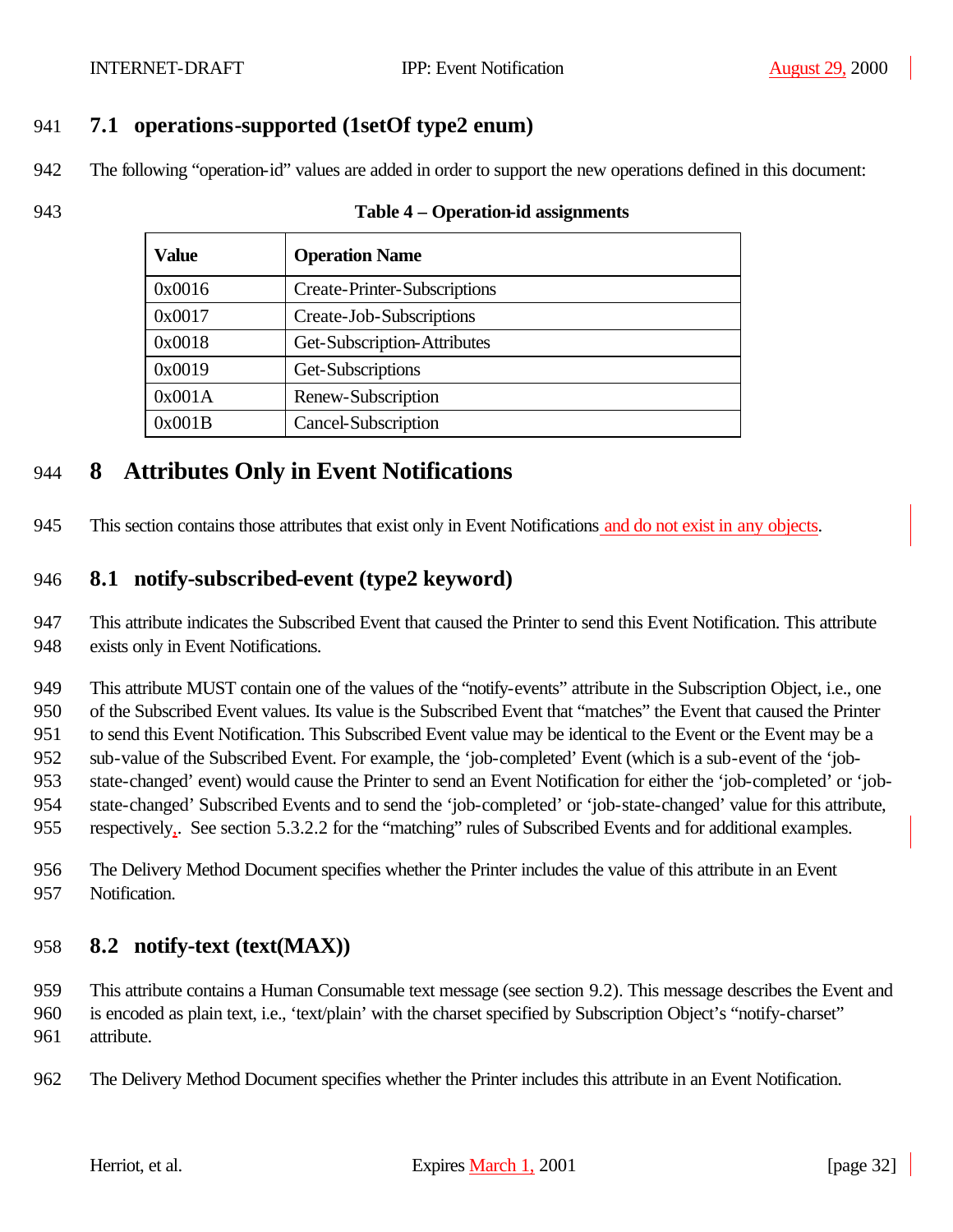## **9 Event Notification Content**

This section defines the Event Notification content that the Printer sends when an Event occurs.

 When an Event occurs, the Printer MUST find each Subscription object whose "notify-events" attribute "matches" the Event. See section 5.3.2.2 for details on "matching". For each matched Subscription Object, the Printer MUST create an Event Notification with the content and format that the Delivery Method Document specifies. The content contains the value of attributes specified by the Delivery Method Document. The Printer obtains the values immediately after the Event occurs. For example, if the "printer-state" attribute changes from 'idle' to 'processing', the Event 'printer-state-changed' occurs and the Printer puts various attributes into the Event Notification, including "printer-up-time" and "printer-state" with the values that they have immediately after the Event occurs, i.e., the value of "printer-state" is 'processing'.

- If two different Events occur simultaneously, or nearly so (e.g., "printer-up-time" has the same value for both), the
- Printer MUST create a separate Event Notification for each Event, even if the associated Subscription Object is

the same for both Events. However, the Printer MAY combine these distinct Event Notifications into a single

Compound Event Notification if the Delivery Method supports Compound Event Notifications For example,

- suppose that two nearly-simultaneously Events represent two successive 'printer-state-changed' Events, one from
- 'idle' to 'processing' and another from 'processing' to 'stopped'. These two Events have the same name but are
- different instances of the Event. Then the Printer MUST create a separate Event Notification for each Event and
- SHOULD accurately report the "printer-state" of the first Event as 'processing' and the second Event as 'stopped'.
- 
- If a Subscription Object contains more than one Subscribed Event, and several Events occur in quick succession each matching a different Subscribed Event in the Subscription Object, the Printer MUST NOT generate a single

Event Notification from several of these Events, but MAY combine distinct Event Notifications into a single

- Compound Event Notification if the Delivery Method supports Compound Event Notifications.
- After the Printer has created the Event Notification, the Printer delivers it via either a:
- Push Delivery Method: The Printer sends the Event Notification shortly after an Event occurs. For some Push Delivery Methods, the Notification Recipient MUST send a response; for others it MUST NOT send a response.

### Pull Delivery Method: The Printer saves Event Notifications for some event-lease time and expects the Notification Recipient to request Event Notifications. The Printer returns the Event Notifications in a response to such a request.

- If an error that meets the following conditions occurs, the Printer MUST cancel the Subscription Object.
- a) the error occurs during the sending of an Event Notification generated from Subscription Object S AND
- b) the error would continue to occur every time the Printer sends an Event Notification generated from Subscription Object S in the future.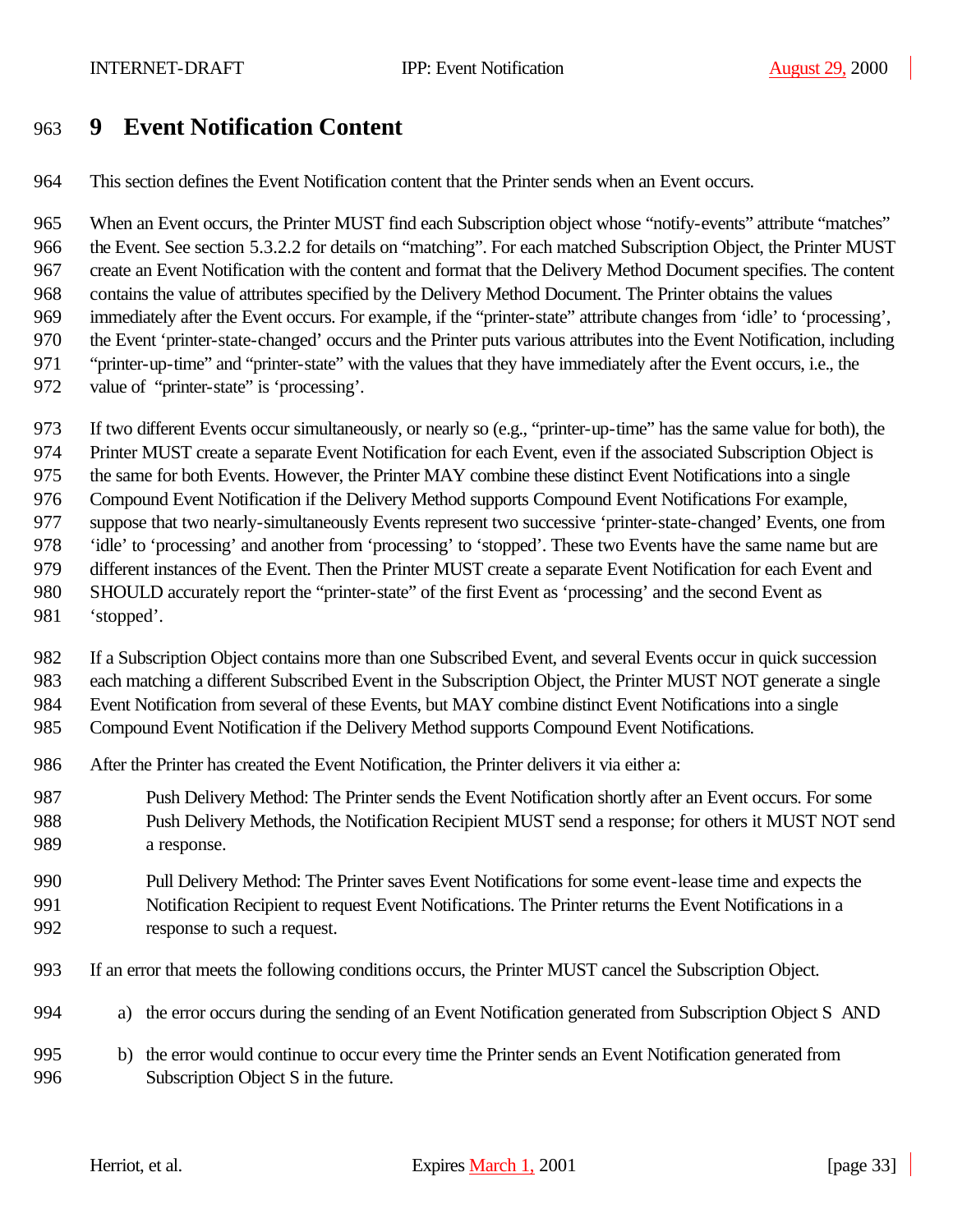| 997          | From example, if the address of the "notify-recipient-uri" of Subscription Object A references a non-existent target                                                 |
|--------------|----------------------------------------------------------------------------------------------------------------------------------------------------------------------|
| 998          | and the Printer determines that this fact, it MUST delete Subscription Object A.                                                                                     |
| 999          | The next two sections describe the values that a Printer sends in the content of Machine Consumable and Human                                                        |
| 1000         | Consumable Event Notifications, respectively.                                                                                                                        |
| 1001         | The tables in the sub-sections of this section contain the following columns:                                                                                        |
| 1002<br>1003 | <b>Source Value:</b> the name of the attribute that supplies the value for the Event Notification. Asterisks in<br>a)<br>this field refer to a note below the table. |
| 1004         | b) Sends: if the Printer supports the value (column 1) on the Source Object (column 3) the Delivery                                                                  |
| 1005         | Method MUST specify:                                                                                                                                                 |
| 1006         | <b>MUST:</b> that the Printer MUST send the value.                                                                                                                   |
| 1007         | <b>SHOULD:</b> either that the Printer MUST send the value or that the value is incompatible with the                                                                |
| 1008         | Delivery Method.                                                                                                                                                     |
| 1009         | MAY: that the Printer MUST, SHOULD, MAY, MUST NOT, SHOULD NOT, or NEED NOT                                                                                           |
| 1010         | send the value. The Delivery Method specifies the level of conformance for the Printer.                                                                              |
| 1011         | c) Source Object: the object from which the source value comes. If the object is "Event Notification",                                                               |
| 1012         | the Printer fabricates the value when it sends the Event Notification. See section 8.                                                                                |
| 1013         | 9.1 Content of Machine Consumable Event Notifications                                                                                                                |
| 1014         | This section defines the attributes that a Delivery Method MUST mention in a Delivery Method Document when                                                           |
| 1015         | specifying the Machine Consumable Event Notification's contents.                                                                                                     |
| 1016         | This document does not define the order of attributes in Event Notifications. However, Delivery Method                                                               |
| 1017         | Documents MAY define the order of some or all of the attributes.                                                                                                     |
| 1018         | A Delivery Method Document MUST specify additional attributes (if any) that a Printer implementation sends in a                                                      |
| 1019         | Machine Consumable Event Notification.                                                                                                                               |
| 1020         | Notification Recipients MUST be able to accept Event Notifications containing attributes they do not recognize.                                                      |

What a Notification Recipient does with an unrecognized attribute is implementation-dependent. Notification

Recipients MAY attempt to display unrecognized attributes anyway or MAY ignore them.

- The next three sections define the attributes in Event Notification Contents that are:
- a) for all Events
- b) for Job Events only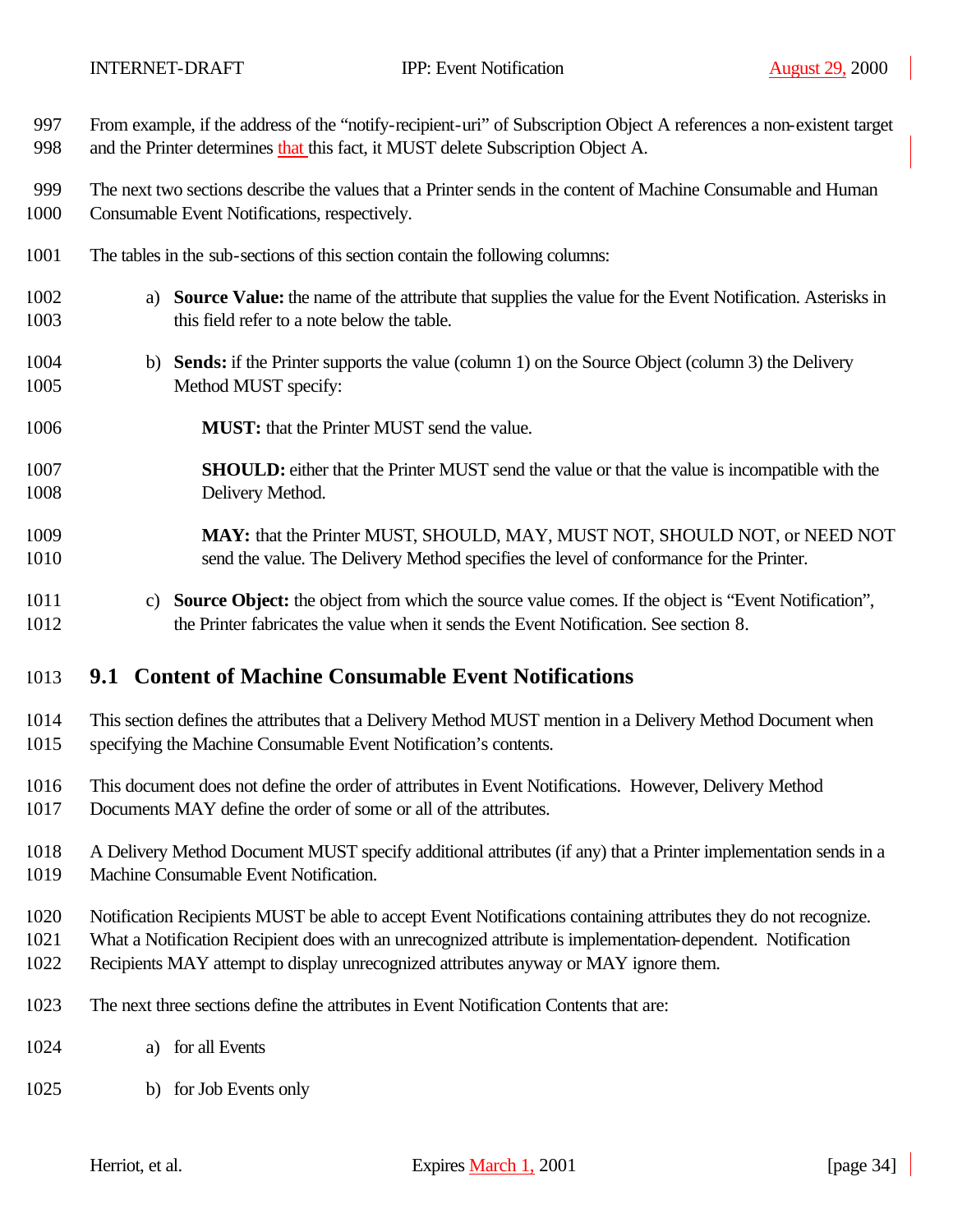1026 c) for Printer Events only

## 1027 **9.1.1 Event Notification Content Common to All Events**

- 1028 This section lists the attributes that a Delivery Method Document MUST specify for all Events.
- 1029 Table 5 lists potential values in each Event Notification.
- 

#### 1030 **Table 5 – Attributes in Event Notification Content**

| <b>Source Value</b>                                   | <b>Sends</b>  | <b>Source Object</b>      |
|-------------------------------------------------------|---------------|---------------------------|
| notify-subscription-id (integer(1:MAX))               | <b>MUST</b>   | Subscription              |
| notify-printer-uri (uri)                              | <b>MUST</b>   | Subscription              |
| notify-subscribed-event (type2 keyword)               | <b>MUST</b>   | <b>Event Notification</b> |
| printer-up-time (integer(MIN:MAX))                    | <b>MUST</b>   | Printer                   |
| printer-current-time (dateTime) *                     | <b>MUST</b>   | Printer                   |
| notify-sequence-number (integer (0:MAX))              | <b>SHOULD</b> | Subscription              |
| notify-charset (charset)                              | <b>SHOULD</b> | Subscription              |
| notify-natural-language (naturalLanguage)             | <b>SHOULD</b> | Subscription              |
| notify-user-data (octetString(63)) **                 | <b>SHOULD</b> | Subscription              |
| notify-text (text)                                    | <b>SHOULD</b> | <b>Event Notification</b> |
| attributes from the "notify-attributes" attribute *** | <b>MAY</b>    | Printer                   |
| attributes from the "notify-attributes" attribute *** | <b>MAY</b>    | Job                       |
| attributes from the "notify-attributes" attribute *** | <b>MAY</b>    | Subscription              |

1031 \* A Printer MUST send this value only if and only if it supports the Printer's "printer-current-time" attribute.

1032 \*\* If the Subscription Object does not contain a "notify-user-data" attribute and the Delivery Method document

- 1033 REQUIRES the Printer to send the "notify-user-data" source value in the Event Notification, the Printer MUST
- 1034 send an octet-string of length 0.

1035 \*\*\* The last three rows represent additional attributes that a client MAY request via the "notify-attributes" attribute. A Printer MAY support the "notify-attributes" attribute. The Delivery Method MUST say that the Printer MUST, SHOULD, MAY, MUST NOT, SHOULD NOT, or NEED NOT support the "notify-attributes" attribute and specific values of this attribute. The Delivery Method MAY say that support for the "notify-attributes"

1039 is conditioned on support of the attribute by the Printer or it MAY say that Printer MUST support the "notify-

1040 attributes" attribute if the Printer supports the Delivery Method.

## 1041 **9.1.2 Additional Event Notification Content for Job Events**

1042 This section lists the additional attributes that a Delivery Method Document MUST specify for Job Events. See 1043 Table 6.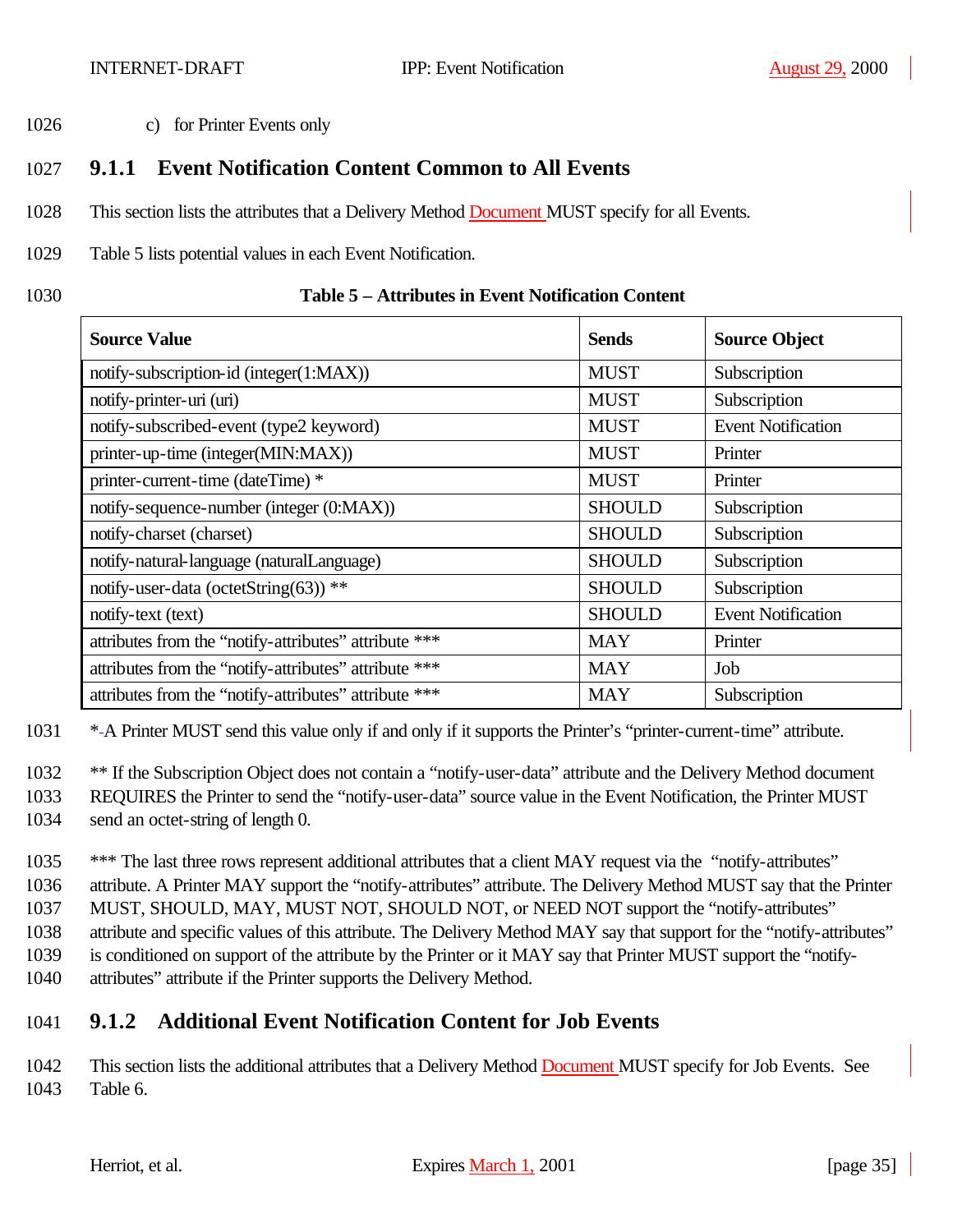| I |  |
|---|--|
|---|--|

#### 1044 **Table 6 – Additional Event Notification Content for Job Events**

| <b>Source Value</b>                              | Sends       | <b>Source Object</b> |
|--------------------------------------------------|-------------|----------------------|
| job-id (integer $(1:MAX)$ )                      | <b>MUST</b> | Job                  |
| job-state (type1 enum)                           | <b>MUST</b> | Job                  |
| job-state-reasons (1setOf type2 keyword)         | <b>MUST</b> | Job                  |
| job-impressions-completed (integer( $0:MAX$ )) * | <b>MUST</b> | Job                  |

1045 \* The Printer MUST send the "job-impressions-completed" attribute in an Event Notification only for the

1046 combinations of Events and Subscribed Events shown in Table 7.

#### 1047 **Table 7 – Combinations of Events and Subscribed Events for "job-impressions-completed"**

| <b>Job Event</b> | <b>Subscribed Job Event</b> |
|------------------|-----------------------------|
| 'job-progress'   | 'job-progress'              |
| 'job-completed'  | 'job-completed'             |
| 'job-completed'  | 'job-state-changed'         |

#### 1048

## 1049 **9.1.3 Additional Event Notification Content for Printer Events**

- 1050 This section lists the additional attributes that a Delivery Method Document MUST specify for Printer Events. See 1051 Table 8.
- 

#### 1052 **Table 8 – Additional Event Notification Content for Printer Events**

| <b>Source Value</b>                          | <b>Sends</b> | <b>Source Object</b> |
|----------------------------------------------|--------------|----------------------|
| printer-state (type1 enum)                   | <b>MUST</b>  | Printer              |
| printer-state-reasons (1setOf type2 keyword) | MUST         | Printer              |
| printer-is-accepting-jobs (boolean)          | <b>MUST</b>  | Printer              |

## 1053 **9.2 Content of Human Consumable Event Notification**

1054 This section defines the information that a Delivery Method MUST mention in a Delivery Method Document when

1055 specifying the Human Consumable Event Notifications contents or the value of the "notify-text" attribute.

- 1056 Such a Delivery Method MUST specify the following information and a Printer SHOULD send it:
- 1057 a) the Printer name (see Table 9)
- 1058 b) the time of the Event (see Table 11)
- 1059 c) for Printer Events only:
- 1060 i) the Event (see Table 10) and/or Printer state information (see Table 14)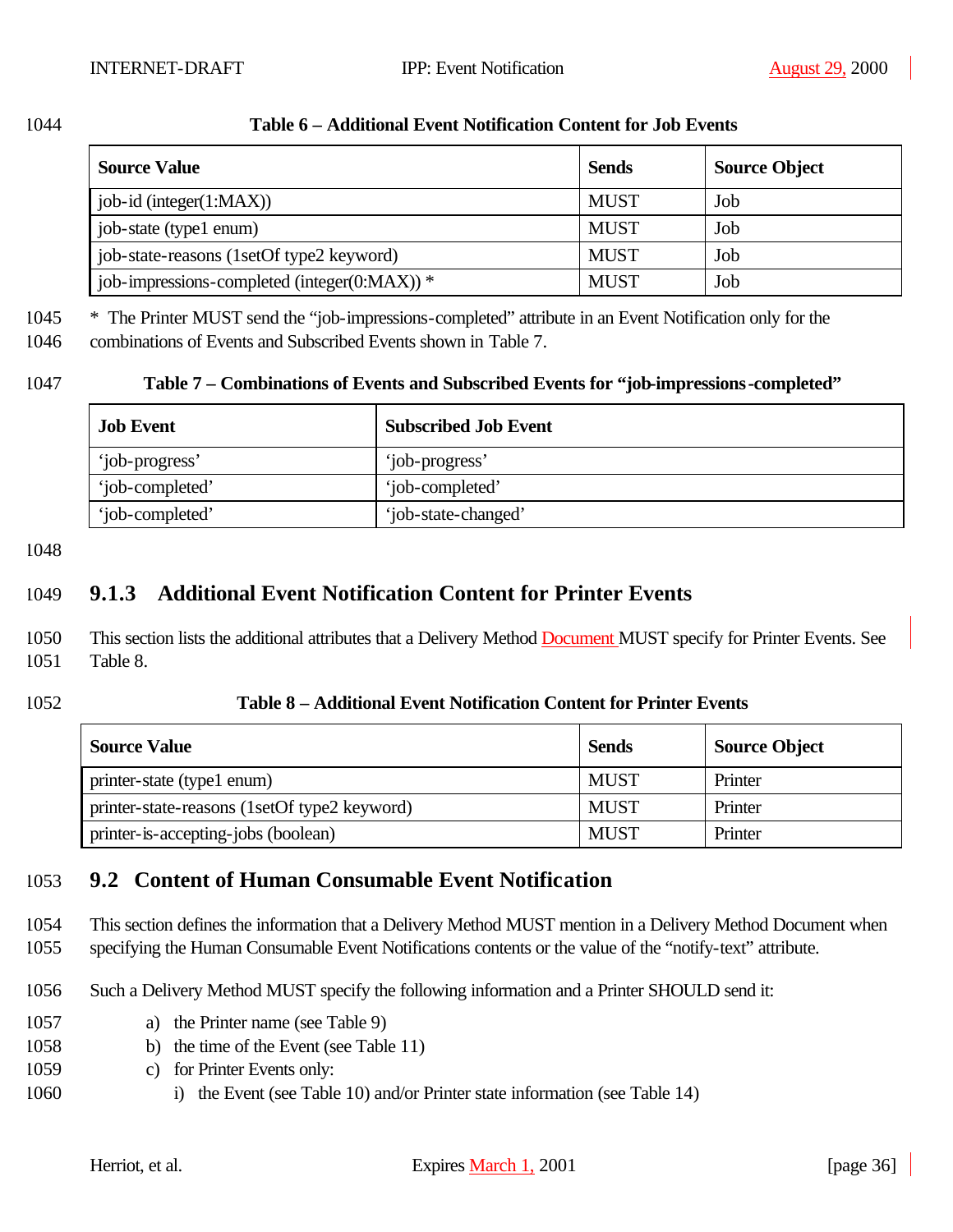- d) for Job Events only:
- i) the job identity (see Table 12)
- ii) the Event (see Table 10) and/or Job state information (see Table 13)
- The subsections of this section specify the attributes that a Printer MUST use to obtain this information.
- A Delivery Method Document MUST specify additional information (if any) that a Printer implementation sends in a Human Consumable Event Notification or in the "notify-text" attribute.
- A client MUST NOT request additional attributes via the "notify-attributes" attribute because this attribute works only for Machine Consumable Event Notifications.
- Notification Recipients MUST NOT expect to be able to parse the Human Consumable Event Notification contents or the value of the "notify-text" attribute.
- The next three sections define the attributes in Event Notification Contents that are:
- a) for all Events
- b) for Job Events only
- c) for Printer Events only

### **9.2.1 Event Notification Content Common to All Events**

This section lists the source of the information that a Delivery Method MUST specify for all Events.

There is a separate table for each piece of information. Each row in the table represents a source value for the

- information and the values are listed in order of preference, with the first one being the preferred one. An
- implementation SHOULD use the source value from the earliest row in each table. It MAY use the source value
- from another row instead, or it MAY combine the source values from several rows. An implementation is free to determine the best way to present this information.
- In all tables of this section, all rows contain a "MAY" in order to state that the Delivery Method specifies the conformance.
- $1084 7$
- Table 9 lists the source of the information for the Printer Name. The "printer-name" is more user-friendly unless the Notification Recipient is in a place where the Printer name is not meaningful. For example, an implementation could have the intelligence to send the value of the "printer-name" attribute to a Notification Recipient that can access the Printer via value of the "printer-name" attribute and otherwise send the value of the "notify-printer-uri" attribute.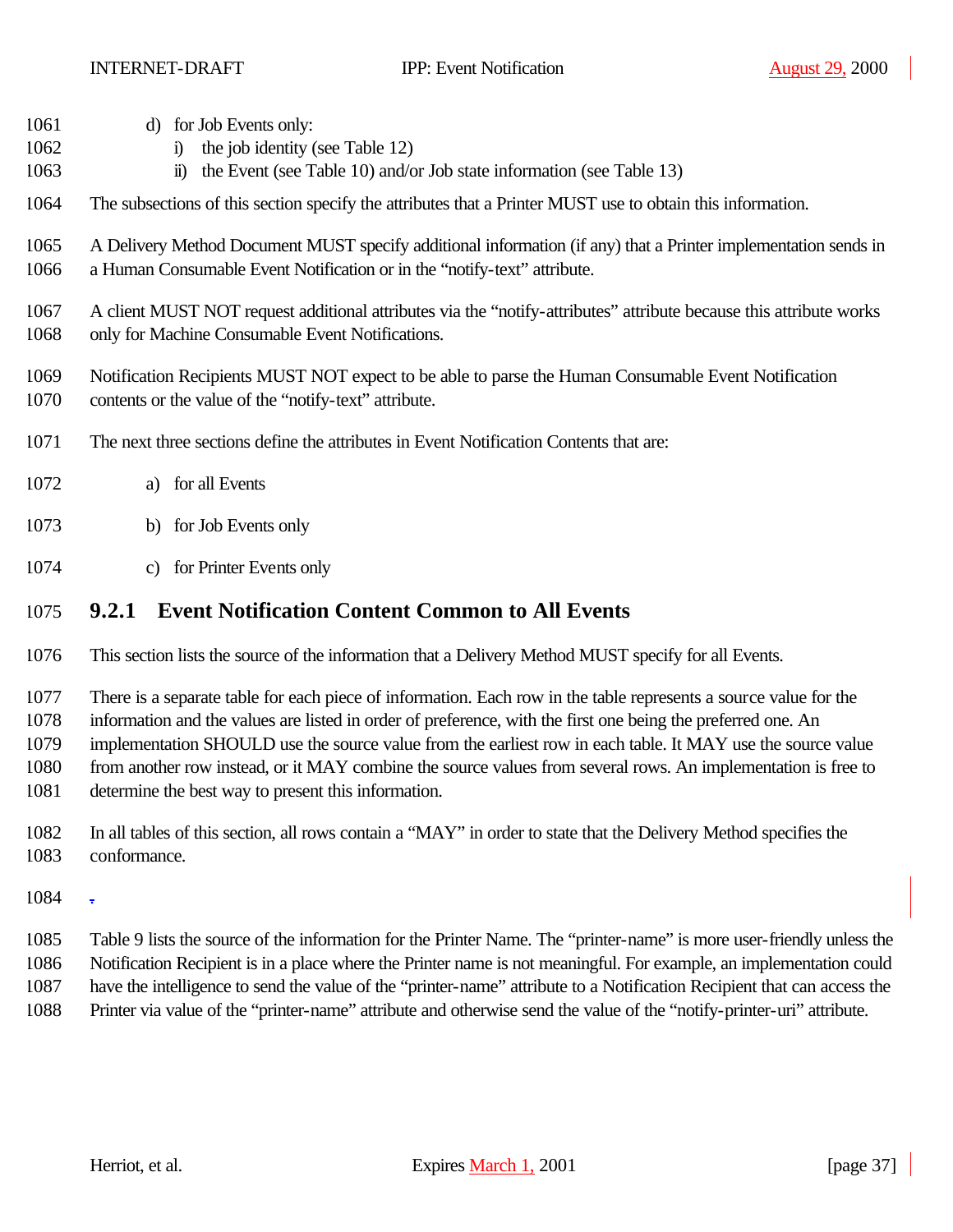### 1089 **Table 9 – Printer Name in Event Notification Content**

| <b>Source Value</b>          | <b>Sends</b> | <b>Source Object</b> |
|------------------------------|--------------|----------------------|
| printer-name (name $(127)$ ) | <b>MAY</b>   | Printer              |
| notify-printer-uri (uri)     | <b>MAY</b>   | Subscription         |

1090

# 1091 Table 10 lists the source of the information for the Event name. A Printer MAY combine this information with state

1092 information described for Jobs in Table 13 or for Printers in Table 14.

### 1093 **Table 10 – Event Name in Event Notification Content**

| <b>Source Value</b>                     | <b>Sends</b> | <b>Source Object</b> |
|-----------------------------------------|--------------|----------------------|
| notify-subscribed-event (type2 keyword) | <b>MAY</b>   | Subscription         |

1094

1095 Table 11 lists the source of the information for the time that the Event occurred. A Printer can send this value only if 1096 it supports the Printer's "printer-current-time" attribute. If a Printer does not support the

1097 "printer-current-time" attribute, it MUST NOT send the "printer-up-time" value instead, since it is not an allowed 1098 option for human consumable information.

### 1099 **Table 11 – Event Time in Event Notification Content**

| <b>Source Value</b>             | <b>Sends</b> | <b>Source Object</b> |
|---------------------------------|--------------|----------------------|
| printer-current-time (dateTime) | MAY          | Printer              |

### 1100

## 1101 **9.2.2 Additional Event Notification Content for Job Events**

1102 This section lists the source of the additional information that a Delivery Method MUST specify for Job Events.

1103 Table 12 lists the source of the information for the job name. The "job-name" is likely more meaningful to a user 1104 than "job-id".

### 1105 **Table 12 – Job Name in Event Notification Content**

| <b>Source Value</b>         | <b>Sends</b> | <b>Source Object</b> |
|-----------------------------|--------------|----------------------|
| job-name (name $(MAX)$ )    | <b>MAY</b>   | Job                  |
| job-id (integer $(1:MAX)$ ) | <b>MAY</b>   | Job                  |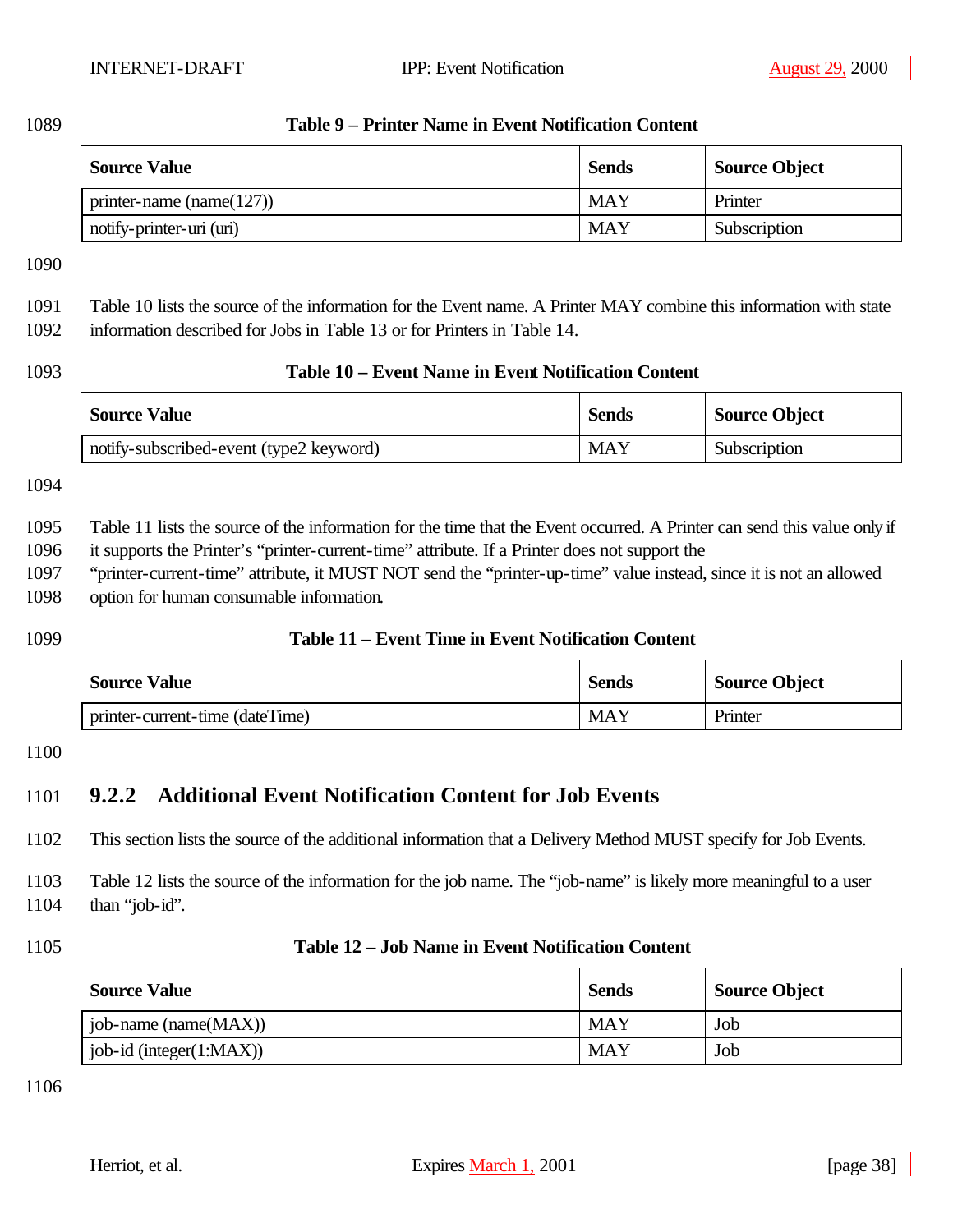- Table 13 lists the source of the information for the job state. If a Printer supports the "job-state-message" and
- "job-detailed-state-message" attributes, it SHOULD use those attributes for the job state information, otherwise, it
- should fabricate such information from the "job-state" and "job-state-reasons". For some Events, a Printer MAY
- combine this information with Event information.
- 

### **Table 13 – Job State in Event Notification Content**

| <b>Source Value</b>                             | <b>Sends</b> | <b>Source Object</b> |
|-------------------------------------------------|--------------|----------------------|
| job-state-message (text(MAX))                   | <b>MAY</b>   | Job                  |
| job-detailed-status-messages (1setOf text(MAX)) | <b>MAY</b>   | Job                  |
| job-state (type1 enum)                          | <b>MAY</b>   | Job                  |
| job-state-reasons (1setOf type2 keyword)        | <b>MAY</b>   | Job                  |

## **9.2.3 Additional Event Notification Content for Printer Events**

This section lists the source of the additional information that a Delivery Method MUST specify for Printer Events.

Table 14 lists the source of the information for the printer state. If a Printer supports the "printer-state-message", it

SHOULD use that attribute for the job state information, otherwise it SHOULD fabricate such information from

- 1116 the "printer-state" and "printer-state-reasons". For some Events, a Printer MAY combine this information with
- Event information.
- 

### **Table 14 – Printer State in Event Notification Content**

| <b>Source Value</b>                          | <b>Sends</b> | <b>Source Object</b> |
|----------------------------------------------|--------------|----------------------|
| printer-state-message (text(MAX))            | <b>MAY</b>   | Printer              |
| printer-state (type1 enum)                   | <b>MAY</b>   | Printer              |
| printer-state-reasons (1setOf type2 keyword) | <b>MAY</b>   | Printer              |
| printer-is-accepting-jobs (boolean)          | <b>MAY</b>   | Printer              |

## **10 Delivery Methods**

A Delivery Method is the mechanism, i.e., protocol, by which the Printer delivers an Event Notification to a

Notification Recipient. There are several potential Delivery Methods for Event Notifications, standardized, as well

as proprietary. This document does not define any of these delivery mechanisms. Each Delivery Method MUST

be defined in a Delivery Method Document that is separate from this document. New Delivery Methods will be

created as needed using an extension to the registration procedures defined in [ipp-mod]. Such documents are

- registered with IANA (see section 13).
- The following sorts of Delivery Methods are expected:
- The Notification Recipient polls for Event Notifications at intervals directed by the Printer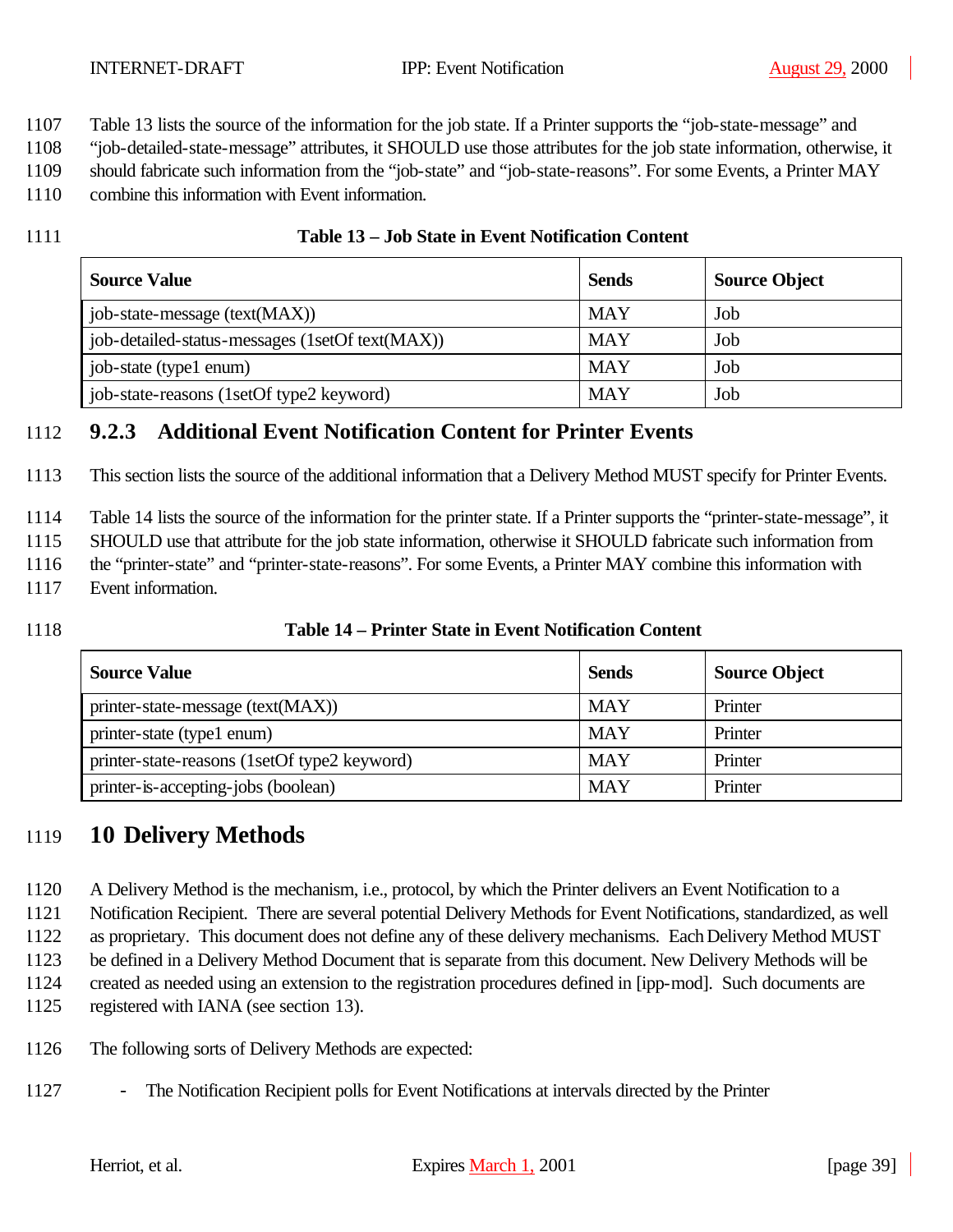- 1128 The Printer sends Event Notifications to the Notification Recipient using http as the transport.
- 1129 The Printer sends an email message.
- 1130 This section specifies how to define a Delivery Method Document and what to put in such a document.
- 1131 A Delivery Method Document MUST contain an exact copy of the following paragraph, caption and table. In
- 1132 addition, column 2 of the table in the Delivery Method Document MUST contain answers to questions in column 1
- 1133 for the Delivery Method. Also, the Delivery Method document MUST contain a reference to this document and
- 1134 call that reference [ipp-ntfy] because the table contains an [ipp-ntfy] reference.
- 1135 If a Printer supports this Delivery Method, the following are its characteristics.
- 

### 1136 **Table 15 – Information about the Delivery Method**

|    | <b>Document Method Conformance Requirement</b>                                                                                                                                                                                                                                                                                                              | <b>Delivery Method Realization</b> |
|----|-------------------------------------------------------------------------------------------------------------------------------------------------------------------------------------------------------------------------------------------------------------------------------------------------------------------------------------------------------------|------------------------------------|
| 1. | What is the URL scheme name for the Delivery<br>Method?                                                                                                                                                                                                                                                                                                     |                                    |
| 2. | Is the Delivery Method REQUIRED,<br>RECOMMENDED, or OPTIONAL for an IPP<br>Printer to support?                                                                                                                                                                                                                                                              |                                    |
| 3. | What transport and delivery protocols does the<br>Printer use to deliver the Event Notification<br>Content, i.e., what is the entire network stack?                                                                                                                                                                                                         |                                    |
| 4. | Can several Event Notifications be combined<br>into a Compound Event Notification?                                                                                                                                                                                                                                                                          |                                    |
| 5. | Is the Delivery Method initiated by the<br>Notification Recipient (pull), or by the Printer<br>$(push)$ ?                                                                                                                                                                                                                                                   |                                    |
| 6. | Is the Event Notification content Machine<br>Consumable or Human Consumable?                                                                                                                                                                                                                                                                                |                                    |
| 7. | What section in this document answers the<br>following question? For a Machine Consumable<br>Event Notification, what is the representation and<br>encoding of values defined in section 9.1 of [ipp-<br>ntfy] and the conformance requirements thereof?<br>For a Human Consumable Event Notification,<br>what is the representation and encoding of pieces |                                    |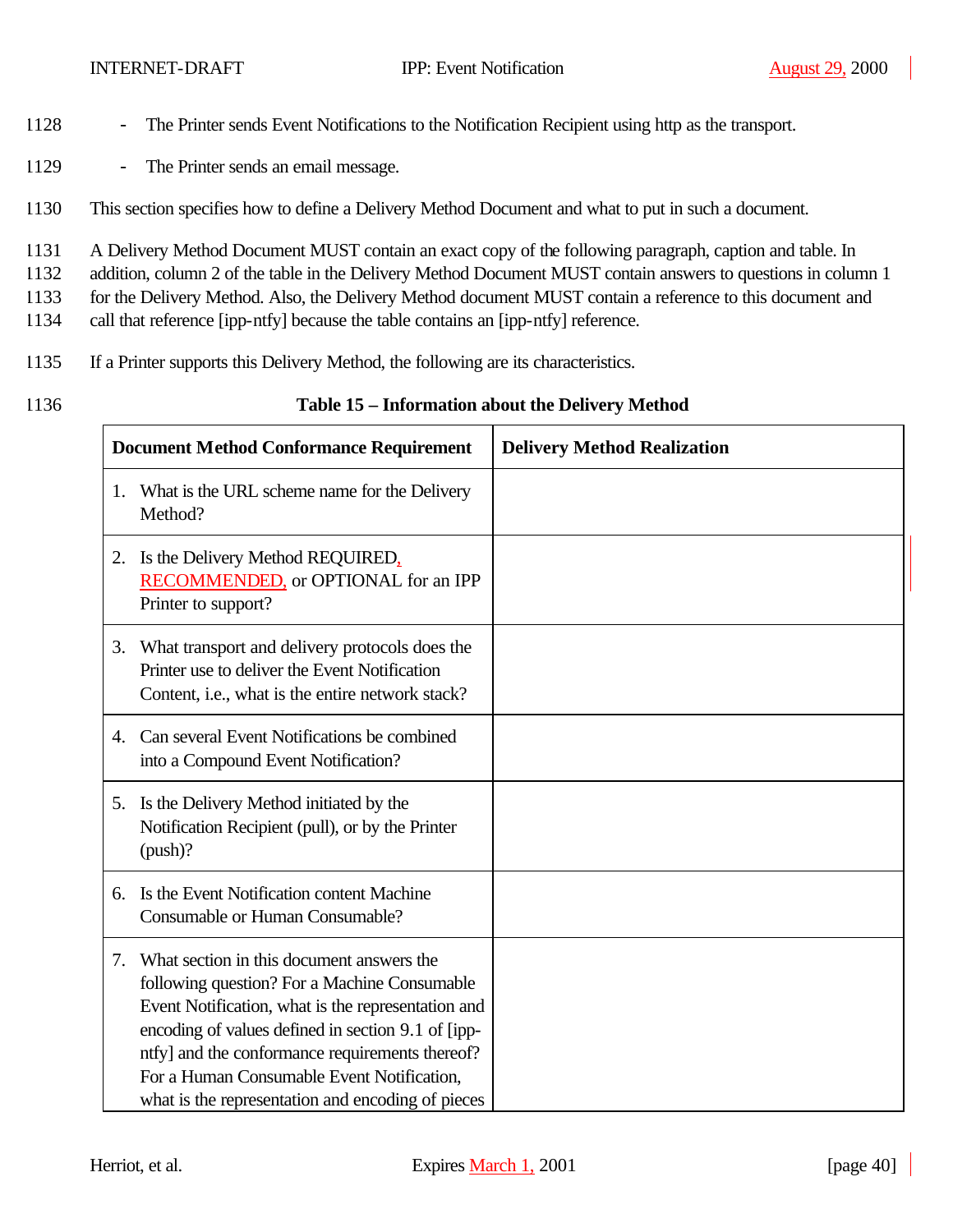|    | of information defined in section 9.2 of [ipp-ntfy]<br>and the conformance requirements thereof?                                                                     |  |
|----|----------------------------------------------------------------------------------------------------------------------------------------------------------------------|--|
| 8. | What are the latency and reliability of the<br>transport and delivery protocol?                                                                                      |  |
| 9. | What are the security aspects of the transport<br>and delivery protocol, e.g., how it is handled in<br>firewalls?                                                    |  |
|    | 10. What are the content length restrictions?                                                                                                                        |  |
|    | 11. What are the additional values or pieces of<br>information that a Printer sends in an Event<br>Notification content and the conformance<br>requirements thereof? |  |
|    | 12. What are the additional Subscription Template<br>and/or Subscription Description attributes and<br>the conformance requirements thereof?                         |  |
|    | 13. What are the additional Printer Description<br>attributes and the conformance requirements<br>thereof?                                                           |  |

## 1138 **11 Operations for Notification**

1139 This section defines all of the operations for Notification. Section 7.1 assigns of the "operation-id" for each

1140 operation. The following two sub-sections define Subscription Creation Operations, and other operations.

## 1141 *11.1* **Subscription Creation Operations**

1142 This section defines the Subscription Creation Operations. The first section on Create-Job-Subscriptions gives

1143 most of the information. The other Subscription Creation Operations refer to the section on Create-Job-

- 1144 Subscriptions, even though the Create-Job-Subscriptions operation is the only OPTIONAL operation in this 1145 document (see section 12).
- 1146 A Printer MUST support Create-Printer-Subscriptions and the Subscription Template Attributes Group in Job
- 1147 Creation operations. It MAY support Create-Job-Subscriptions operations.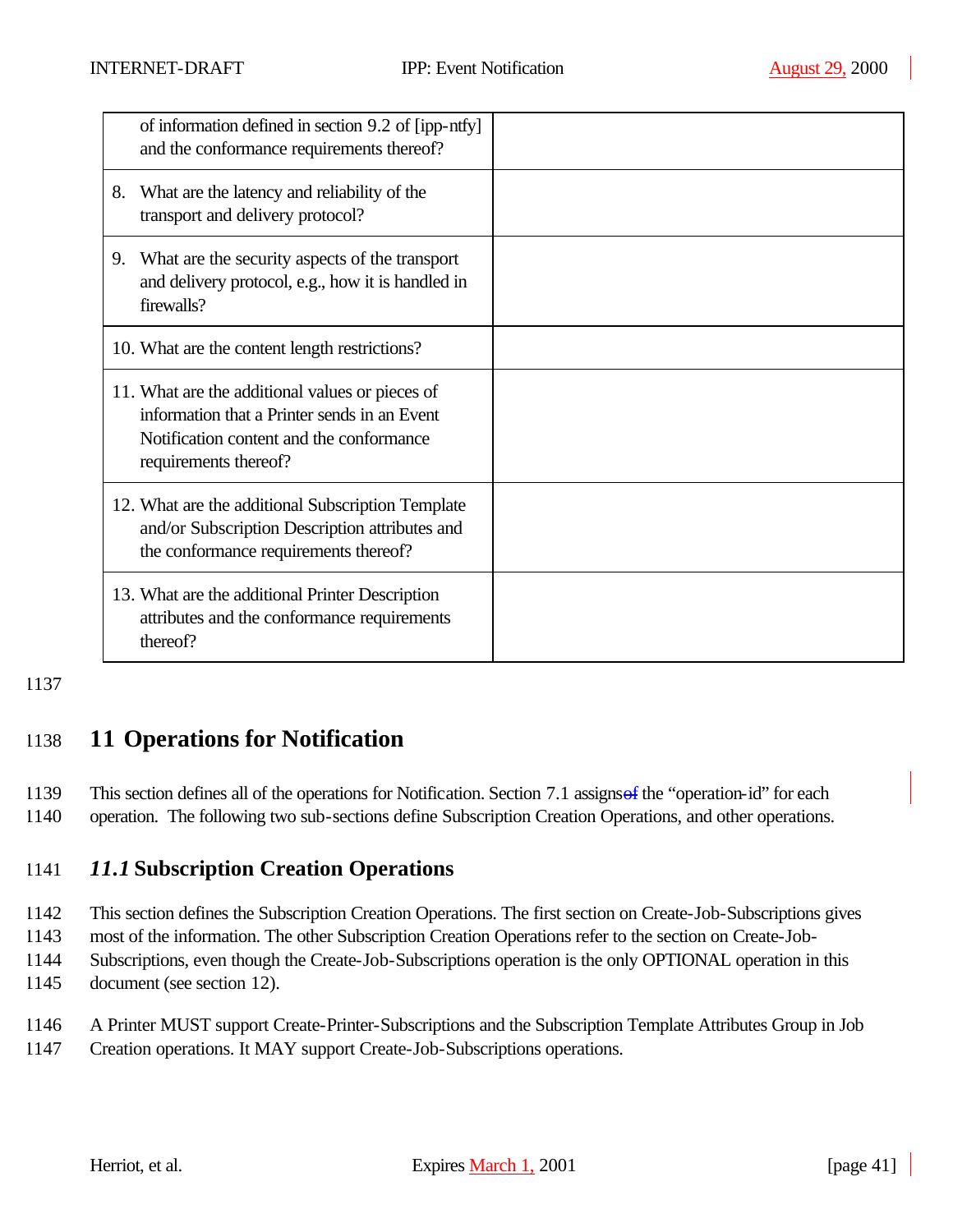## **11.1.1 Create-Job-Subscriptions Operation**

 The operation creates one or more Per-Job Subscription Objects. The client supplies one or more Subscription Template Attributes Groups each containing one or more of Subscription Template Attributes (defined in section 5.3).

- Except for errors, the Printer MUST create exactly one Per-Job Subscription Object from each Subscription
- Template Attributes Group in the request, even if the newly created Subscription Object would have identical
- behavior to some existing Subscription Object. The Printer MUST associate each newly created Per-Job
- Subscription Object with the target Job, which is specified by the "notify-job-id" operation attribute.
- The Printer MUST accept the request in any of the target job's 'not-completed' states, i.e., 'pending', 'pending-
- held', 'processing', or 'processing-stopped'. The Printer MUST NOT change the job's "job-state" attribute
- because of this operation. If the target job is in any of the 'completed' states, i.e., 'completed', 'canceled', or
- 'aborted, then the Printer MUST reject the request and return the 'client-error-not-possible' status code; the
- response MUST NOT contain any Subscription Attribute Groups.

Access Rights: To create Per-Job Subscription Objects, the authenticated user (see [IPP-MOD] section 8.3)

performing this operation MUST either be the job owner or have Operator or Administrator access rights for this

- Printer (see [IPP-MOD] sections 1 and 8.5). Otherwise the Printer MUST reject the operation and return: the
- 'client-error-forbidden', 'client-error-not-authenticated', or 'client-error-not-authorized' status code as
- appropriate.

## **11.1.1.1Create-Job-Subscriptions Request**

- The following groups of attributes are part of the Create-Job-Subscriptions Request:
- Group 1: Operation Attributes
- Natural Language and Character Set:
- The "attributes-charset" and "attributes-natural-language" attributes as described in [ipp-mod] section 3.1.4.1.
- 

- Target:
- The "printer-uri" attribute which defines the target for this operation as described in [ipp-mod] section 3.1.5.
- 
- Requesting User Name:
- The "requesting-user-name" attribute SHOULD be supplied by the client as described in [ipp-mod] section 8.3.

1181 notify-job-id (integer(1:MAX)):

 The client MUST supply this attribute and it MUST specify the Job object to associate the Per-Job Subscription with. The value of "notify-job-id" MUST be the value of the "job-id" of the associated Job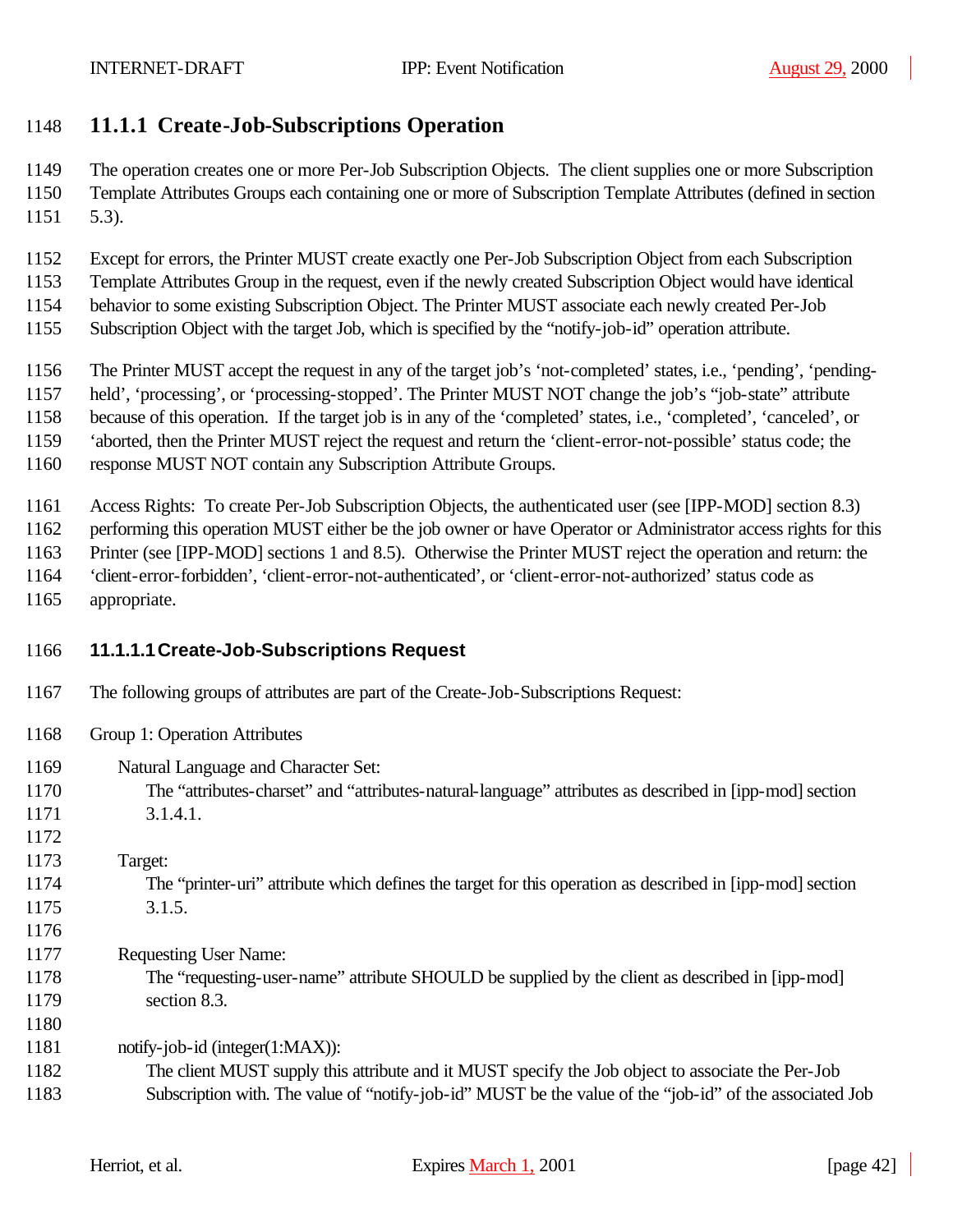- object. If the client does not supply this attribute, the Printer MUST reject this request with a 'client-error-bad-request' status code.
- Group 2-N: Subscription Template Attributes
- For each occurrence of this group:
- 1188 The client MUST supply one or more Subscription Template Attributes in any order. See section 5.3 for a description of each such attribute. See section 5.2 for details on processing these attributes.
- **11.1.1.2Create-Job-Subscriptions Response**
- The Printer MUST return to the client the following sets of attributes as part of a Create-Job-Subscriptions response:
- Group 1: Operation Attributes
- Status Message:
- As defined in [ipp-mod].
- 1197 The In this group, the Printer can return any status codes defined in [ipp-mod] and section 16. The following is a description of the important status codes:
- **successful-ok:** the Printer created all Subscription Objects requested.
- **successful-ok-ignored-subscriptions:** the Printer created some Subscription Objects requested but some failed. The Subscription Attributes Groups with a "notify-status-code" attribute are the ones that failed.
- **client-error-ignored-all-subscriptions:** the Printer created no Subscription Objects requested and all failed. The Subscription Attributes Groups with a "notify-status-code" attribute are the ones that failed
- **client-error-not-possible:** For this operation and other Per-Job Subscription operations, this error can occur because the specified Job has already completed.
- Natural Language and Character Set:
- The "attributes-charset" and "attributes-natural-language" attributes as described in [ipp-mod] section 3.1.4.2.
- 

- Group 2: Unsupported Attributes
- See [ipp-mod] section 3.1.7 for details on returning Unsupported Attributes. This group does not contain any unsupported Subscription Template Attributes; they are returned in the Subscription Attributes Group (see below).
- 
- Group 3-N: Subscription Attributes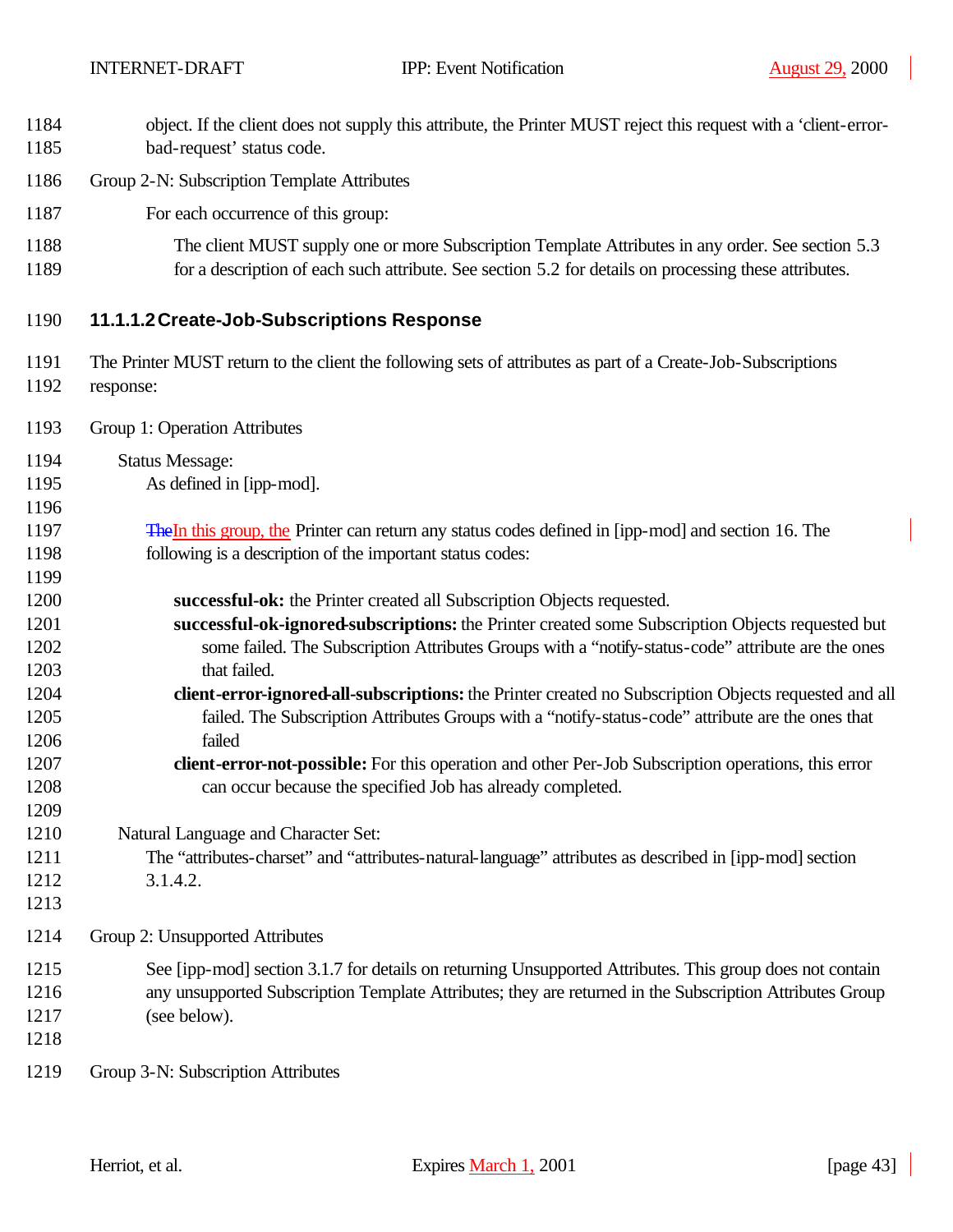- These groups MUST be returned if and only if the "status-code" parameter returned in Group 1 has the
- values: 'successful-ok', 'successful-ok-ignored-subscriptions', or 'client-error-ignored-all-subscriptions'.
- See section 5.2 for details on the contents of each occurrence of this group.

### **11.1.2 Create-Printer-Subscriptions operation**

The operation is identical to Create-Job-Subscriptions with exceptions noted in this section.

 The operation creates Per-Printer Subscription Objects instead of Per-Job Subscription Objects, and associates each newly created Per-Printer Subscription Object with the Printer specified by the operation target rather than with a specific Job.

- The Printer MUST accept the request in any of its states, i.e., 'idle', 'processing', or 'stopped'. The Printer MUST NOT change its "printer-state" attribute because of this operation.
- Access Rights: To create Per-Printer Subscription Objects, the authenticated user (see [IPP-MOD] section 8.3)
- performing this operation MUST have Operator or Administrator access rights for this Printer (see [IPP-MOD]
- sections 1 and 8.5). Otherwise, the Printer MUST reject the operation and return: the 'client-error-forbidden',
- 'client-error-not-authenticated', or 'client-error-not-authorized' status code as appropriate.

### **11.1.2.1Create-Printer-Subscriptions Request**

- The groups are identical to the Create-Job-Subscriptions (see section 11.1.1.1) except that the Operation
- Attributes group MUST NOT contain the "notify-job-id" attribute. If the client does supply the "notify-job-id"
- attribute, then the Printer MUST treat it as any other unsupported Operation attribute and MUST return it in the
- Unsupported Attributes group.

### **11.1.2.2Create-Printer-Subscriptions Response**

- The groups are identical to the Create-Job-Subscriptions (see section 11.1.1.2).
- 

## **11.1.3 Job Creation Operation – Extensions for Notification**

- This document extends the Job Creation operations to create Subscription Objects as a part of the operation.
- The operation is identical to Create-Job-Subscriptions with exceptions noted in this section.
- Unlike the Create-Job-Subscriptions operation, this operation associates the newly created Subscription Objects
- with the Job object created by this operation. The operation succeeds if and only if the Job creation succeeds. If
- the Printer does not create some or all of the requested Subscription Objects, the Printer MUST return a
- 'successful-ok-ignored-subscriptions' status-code instead of a 'successful-ok' status-code, but the Printer MUST
- NOT reject the operation because of a failure to create Subscription Objects.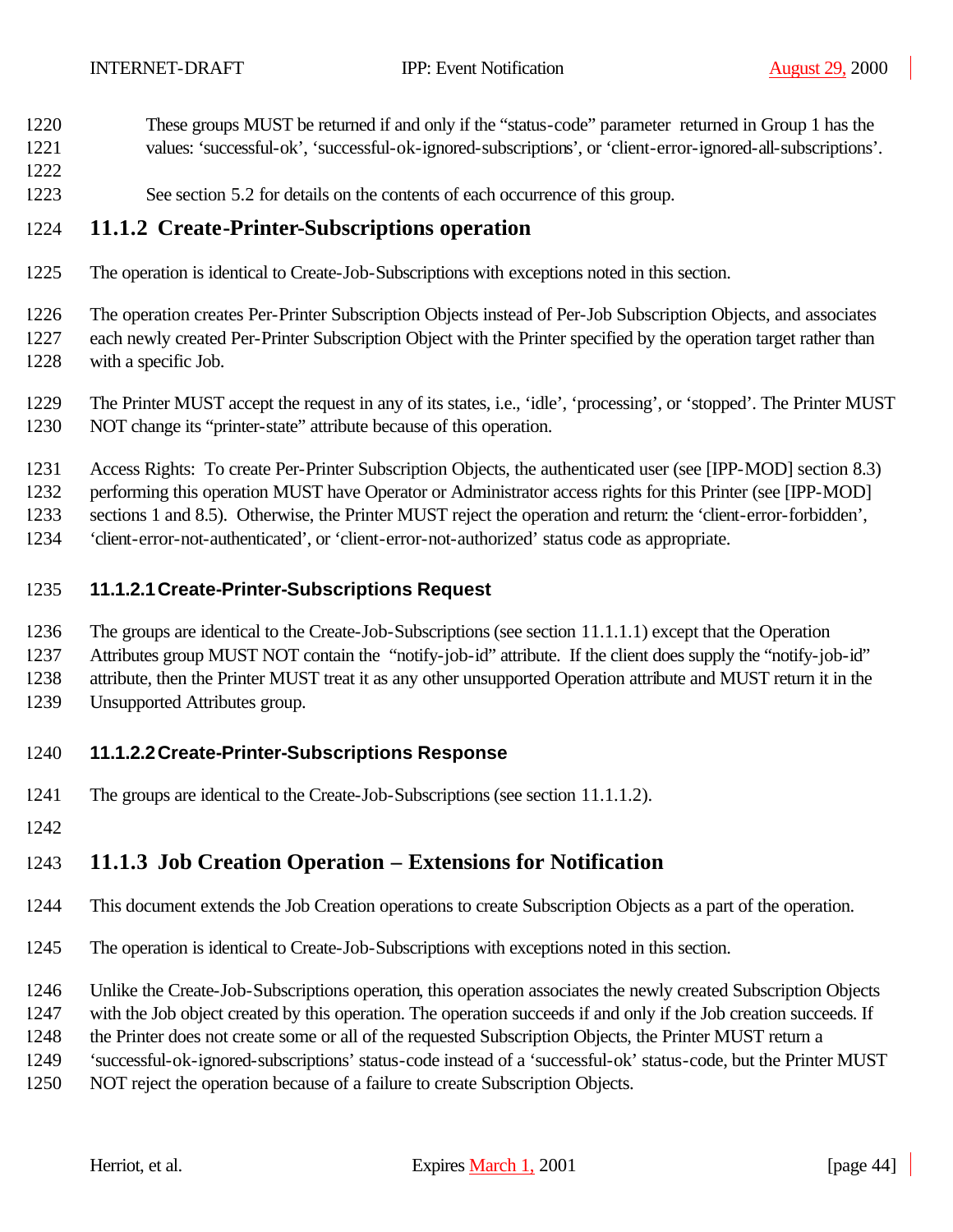If the operation includes a Job Template group, the client MUST supply it after the Operation Attributes group and

before the first Subscription Template Attributes Group.

If a Printer does not support this Notification specification, then it MUST treat the Subscription Attributes Group

like an unknown group and ignore it (see [ipp-mod] section 5.2.2). Because the Printer ignores the Subscription

Attributes Group, it doesn't return them in the response either, thus indicating to the client that the Printer doesn't

support Notification.

Access Rights: To create Per-Job Subscription Objects, the authenticated user (see [IPP-MOD] section 8.3)

1258 performing this operation MUST either have permission to create Jobs on the Printer. Otherwise the Printer

 MUST reject the operation and return: the 'client-error-forbidden', 'client-error-not-authenticated', or 'client-error-not-authorized' status code as appropriate.

## **11.1.3.1Job Creation Request**

 The groups for this operation are sufficiently different from the Create-Job-Subscriptions operation that they are all presented here. The following groups of attributes are supplied as part of a Job Creation Request:

- Group 1: Operation Attributes
- Same as defined in [ipp-mod] for Print-Job, Print-URI, and Create-Job requests.
- Group 2: Job Template Attributes
- 1267 The client OPTIONALLY supplies a set of Job Template attributes as defined in [ipp-mod] section 4.2.
- Group 3 to N: Subscription Template Attributes
- The same as Group 2-N in Create-Job-Subscriptions. See section 11.1.1.1.
- Group N+1: Document Content (Print-Job only)
- The client MUST supply the document data to be processed.

## **11.1.3.2Job Creation Response**

 The Printer MUST return to the client the following sets of attributes as part of a Print-Job, Print-URI, and Create-Job Response:

- Group 1: Operation Attributes
- 
- Status Message:
- 

- As defined in [ipp-mod] for Print-Job, Print-URI, and Create-Job requests.
- TheIn this group, the Printer can return any status codes defined in [ipp-mod] and section 16. The following is a description of the important status codes:
-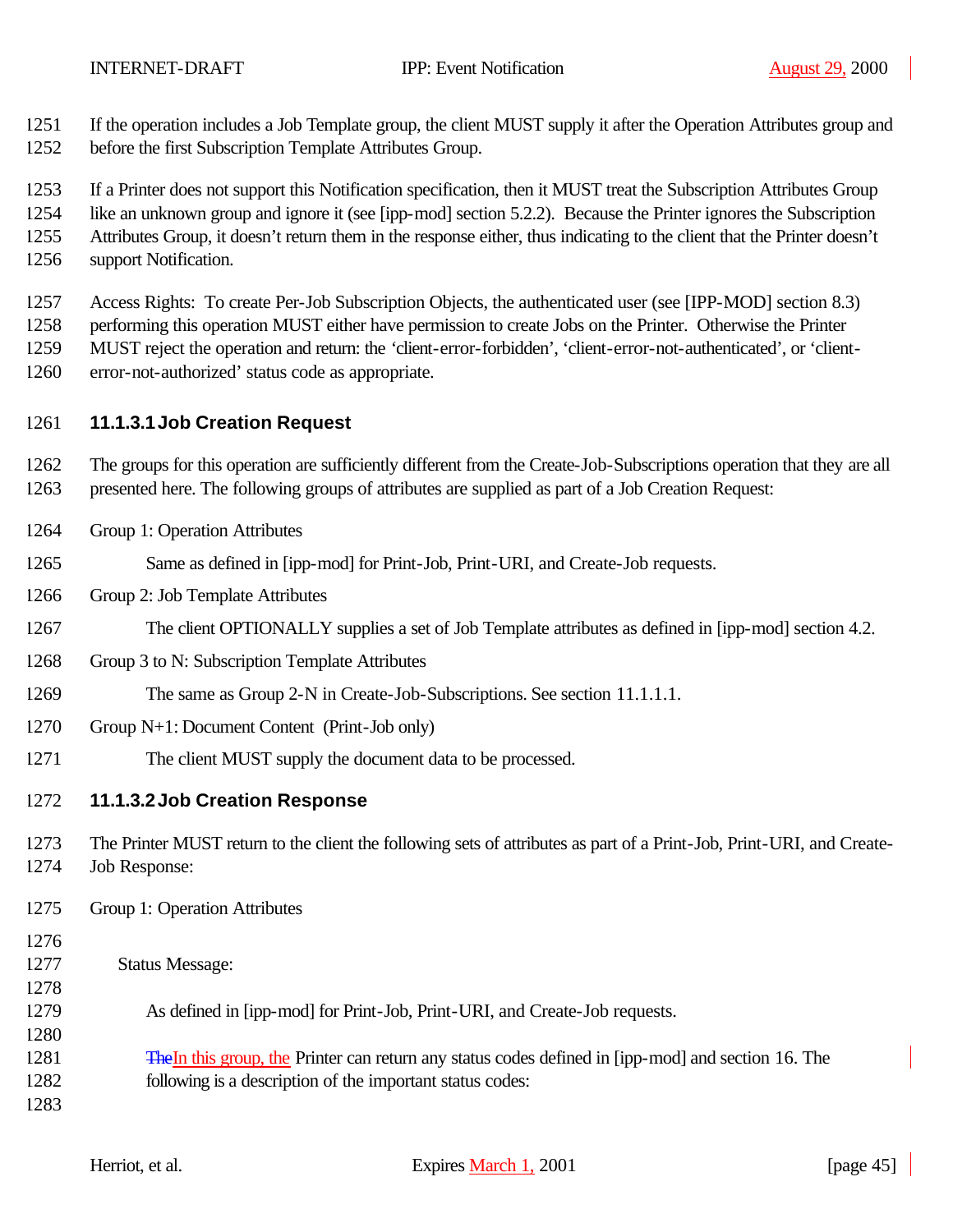| 1284<br>1285<br>1286<br>1287<br>1288<br>1289<br>1290 | successful-ok: the Printer created the Job and all Subscription Objects requested.<br>successful-ok-ignored-subscriptions: the Printer created the Job and not all of the Subscription<br>Objects requested. This status-code hides 'successful-ok-xxx' status-codes that could reveal<br>problems in Job creation. The Printer MUST not return the 'client-error-ignored-all-subscriptions'<br>status code for Job Creation operations because the Printer returns an error status-code only when<br>it fails to create a Job. |
|------------------------------------------------------|---------------------------------------------------------------------------------------------------------------------------------------------------------------------------------------------------------------------------------------------------------------------------------------------------------------------------------------------------------------------------------------------------------------------------------------------------------------------------------------------------------------------------------|
| 1291<br>1292<br>1293<br>1294                         | Natural Language and Character Set:<br>The "attributes-charset" and "attributes-natural-language" attributes as described in [ipp-mod] section<br>3.1.4.2.                                                                                                                                                                                                                                                                                                                                                                      |
| 1295                                                 | Group 2: Unsupported Attributes                                                                                                                                                                                                                                                                                                                                                                                                                                                                                                 |
| 1296<br>1297<br>1298<br>1299                         | See [ipp-mod] section 3.1.7 for details on returning Unsupported Attributes. This group does not contain<br>any unsupported Subscription Template Attributes; they are returned in the Subscription Attributes Group<br>(see below).                                                                                                                                                                                                                                                                                            |
| 1300                                                 | Group 3: Job Object Attributes                                                                                                                                                                                                                                                                                                                                                                                                                                                                                                  |
| 1301<br>1302                                         | As defined in [ipp-mod] for Print-Job, Print-URI, and Create-Job requests.                                                                                                                                                                                                                                                                                                                                                                                                                                                      |
| 1303                                                 | Group 4 to N: Subscription Attributes                                                                                                                                                                                                                                                                                                                                                                                                                                                                                           |
| 1304<br>1305<br>1306                                 | These groups MUST be returned if and only if the client supplied Subscription Template Attributes and the<br>operation was accepted.                                                                                                                                                                                                                                                                                                                                                                                            |
| 1307<br>1308                                         | See section 5.2 for details on the contents of each occurrence of this group.                                                                                                                                                                                                                                                                                                                                                                                                                                                   |
| 1309                                                 | <b>11.2 Other Operations</b>                                                                                                                                                                                                                                                                                                                                                                                                                                                                                                    |
| 1310                                                 | This section defines other operations on Subscription objects.                                                                                                                                                                                                                                                                                                                                                                                                                                                                  |
| 1311                                                 | 11.2.1 Validate-Job Operation - Extensions for Notification                                                                                                                                                                                                                                                                                                                                                                                                                                                                     |
| 1312<br>1313<br>1314                                 | A client can test whether one or more Subscription Objects could be created using the Validate-Job operation.<br>The client supplies one or more Subscription Template Attributes Groups (defined in section 5.3), just as in a Job<br>Creation request.                                                                                                                                                                                                                                                                        |
| 1315                                                 | A Printer MUST support this extension to this operation.                                                                                                                                                                                                                                                                                                                                                                                                                                                                        |

- The Printer MUST accept requests that are identical to the Job Creation request defined in section 11.1.3.1,
- except that the request MUST not contain document data.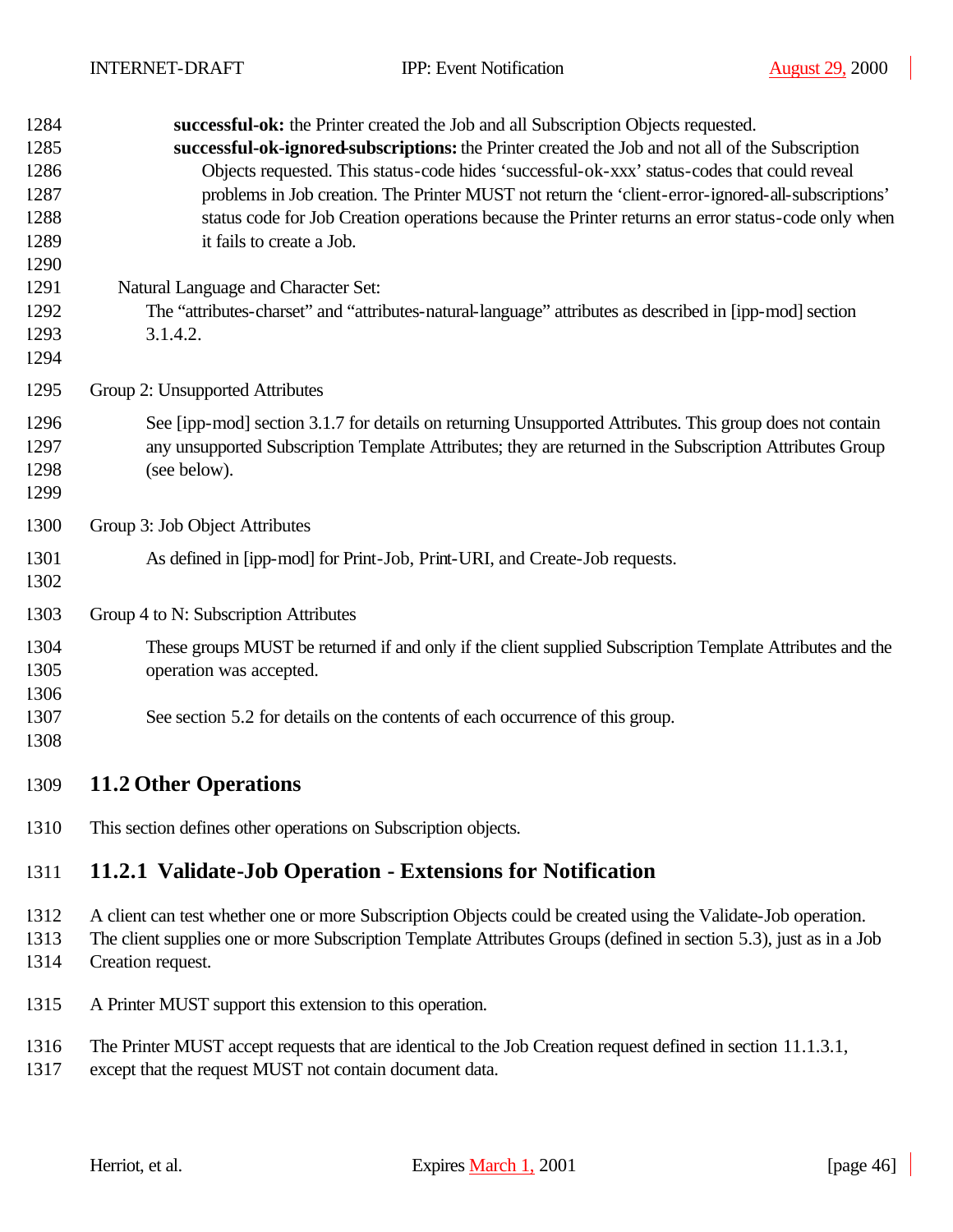- The Printer MUST return the same groups and attributes as the Print-Job operation (section 11.1.3.1) with the
- following exceptions. The Printer MUST NOT return a Job Object Attributes Group because no Job is created.
- The Printer MUST NOT return the "notify-subscription-id" attribute in any Subscription Attribute Group because
- no Subscription Object is created.
- If the Printer would succeed in creating a Subscription Object, the corresponding Subscription Attributes Group
- either has no 'status-code' attribute or a 'status-code' attribute with a value of 'successful-ok-too-many-events'
- or 'successful-ok-ignored-or-substituted-attributes' (see sections 5.2 and 17). The status-codes have the same
- meaning as in Job Creation except the results state what "would happen".
- The Printer MUST validate Subscription Template Attributes Groups in the same manner as the Job Creation operations.

## **11.2.2 Get-Printer-Attributes - Extensions for Notification**

- This operation is extended so that it returns Printer attributes defined in this document.
- A Printer MUST support this extension to this operation.

In addition to the requirements of [ipp-mod] section 3.2.5, a Printer MUST support the following additional values

for the "requested-attributes" Operation attribute in this operation and return such attributes in the Printer Object

- Attributes group of its response.
- 1. **Subscription Template Attributes:** Each supported attribute in column 2 of Table 1.
- 2. **New Printer Description Attributes:** Each supported attribute in section 6.
- 3. **New Group Name:** The 'subscription-template' group name, which names all supported Subscription Template Attribute in column 2 of Table 1. This group name is also used in the Get-Subscription-Attributes and Get-Subscriptions operation with an analogous meaning.
- 4. **Extended Group Name:** The 'all' group name, which names all Printer attributes according to [ipp-mod] section 3.2.5. In this extension 'all' names all attributes specified in [ipp-mod] plus those named in items 1 and 2 of this list.
- 

# **11.2.3 Get-Subscription-Attributes operation**

- This operation allows a client to request the values of the attributes of a Subscription Object.
- A Printer MUST support this operation.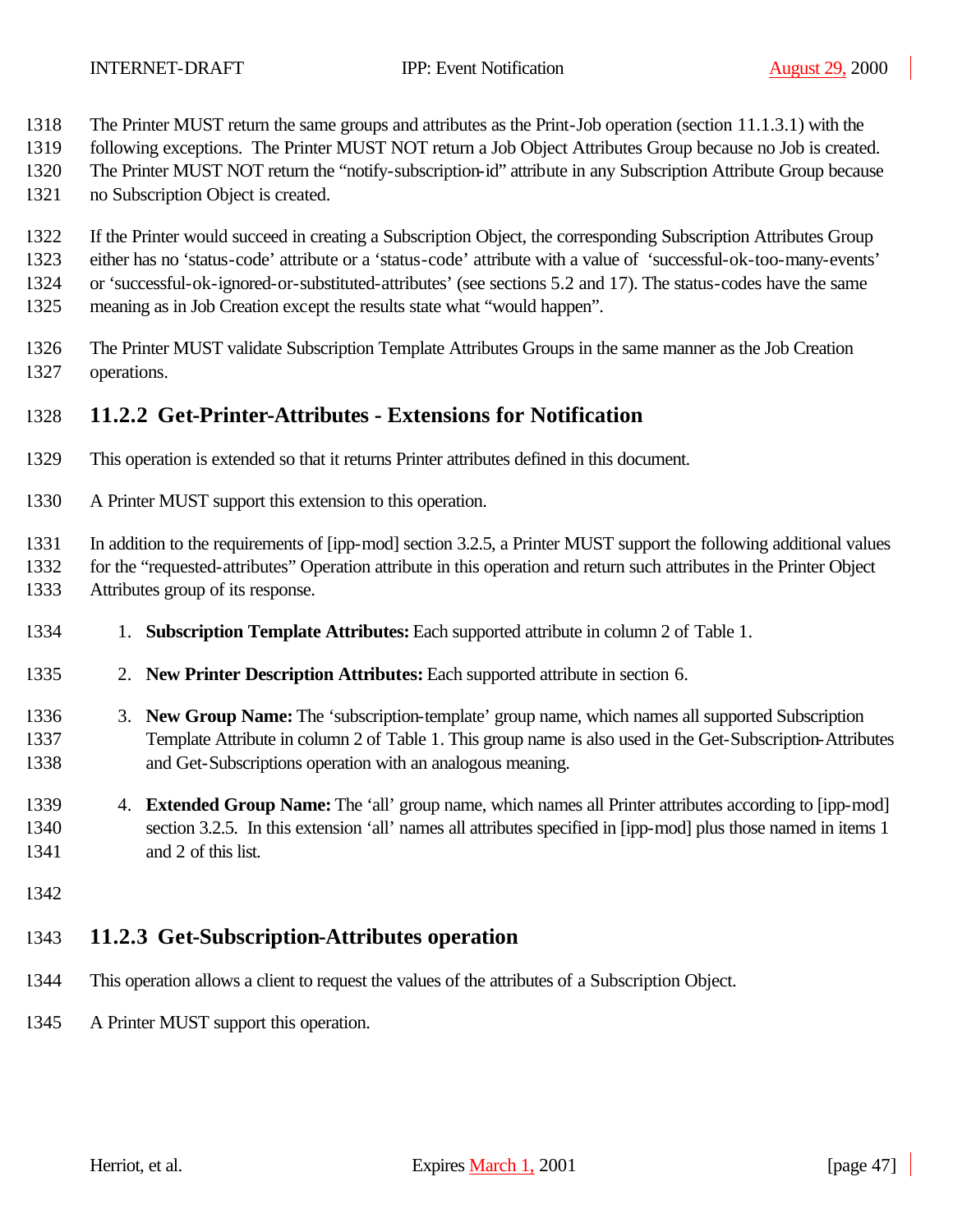- This operation is almost identical to the Get-Job-Attributes operation (see [ipp-mod] section 3.3.4). The only
- differences are that the operation is directed at a Subscription Object rather than a Job object, and the returned attribute group contains Subscription Object attributes rather than Job object attributes.

### **11.2.3.1Get-Subscription-Attributes Request**

- The following groups of attributes are part of the Get-Subscription-Attributes request:
- Group 1: Operation Attributes
- Natural Language and Character Set: The "attributes-charset" and "attributes-natural-language" attributes as described in section [ipp-mod] 3.1.4.1.
- Target:

- The "printer-uri" attribute which defines the target for this operation as described in [ipp-mod] section 3.1.5.
- "notify-subscription-id" (integer (1:MAX)):
- The client MUST supply this attribute. The Printer MUST support this attribute. This attribute specifies the Subscription Object from which the client is requesting attributes. If the client omits this attribute, the Printer MUST reject this request with the 'client-error-bad-request' status code.
- Requesting User Name:
- The "requesting-user-name" attribute SHOULD be supplied by the client as described in [ipp-mod] section 8.3.
- 1369 "requested-attributes" (1setOf keyword):
- The client OPTIONALLY supplies this attribute. The Printer MUST support this attribute. This attribute specifies the attributes of the specified Subscription Object that the Printer MUST return in the response. Each value of this attribute is either an attribute name (defined in sections 5.3 and 5.4) or an attribute group name. The attribute group names are:
- 1375 'subscription-template': all attributes that are both defined in section 5.3 and present on the specified Subscription Object (column 1 of Table 1).
- 1377 'subscription-description': all attributes that are both defined in section 5.4 and present on the specified Subscription Object (Table 2).
- 1379 'all': all attributes that are present on the specified Subscription Object.
- A Printer MUST support all these group names.
- If the client omits this attribute, the Printer MUST respond as if this attribute had been supplied with a value of 'all'.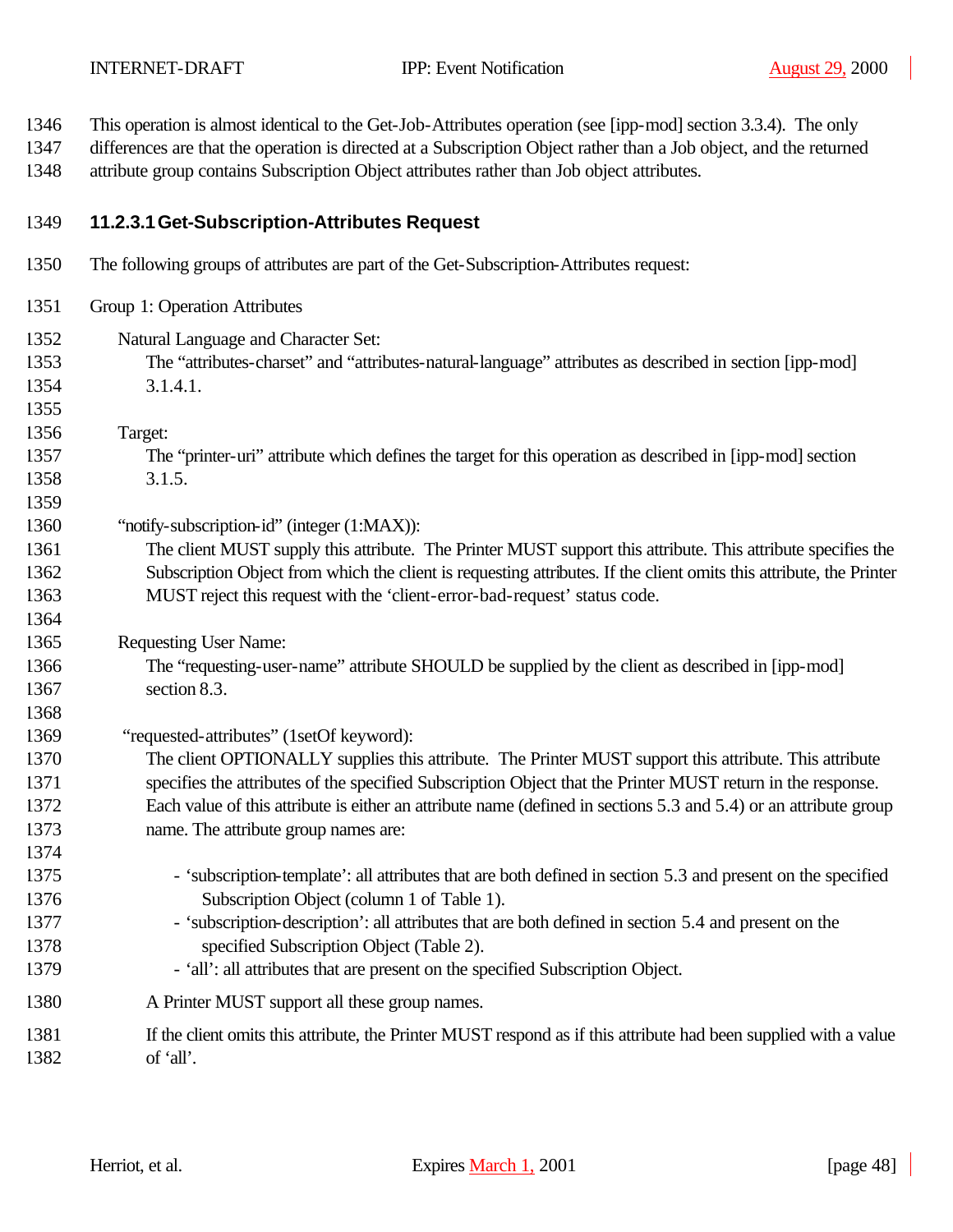| 1383                                                 | 11.2.3.2 Get-Subscription-Attributes Response                                                                                                                                                                                                                                                                                                                                                                                                                                                                   |
|------------------------------------------------------|-----------------------------------------------------------------------------------------------------------------------------------------------------------------------------------------------------------------------------------------------------------------------------------------------------------------------------------------------------------------------------------------------------------------------------------------------------------------------------------------------------------------|
| 1384                                                 | The Printer returns the following sets of attributes as part of the Get-Subscription-Attributes Response:                                                                                                                                                                                                                                                                                                                                                                                                       |
| 1385                                                 | Group 1: Operation Attributes                                                                                                                                                                                                                                                                                                                                                                                                                                                                                   |
| 1386<br>1387<br>1388<br>1389<br>1390<br>1391<br>1392 | <b>Status Message:</b><br>Same as [ipp-mod].<br>Natural Language and Character Set:<br>The "attributes-charset" and "attributes-natural-language" attributes as described in [ipp-mod] section<br>3.1.4.2. The "attributes-natural-language" MAY be the natural language of the Subscription Object, rather<br>than the one requested.                                                                                                                                                                          |
| 1393                                                 |                                                                                                                                                                                                                                                                                                                                                                                                                                                                                                                 |
| 1394<br>1395<br>1396                                 | Group 2: Unsupported Attributes<br>See [ipp-mod] section 3.1.7 for details on returning Unsupported Attributes.                                                                                                                                                                                                                                                                                                                                                                                                 |
| 1397<br>1398<br>1399<br>1400<br>1401<br>1402         | The response NEED NOT contain the "requested-attributes" operation attribute with any supplied values<br>(attribute keywords) that were requested by the client but are not supported by the Printer. If the Printer<br>does return unsupported attributes referenced in the "requested-attributes" operation attribute and that<br>attribute included group names, such as 'all', the unsupported attributes MUST NOT include attributes<br>described in the standard but not supported by the implementation. |
| 1403                                                 | Group 3: Subscription Attributes                                                                                                                                                                                                                                                                                                                                                                                                                                                                                |
| 1404                                                 | This group contains a set of attributes with their current values. Each attribute in this group:                                                                                                                                                                                                                                                                                                                                                                                                                |
| 1405                                                 | MUST be specified by the "requested-attributes" attribute in the request, AND<br>a)                                                                                                                                                                                                                                                                                                                                                                                                                             |
| 1406                                                 | MUST be present on the specified Subscription Object AND<br>b)                                                                                                                                                                                                                                                                                                                                                                                                                                                  |
| 1407<br>1408<br>1409                                 | c) MUST NOT be restricted by the security policy in force. For example, a Printer MAY prohibit a<br>client who is not the creator of a Subscription Object from seeing some or all of its attributes. See [ipp-<br>mod] section 8.                                                                                                                                                                                                                                                                              |
| 1410<br>1411                                         | The Printer can return the attributes of the Subscription Object in any order. The client MUST accept the<br>attributes in any order.                                                                                                                                                                                                                                                                                                                                                                           |
| 1412                                                 | 11.2.4 Get-Subscriptions operation                                                                                                                                                                                                                                                                                                                                                                                                                                                                              |
| 1413<br>1414                                         | This operation allows a client to retrieve the values of attributes of all Subscription Objects belonging to a Job or<br>Printer.                                                                                                                                                                                                                                                                                                                                                                               |
| 1415                                                 | A Printer MUST supported this operation.                                                                                                                                                                                                                                                                                                                                                                                                                                                                        |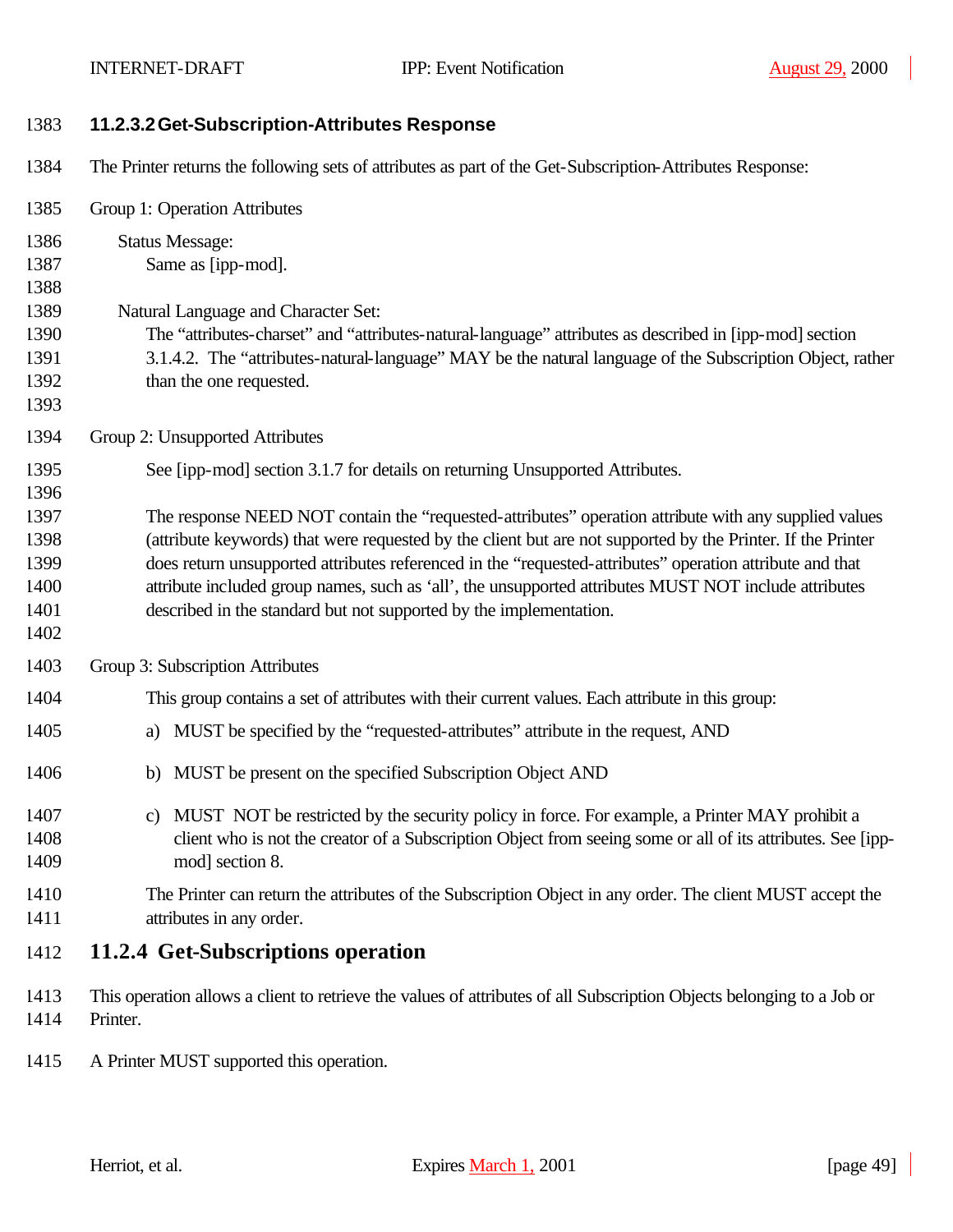This operation is similar to the Get-Subscription-Attributes operation, except that this Get-Subscriptions operation

 $\overline{\phantom{a}}$ 

| 1417         | returns attributes from possibly more than one object.                                                                                                                |
|--------------|-----------------------------------------------------------------------------------------------------------------------------------------------------------------------|
| 1418<br>1419 | This operation is similar to the Get-Jobs operation (see [ipp-mod] section 3.2.6), except that the operation returns<br>Subscription Objects rather than Job objects. |
| 1420         | 11.2.4.1 Get-Subscriptions Request                                                                                                                                    |
| 1421         | The following groups of attributes are part of the Get-Subscriptions request:                                                                                         |
| 1422         | Group 1: Operation Attributes                                                                                                                                         |
| 1423         | Natural Language and Character Set:                                                                                                                                   |
| 1424         | The "attributes-charset" and "attributes-natural-language" attributes as described in [ipp-mod] section                                                               |
| 1425         | 3.1.4.1.                                                                                                                                                              |
| 1426         |                                                                                                                                                                       |
| 1427         | Target:                                                                                                                                                               |
| 1428         | The "printer-uri" attribute which defines the target for this operation as described in [ipp-mod] section                                                             |
| 1429         | 3.1.5.                                                                                                                                                                |
| 1430         |                                                                                                                                                                       |
| 1431         | <b>Requesting User Name:</b>                                                                                                                                          |
| 1432         | The "requesting-user-name" attribute SHOULD be supplied by the client as described in [ipp-mod]                                                                       |
| 1433         | section 8.3.                                                                                                                                                          |
| 1434<br>1435 | "notify-job-id" (integer(1:MAX)):                                                                                                                                     |
| 1436         | If the client specifies this attribute, the Printer returns the specified attributes of all Per-Job Subscription                                                      |
| 1437         | Objects associated with the Job whose "job-id" attribute value equals the value of this attribute. If the client                                                      |
| 1438         | does not specify this attribute, the Printer returns the specified attributes of all Per-Printer Subscription                                                         |
| 1439         | Objects. Note: there is no way to get all Per-Job Subscriptions.                                                                                                      |
| 1440         |                                                                                                                                                                       |
| 1441         | "limit" (integer(1:MAX)):                                                                                                                                             |
| 1442         | The client OPTIONALLY supplies this attribute. The Printer MUST support this attribute. It is an integer                                                              |
| 1443         | value that determines the maximum number of Subscription Objects that a client will receive from the                                                                  |
| 1444         | Printer even if the "my-subscriptions" attribute constrains which Subscription Objects are returned. The                                                              |
| 1445         | limit is a "stateless limit" in that if the value supplied by the client is 'N', then only the first 'N' Subscription                                                 |
| 1446         | Objects are returned in the Get-Subscriptions Response. There is no mechanism to allow for the next 'M'                                                               |
| 1447         | Subscription Objects after the first 'N' Subscription Objects. If the client does not supply this attribute, the                                                      |
| 1448         | Printer responds with all applicable Subscription Objects.                                                                                                            |
| 1449         |                                                                                                                                                                       |
| 1450         | "requested-attributes" (1setOf type2 keyword):                                                                                                                        |
| 1451         | The client OPTIONALLY supplies this attribute. The Printer MUST support this attribute. This attribute                                                                |
| 1452         | specifies the attributes of the specified Subscription Objects that the Printer MUST return in the response.                                                          |
| 1453         | Each value of this attribute is either an attribute name (defined in sections 5.3 and 5.4) or an attribute group                                                      |
|              |                                                                                                                                                                       |
|              |                                                                                                                                                                       |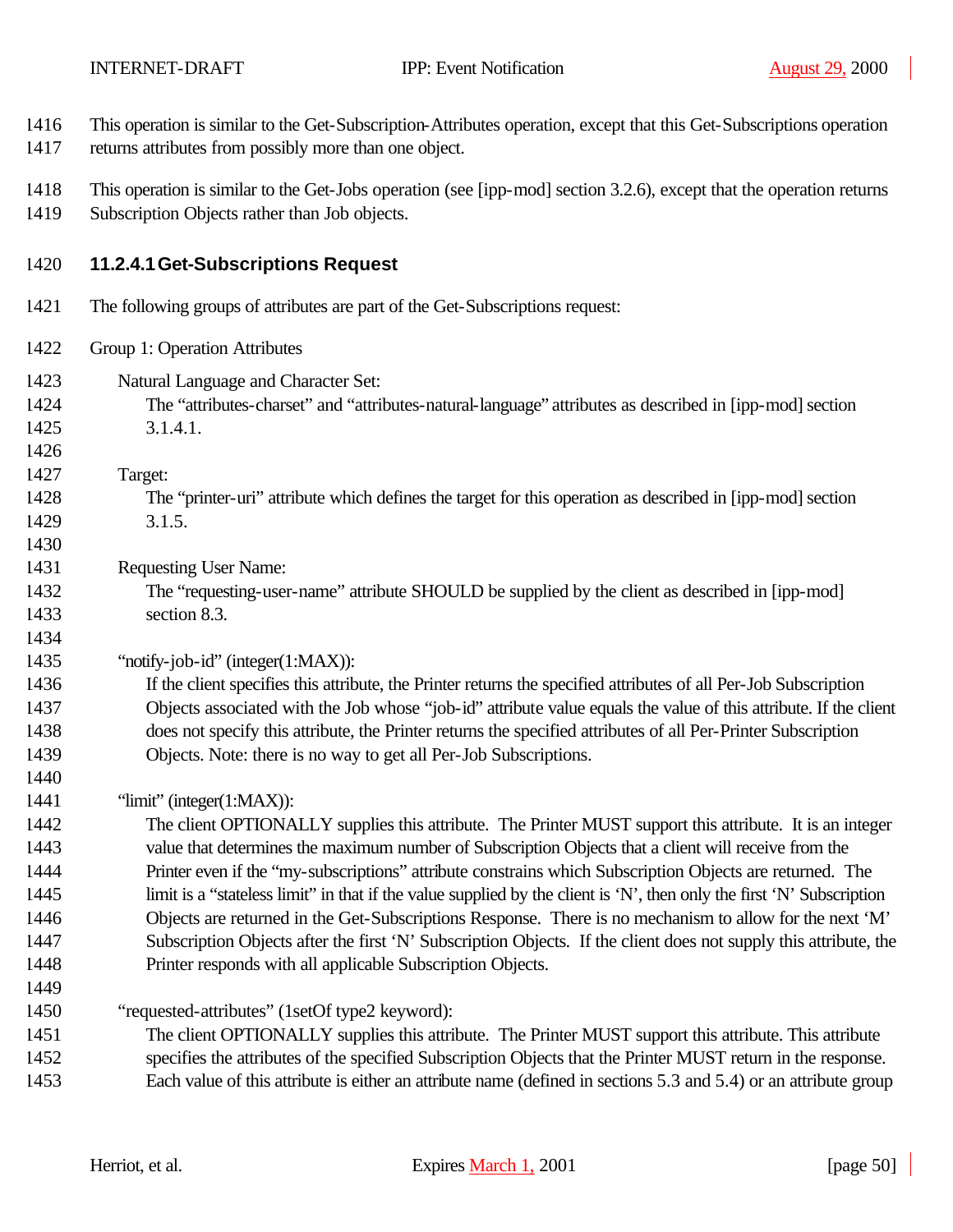| 1454 | name (defined in section 11.2.3.1). If the client omits this attribute, the Printer MUST respond as if the      |
|------|-----------------------------------------------------------------------------------------------------------------|
| 1455 | client had supplied this attribute with the one value: 'notify-subscription-id'.                                |
| 1456 |                                                                                                                 |
| 1457 | "my-subscriptions" (boolean):                                                                                   |
| 1458 | The client OPTIONALLY supplies this attribute. The Printer MUST support this attribute. If the value is         |
| 1459 | 'false', the Printer MUST consider the Subscription Objects from all users as candidates. If the value is       |
| 1460 | 'true', the Printer MUST return the Subscription Objects created by the requesting user of this request. If     |
| 1461 | the client does not supply this attribute, the Printer MUST respond as if the client had supplied the attribute |
| 1462 | with a value of 'false'. The means for authenticating the requesting user and matching the Subscription         |
| 1463 | Objects is similar to that for Jobs which is described in [ipp-mod] section 8.                                  |
| 1464 | 11.2.4.2 Get-Subscriptions Response                                                                             |
| 1465 | The Printer returns the following sets of attributes as part of the Get-Subscriptions Response:                 |
| 1466 | Group 1: Operation Attributes                                                                                   |
| 1467 | <b>Status Message:</b>                                                                                          |
| 1468 | Same as [ipp-mod].                                                                                              |
| 1469 |                                                                                                                 |
| 1470 | Natural Language and Character Set:                                                                             |
| 1471 | The "attributes-charset" and "attributes-natural-language" attributes as described in [ipp-mod] section         |
| 1472 | 3.1.4.2.                                                                                                        |
| 1473 |                                                                                                                 |
| 1474 | Group 2: Unsupported Attributes                                                                                 |
| 1475 | Same as for Get-Subscription-Attributes.                                                                        |
| 1476 |                                                                                                                 |
| 1477 | Groups 3 to N: Subscription Attributes                                                                          |
| 1478 | The Printer responds with one Subscription Attributes Group for each requested Subscription Object (see         |
| 1479 | the "notify-job-id" attribute in the Operation Attributes Group of this operation).                             |
| 1480 |                                                                                                                 |
| 1481 | The Printer returns Subscription Objects in any order.                                                          |
| 1482 |                                                                                                                 |
| 1483 | If the "limit" attribute is present in the Operation Attributes group of the request, the number of             |
| 1484 | Subscription Attributes Groups in the response MUST NOT exceed the value of the "limit" attribute.              |
| 1485 |                                                                                                                 |
| 1486 | It there are no Subscription Objects associated with the specified Job or Printer, the Printer MUST return      |
| 1487 | zero Subscription Attributes Groups and it MUST NOT treat this case as an error, i.e., the status-code          |
| 1488 | MUST be 'successful-ok' unless something else causes the status code to have some other value.                  |
| 1489 |                                                                                                                 |
| 1490 | See the Group 3 response (Subscription Attributes Group) of the Get-Subscription-Attributes operation           |
| 1491 | (section 11.2.3.2) for the attributes that a Printer returns in this group.                                     |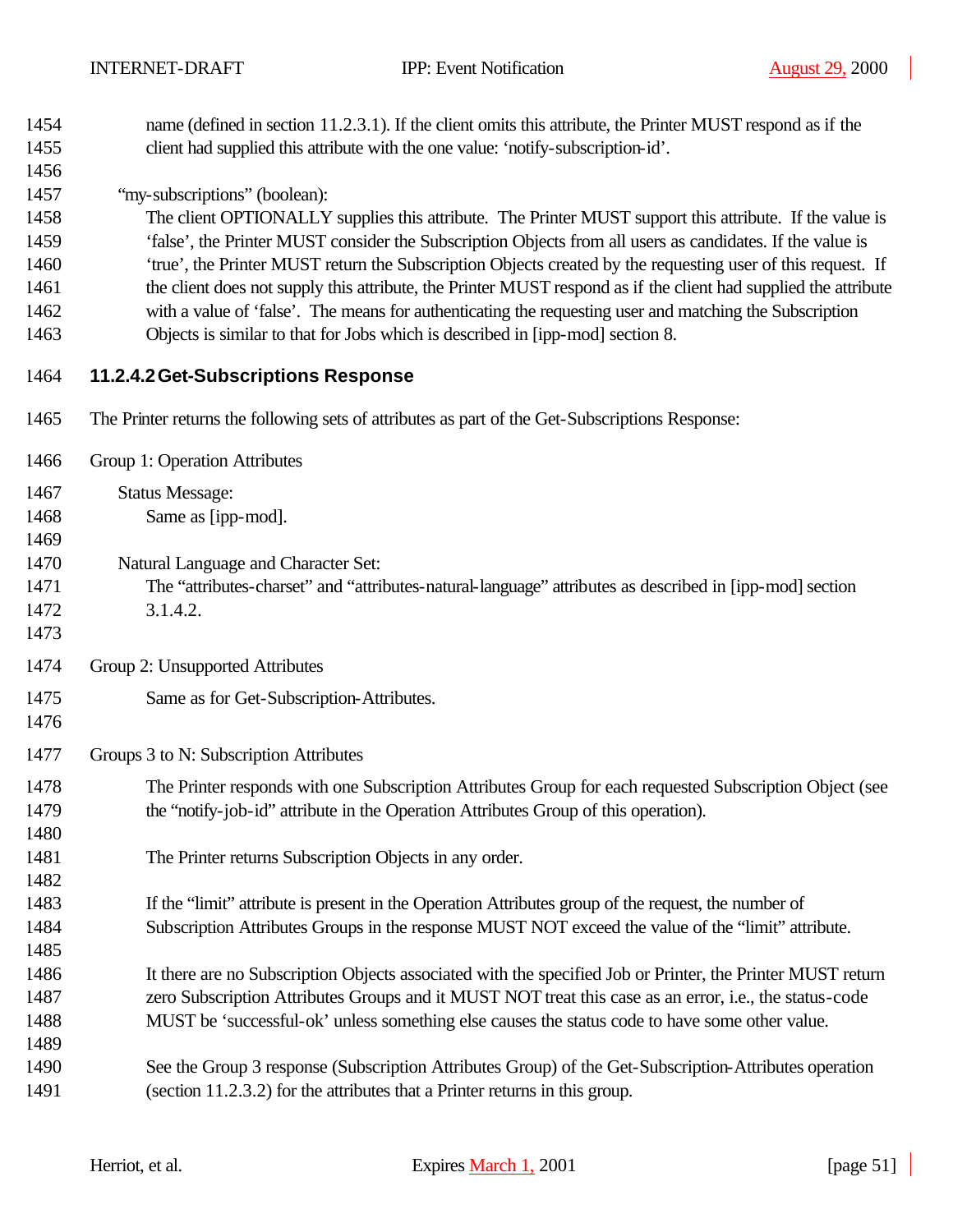## **11.2.5 Renew-Subscription operation**

- This operation allows a client to request the Printer to extend the lease on a Per-Printer Subscription Object.
- The Printer MUST support this operation.

 The Printer MUST accept this request for a Per-Printer Subscription Object in any of the target Printer's states, i.e., 'idle', 'processing', or 'stopped', but MUST NOT change the Printer's "printer-state" attribute.

 The Printer MUST reject this request for a Per-Job Subscription Object because it has no lease (see section 5.4.3). The status code returned MUST be 'client-error-not-possible'.

*Access Rights*: The authenticated user (see [IPP-MOD] section 8.3) performing this operation MUST either be

the owner of the Per-Printer Subscription Object or have Operator or Administrator access rights for the Printer

- (see [IPP-MOD] sections 1 and 8.5). Otherwise, the Printer MUST reject the operation and return: the 'client-
- error-forbidden', 'client-error-not-authenticated', or 'client-error-not-authorized' status code as appropriate.

### **11.2.5.1Renew-Subscription Request**

- The following groups of attributes are part of the Renew-Subscription Request:
- Group 1: Operation Attributes
- Natural Language and Character Set:
- The "attributes-charset" and "attributes-natural-language" attributes as described in [ipp-mod] section 3.1.4.1.
- Target: The "printer-uri" attribute which defines the target for this operation as described in [ipp-mod] section
- 3.1.5.
- "notify-subscription-id" (integer (1:MAX)):
- The client MUST supply this attribute. The Printer MUST support this attribute. This attribute specifies the Per-Printer Subscription Object whose lease the Printer MUST renew. If the client omits this attribute, the Printer MUST reject this request with the 'client-error-bad-request' status code.
- Requesting User Name:
- The "requesting-user-name" (name(MAX)) attribute SHOULD be supplied by the client as described in [ipp-mod] section 8.3.
- 

Group 2: Subscription Template Attributes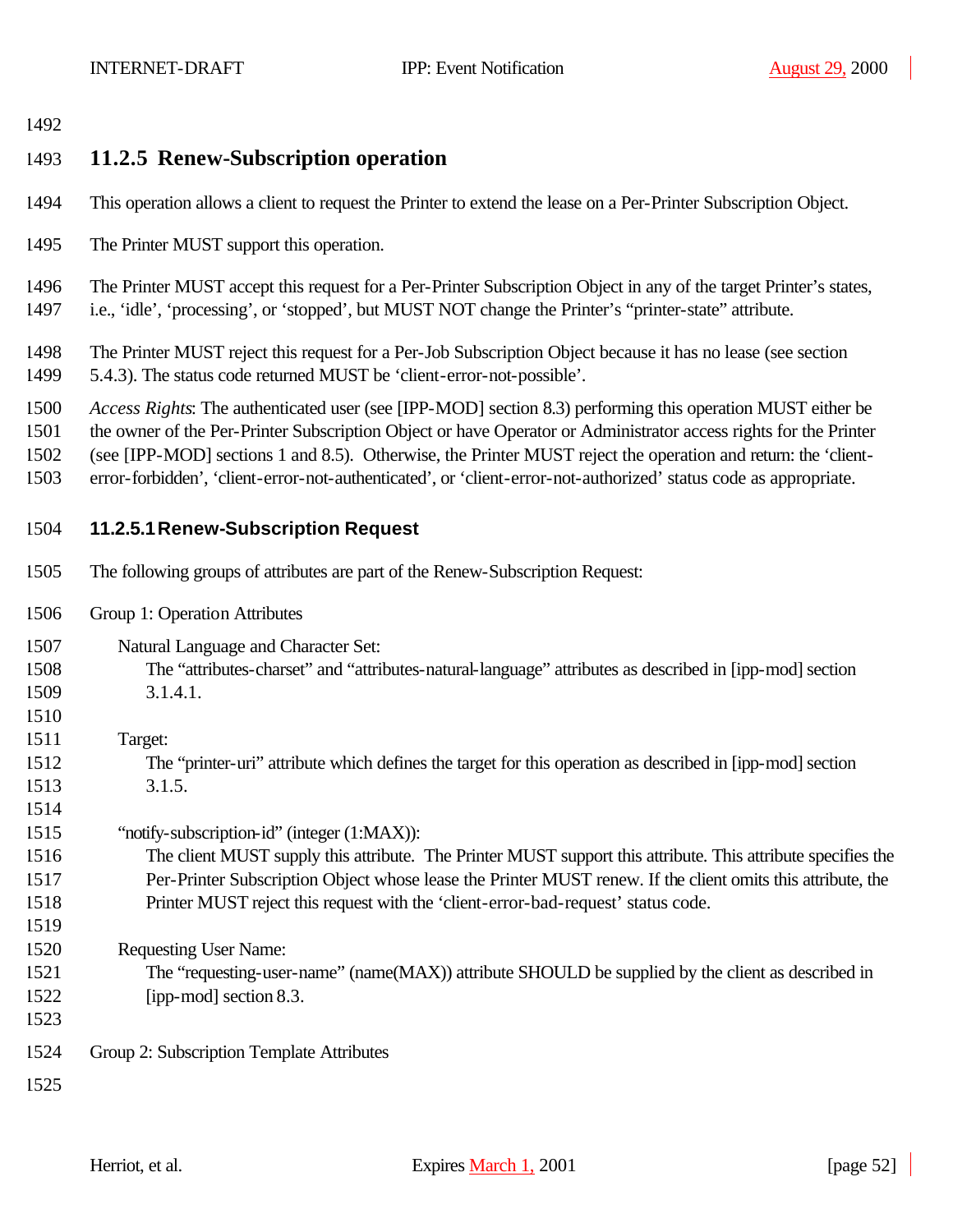1526 "notify-lease-duration" (integer(0:MAX)):

- The client MAY supply this attribute. It indicates the number of seconds to renew the lease for the
- specified Subscription Object. A value of 0 requests an infinite lease (which MAY require Operator
- access rights). If the client omits this attribute, the Printer MUST use the value of the Printer's "notify-
- lease-duration-default" attribute. See section 5.3.7 for more details.

### **11.2.5.2Renew-Subscription Response**

- The Printer returns the following sets of attributes as part of the Renew-Subscription Response:
- Group 1: Operation Attributes Status Message: Same as [ipp-mod]. The following are some of the status codes returned: **successful-ok:** The operation successfully renewed the lease on the Subscription Object for the requested duration.. **successful-ok-ignored-or-substituted-attributes:** The operation successfully renewed the lease on the Subscription Object for some duration other than the amount requested. **client-error-not-possible:** The operation failed because the "notify-subscription-id" Operation attribute identified a Per-Job Subscription Object. **client-error-not-found:** The operation failed because the "notify-subscription-id" Operation attribute identified a non-existent Subscription Object. Natural Language and Character Set: The "attributes-charset" and "attributes-natural-language" attributes as described in [ipp-mod] section 3.1.4.2. The "attributes-natural-language" MAY be the natural language of the Subscription Object, rather 1551 than the one requested. Group 2: Unsupported Attributes See [ipp-mod] section 3.1.7 for details on returning Unsupported Attributes. Group 3: Subscription Attributes The Printer MUST return the following Subscription Attribute: "notify-lease-duration" (integer(0:MAX)): The value of this attribute MUST be the number of seconds that the Printer has granted for the lease of the Subscription Object (see section 5.3.7 for details, such as the value of this attribute when the Printer doesn't support the requested value).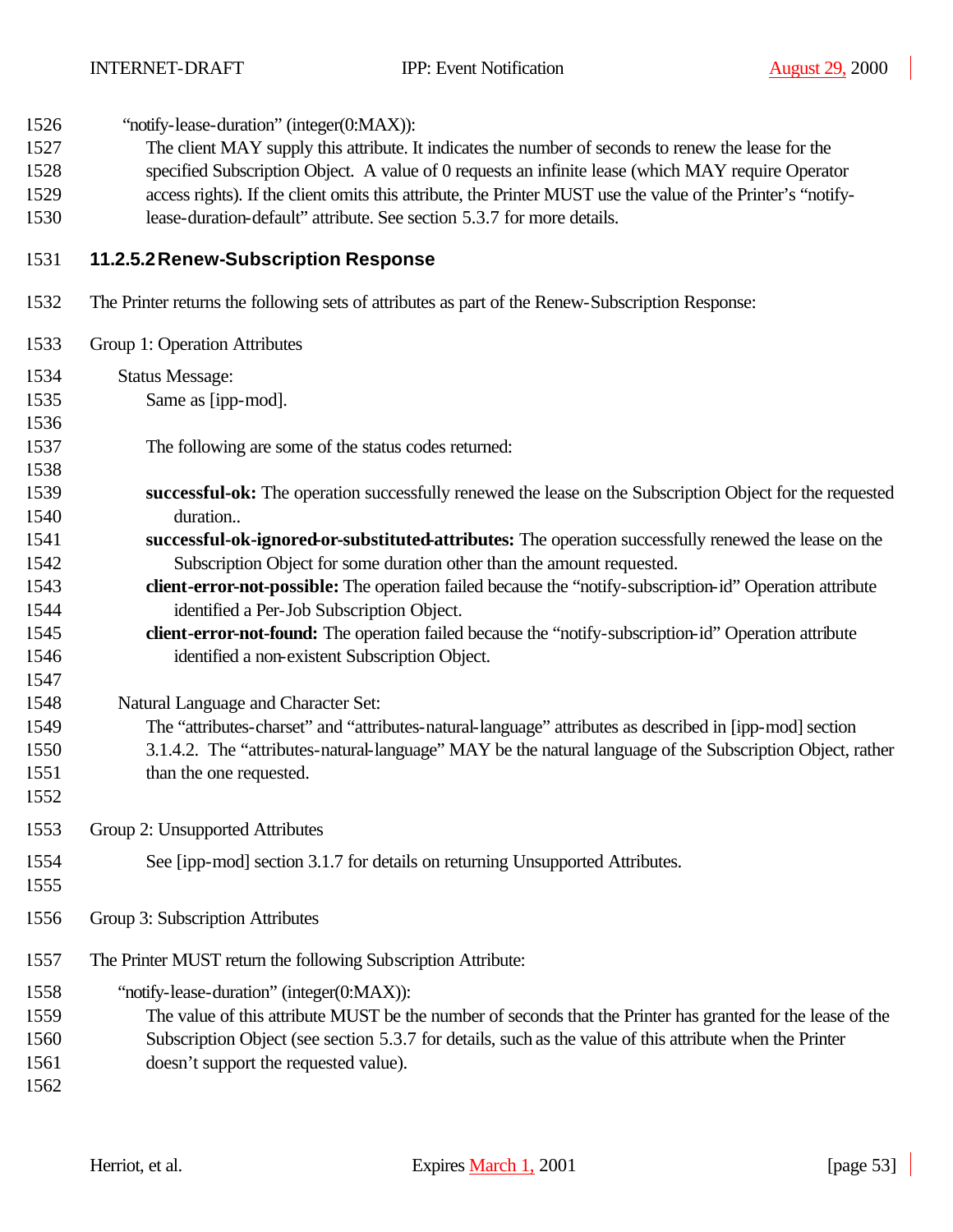## **11.2.6 Cancel-Subscription operation**

- This operation allows a client to delete a Subscription Object and stop the Printer from sending more Event Notifications. Once performed, there is no way to reference the Subscription Object.
- A Printer MUST supported this operation.

 The Printer MUST accept this request in any of the target Printer's states, i.e., 'idle', 'processing', or 'stopped', but MUST NOT change the Printer's "printer-state" attribute.

 If the specified Subscription Object is a Per-Job Subscription Object, the Printer MUST accept this request in any of the target Job's states, but MUST NOT change the Job's "job-state" attribute or affect the Job.

*Access Rights*: The authenticated user (see [IPP-MOD] section 8.3) performing this operation MUST either be

the owner of the Subscription Object or have Operator or Administrator access rights for the Printer (see [IPP-

MOD] sections 1 and 8.5). Otherwise, the Printer MUST reject the operation and return: the 'client-error-

forbidden', 'client-error-not-authenticated', or 'client-error-not-authorized' status code as appropriate.

- Note: There is no way to change any attributes on a Subscription Object, except the "notify-lease-duration"
- attribute (using the Renew-Subscription operation). In order to change other attributes, a client performs a
- Subscription Creation Operation and Cancel-Subscription operation on the old Subscription Object. If the client
- wants to avoid missing Event Notifications, it performs the Subscription Creation Operation first. If this order
- would create too many Subscription Objects on the Printer, the client reverses the order.
- 

### **11.2.6.1Cancel-Subscription Request**

- The following groups of attributes are part of the Cancel-Subscription Request:
- Group 1: Operation Attributes
- Natural Language and Character Set:
- The "attributes-charset" and "attributes-natural-language" attributes as described in [ipp-mod] section 3.1.4.1.
- 
- Target:
- The "printer-uri" attribute which defines the target for this operation as described in [ipp-mod] section 3.1.5.
- 
- "notify-subscription-id" (integer (1:MAX)):
- The client MUST supply this attribute. The Printer MUST support this attribute. This attribute specifies the Subscription Object that the Printer MUST cancel. If the client omits this attribute, the Printer MUST reject this request with the 'client-error-bad-request' status code.
-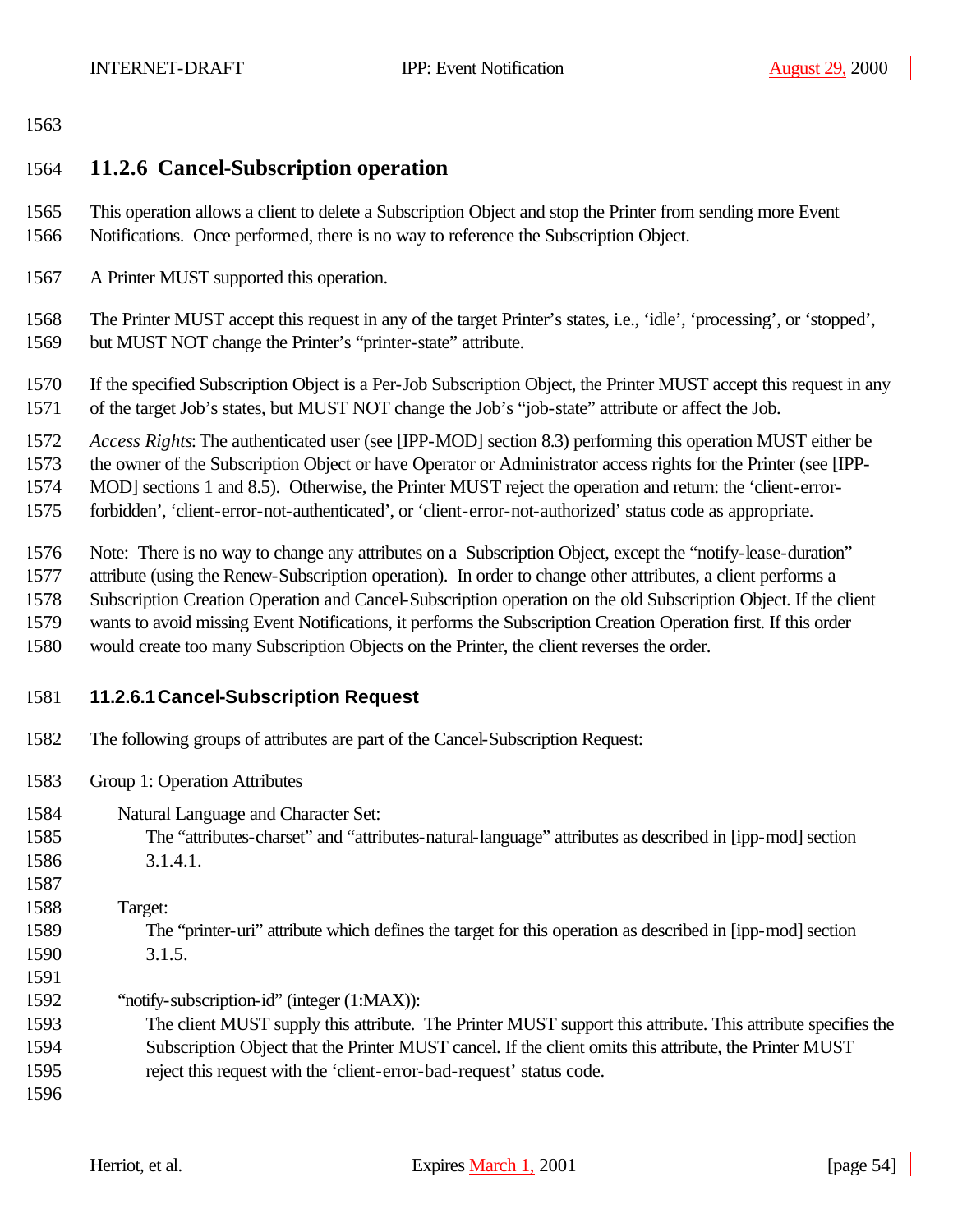- Requesting User Name:
- The "requesting-user-name" attribute SHOULD be supplied by the client as described in [ipp-mod]
- section 8.3.
- 

### **11.2.6.2Cancel-Subscription Response**

- The Printer returns the following sets of attributes as part of the Cancel-Subscription Response:
- Group 1: Operation Attributes Status Message: Same as [ipp-mod]. The following are some of the status codes returned: **successful-ok:** The operation successfully canceled (deleted) the Subscription Object.. **client-error-not-found:** The operation failed because the "notify-subscription-id" Operation attribute identified a non-existent Subscription Object. Natural Language and Character Set: The "attributes-charset" and "attributes-natural-language" attributes as described in [ipp-mod] section 3.1.4.2. The "attributes-natural-language" MAY be the natural language of the Subscription Object, rather 1616 than the one requested.
- Group 2: Unsupported Attributes
- See [ipp-mod] section 3.1.7 for details on returning Unsupported Attributes.
- 

## **12 Conformance Requirements**

- It is OPTIONAL to implement this Event Notification specification.
- If this Event Notification specification is implemented, Printers MUST:
- 1. meet the Conformance Requirements detailed in section 5 of [ipp-mod].
- 2. support the Subscription Template Attributes Group in requests and the Subscription Attributes Group in responses.
- 3. support all of the following attributes:
- a. REQUIRED Subscription Object attributes in section 5.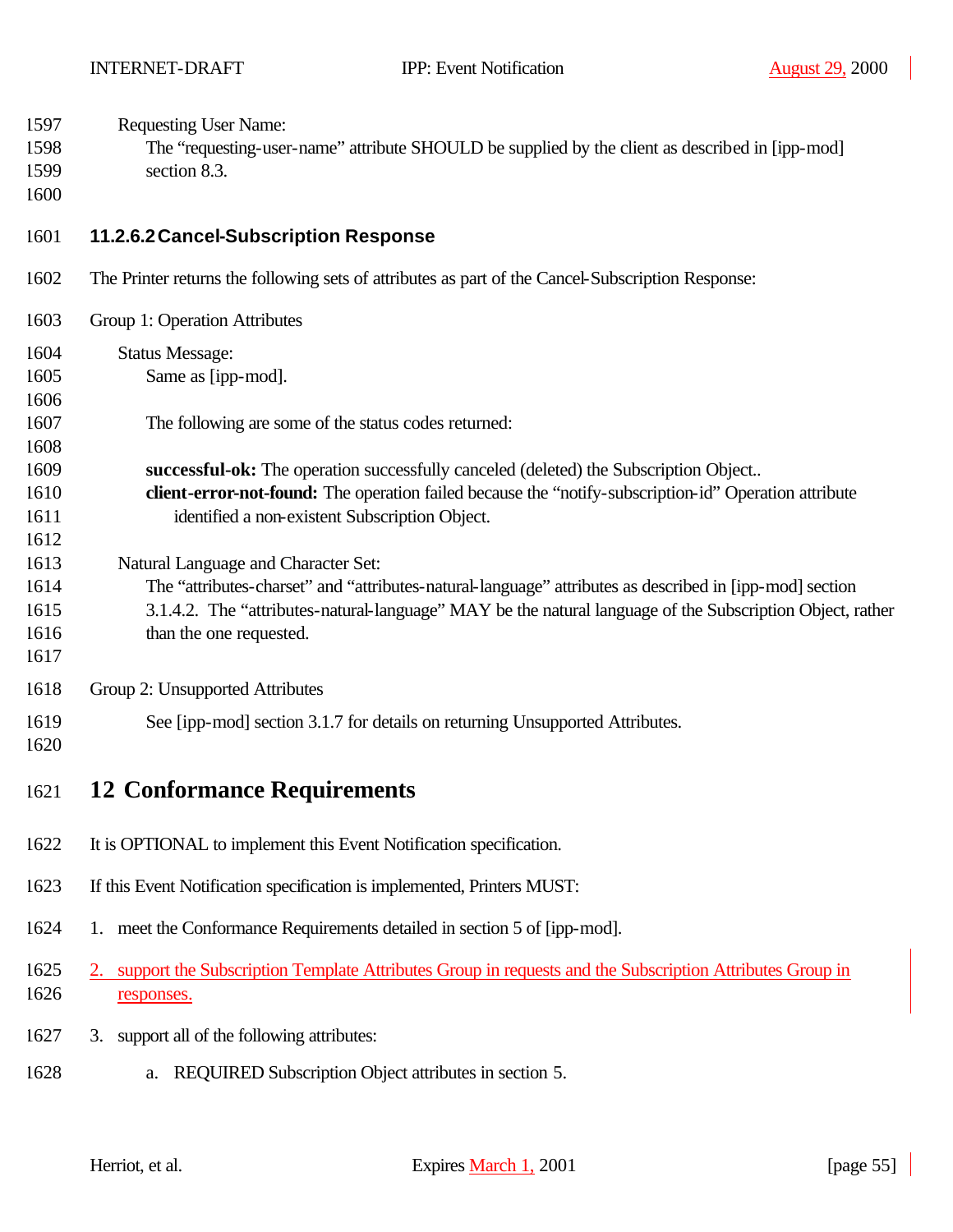- b. REQUIRED Printer Description object attributes in section 6.
- c. REQUIRED attributes in Event Notification content in section 8.
- 4. send Event Notifications that conform to the requirements of the Delivery Method Document for each
- supported Delivery Method (the conformance requirements for Delivery Method Documents is specified in section 10).
- 5. support all operations as described in Table 16:

### **Table 16 – Conformance Requirements for Operations**

| <b>AttributeOperation</b>                     | <b>Conformance requirements</b> |
|-----------------------------------------------|---------------------------------|
| <b>Subscription Attributes Group</b>          | <b>REQUIRED</b>                 |
| Create-Printer-Subscriptions (section 11.1.2) | <b>REQUIRED</b>                 |
| Create-Job-Subscriptions (section 11.1.1)     | <b>OPTIONAL</b>                 |
| Get-Subscription-Attributes (section 11.2.2)  | <b>REQUIRED</b>                 |
| Get-Subscriptions (section 11.2.4)            | <b>REQUIRED</b>                 |
| Renew-Subscription (section 11.2.5)           | <b>REQUIRED</b>                 |
| Cancel-Subscription (section 11.2.6)          | <b>REQUIRED</b>                 |

## **13 IANA Considerations**

 This section describes the procedures for registering Event Notification Delivery Method proposals with IANA to be used with this document. Such Delivery Method proposals can be IETF standards track documents or vendor- defined documents. In either case, they will be registered with IANA using procedures that extend those defined in [ipp-mod] section 6 and 11.

These extension procedures are aligned with the guidelines as set forth by the IESG [IANA-CON]. Section 13.1

defines the format and content for new registrations for consideration. IANA will reject registration proposals that

leave out required information or do not follow the appropriate format described in Section 13.1.

- Implementers can, at any time, define new Event Notification Delivery Methods by proposing the complete specification to IANA:
- iana@iana.org
- or by filling out the appropriate form on the IANA web pages (http://www.iana.org).

 IANA will forward the registration proposal to the IPP Designated Expert who will review the proposal with a mailing list that the Designated Expert keeps for this purpose. Initially, that list will be the mailing list used by the IPP WG: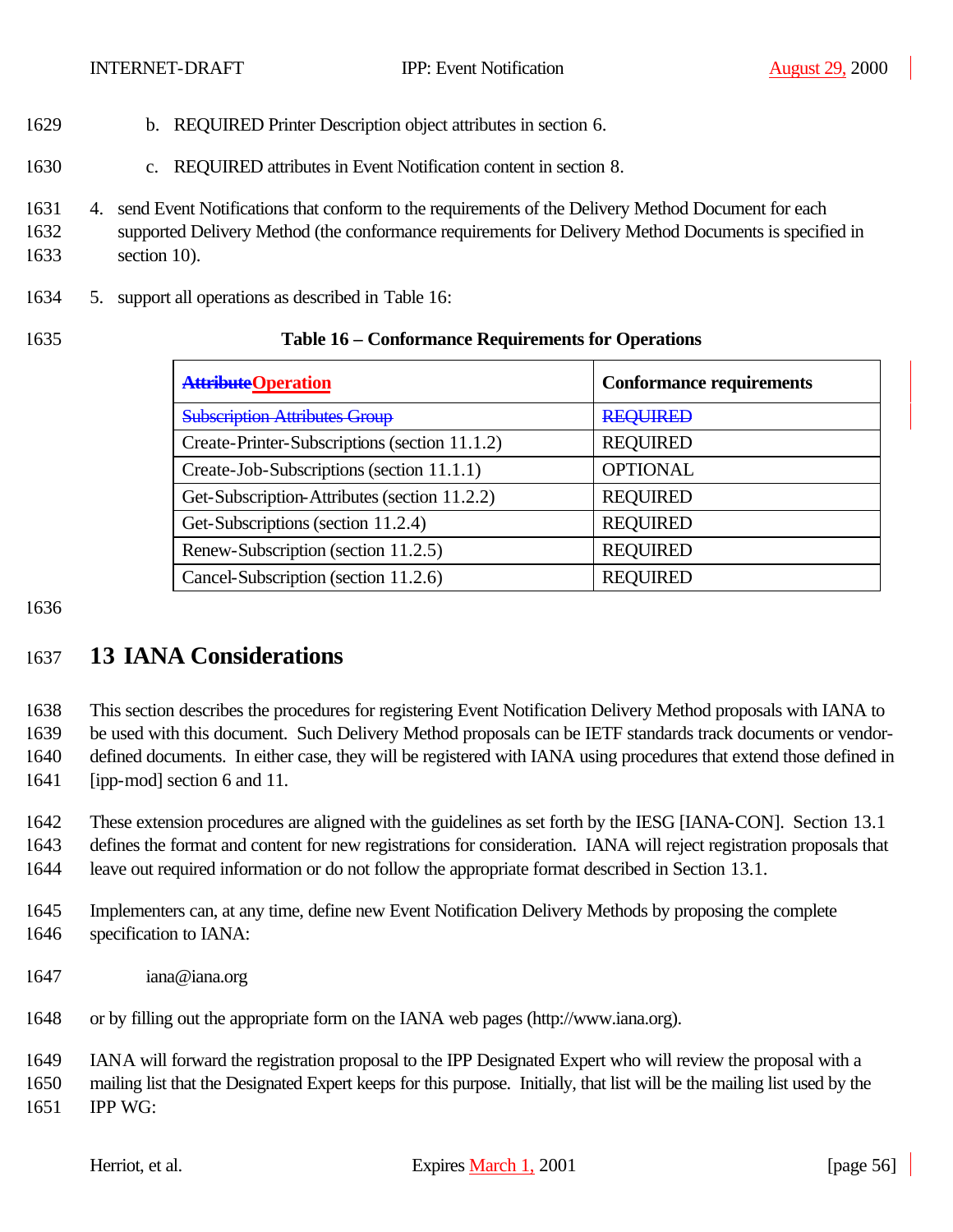- ipp@pwg.org
- even after the IPP WG is disbanded as permitted by [IANA-CON]. The IPP Designated Expert is appointed by the IESG Area Director responsible for IPP, according to [IANA-CON].
- When a Delivery Method Document is approved, the IPP Designated Expert becomes the point of contact for any future maintenance that might be required for that registration.

### **13.1 Format and Requirements for IPP Delivery Method Registration Proposals**

- This section defines the format and requirements for an IPP Event Notification Delivery Method Registration
- Proposal. A Delivery Method Registration Proposal:
- 1. MUST contain the following information:
- Type of registration: IPP Event Notification Delivery Method
- Name of this delivery method:
- Proposed URL scheme name of this delivery method:
- Name of proposer:
- Address of proposer:
- Email address of proposer:
- Is this delivery method REQUIRED or OPTIONAL for conformance to the IPP Event Notification
- Specification document:
- Is this delivery method defining Machine Consumable and/or Human Consumable content:
- 2. MUST meet the conformance requirements for Delivery Method Documents specified in section 10.
- 

## **14 Internationalization Considerations**

- This IPP Notification specification continues support for the internationalization of [ipp-mod] of attributes
- containing text strings and names. Allowing a Subscribing Client to specify a different natural language and charset for each Subscription Object increases the internationalization support.
- The Printer MUST be able to localize the content of Human Consumable Event Notifications and to localize the
- value of "notify-text" attribute in Machine Consumable Event Notifications that it sends to Notification Recipients.
- For localization, the Printer MUST use the value of the "notify-charset" attribute and the "notify-natural-language"
- attribute in the Subscription Object supplied by the Subscribing Client.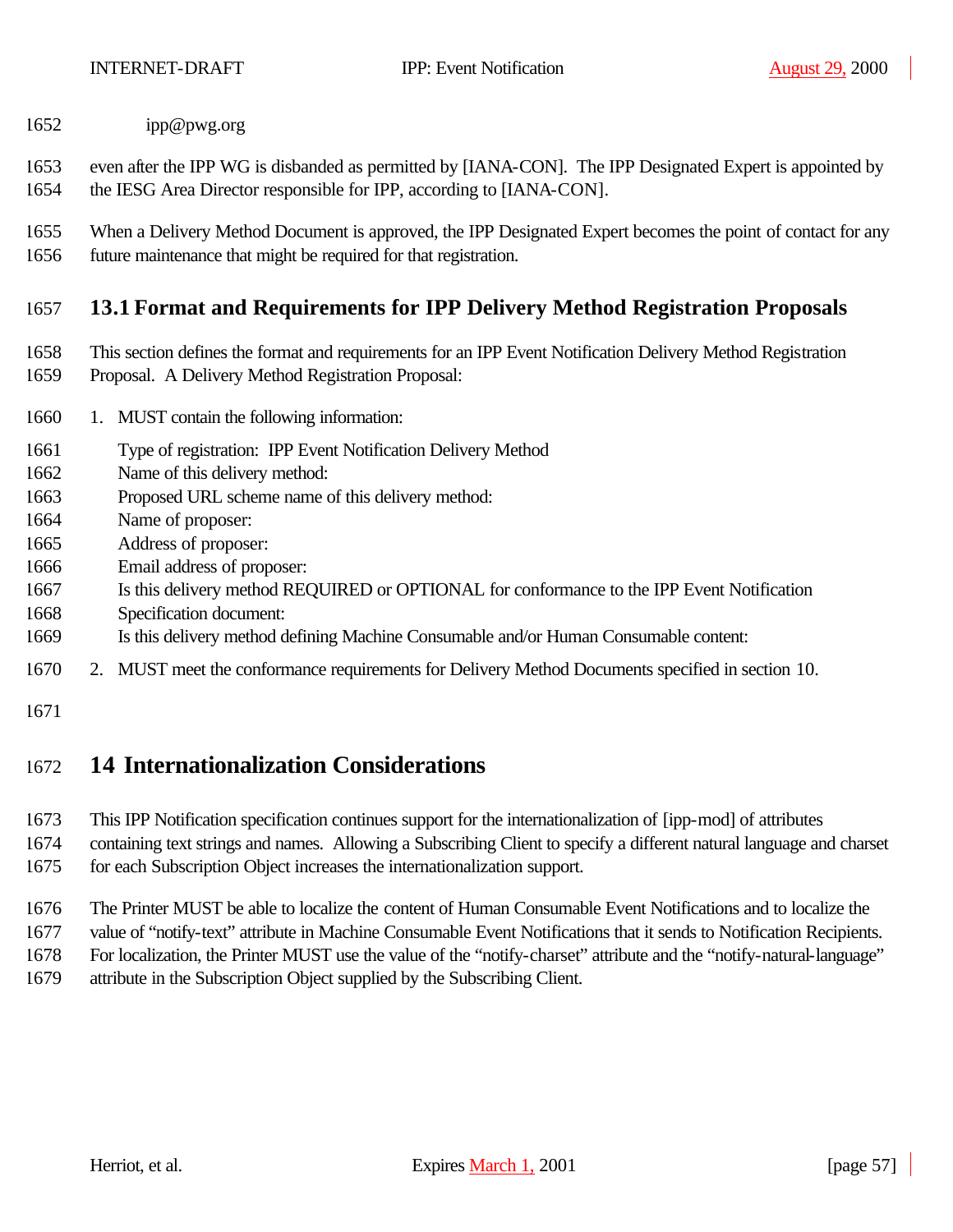## **15 Security Considerations**

 By far the biggest security concern is the abuse of notification: sending unwanted Event Notifications to third parties (i.e., spam). The problem is made worse by notification addresses that may be redistributed to multiple parties (e.g., mailing lists). There exist scenarios where third party notification is required (see Scenario #2 and #3 in [ipp-

not-req]). The fully secure solution would require active agreement of all recipients before sending out anything.

However, requirement #9 in [ipp-req] ("There is no requirement for IPP Printer receiving the print request to

validate the identity of an Event recipient") argues against this. Certain systems may decide to disallow third party

Event Notifications (a traditional fax model).

Clients submitting Notification requests to the IPP Printer has the same security issues as submitting an IPP/1.1

- print job request. The same mechanisms used by IPP/1.1 can therefore be used by the client Notification
- submission. Operations that require authentication can use the HTTP authentication. Operations that require
- privacy can use the HTTP/TLS privacy.

The Notification access control model should be similar to the IPP access control model for Jobs. Creating a Per-

Printer Subscription Object is associated with a user. Only the creator or an Operator can cancel the Subscription

Object. The system may limit the listing of items to only those items owned by the user. Some Subscription

Objects (e.g., those that have a lifetime longer than a job) can be done only by privileged users (users having

Operator and/or Administrator access rights), if that is the authorization policy.

The standard security concerns (delivery to the right user, privacy of content, tamper proof content) apply to the

Delivery Method. IPP should use the security mechanism of the Delivery Method used. Some delivery

 mechanisms are more secure than others. Therefore, sensitive Event Notifications should use the Delivery Method that has the strongest security.

# **16 Status Codes**

The following status codes are defined as extensions for Notification and are returned as the value of the "status-

code" parameter in the Operation Attributes Group of a response (see [ipp-mod] section 3.1.6.1). Operations in

this document can also return the status codes defined in section 13 of [ipp-mod]. The 'successful-ok' status code

is an example of such a status code.

## **16.1 successful-ok-ignored-subscriptions (0x0003)**

The Subscription Creation Operation was unable to create all requested Subscription Objects.

 For a Create-Job-Subscriptions or Create-Printer-Subscriptions operation, this status code means that the Printer created one or more Subscription Objects, but not all requested Subscription Objects.

For a Job Creation operation, this status code means that the Printer created the Job along with zero or more

Subscription Objects. The Printer returns this status code even if other job attributes are unsupported or in conflict.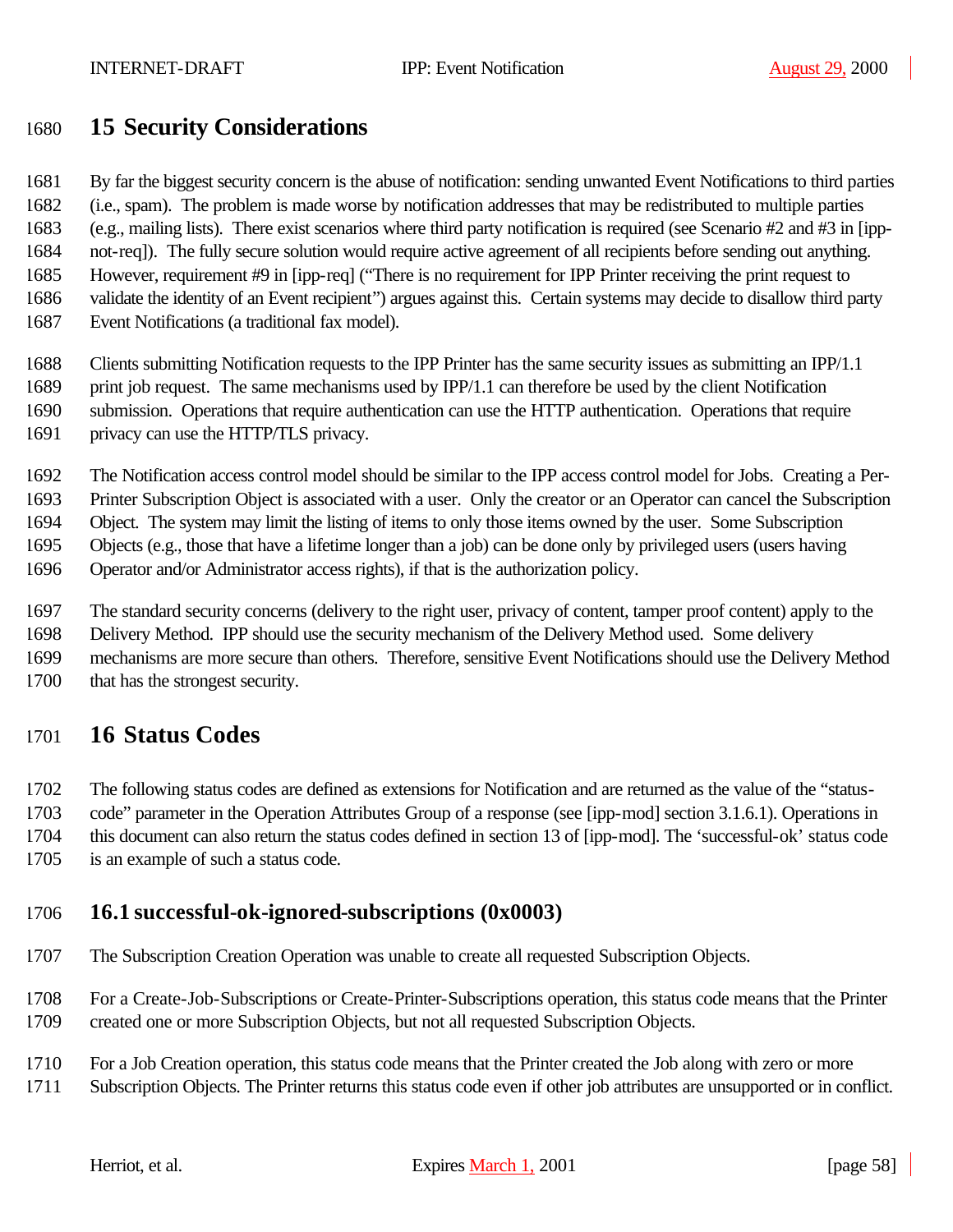- That is, if an IPP Printer finds a warning that would allow it to return 'successful-ok-ignored-subscriptions' and
- either 'successful-ok-ignored-or-substituted-attributes' and/or 'successful-ok-conflicting-attributes', it MUST
- return 'successful-ok-ignored-subscriptions'.

## **16.2 client-error-ignored-all-subscriptions (0x0414)**

- This status code is the same as 'successful-ok-ignored-subscriptions' except that only the Create-Job-
- Subscriptions and Create-Printer-Subscriptions operation return it. They return this status code only when the
- Printer creates zero Subscription Objects.

# **17 Status Codes in Subscription Attributes Groups**

- This section contains values of the "notify-status-code" attribute that the Printer returns in a Subscription Attributes Group in a response when the corresponding Subscription Object:
- 1722 1. is not created or
- 2. is created and some of the client-supplied attributes are not supported.
- The following sections are ordered in decreasing order of importance of the status-codes.

## **17.1 client-error-uri-scheme-not-supported (0x040C)**

- This status code is defined in [ipp-mod]. This document extends its meaning and allows it to be in a Subscription Attributes Group of a response.
- The scheme of the client-supplied URI in a "notify-recipient-uri" Subscription Template Attribute in a Subscription Creation Operation is not supported. See section 5.3.1.

## **17.2 client-error-too-many-subscriptions (0x0415)**

 The number of Subscription Objects supported by the Printer would be exceeded if this Subscription Object were created (see section 5.2).

## **17.3 successful-ok-too-many-events (0x0005)**

 The client supplied more Events in the "notify-events" operation attribute of a Subscription Creation Operation than the Printer supports, as indicated in its "notify-max-events-supported" Printer attribute (see section 5.3.2).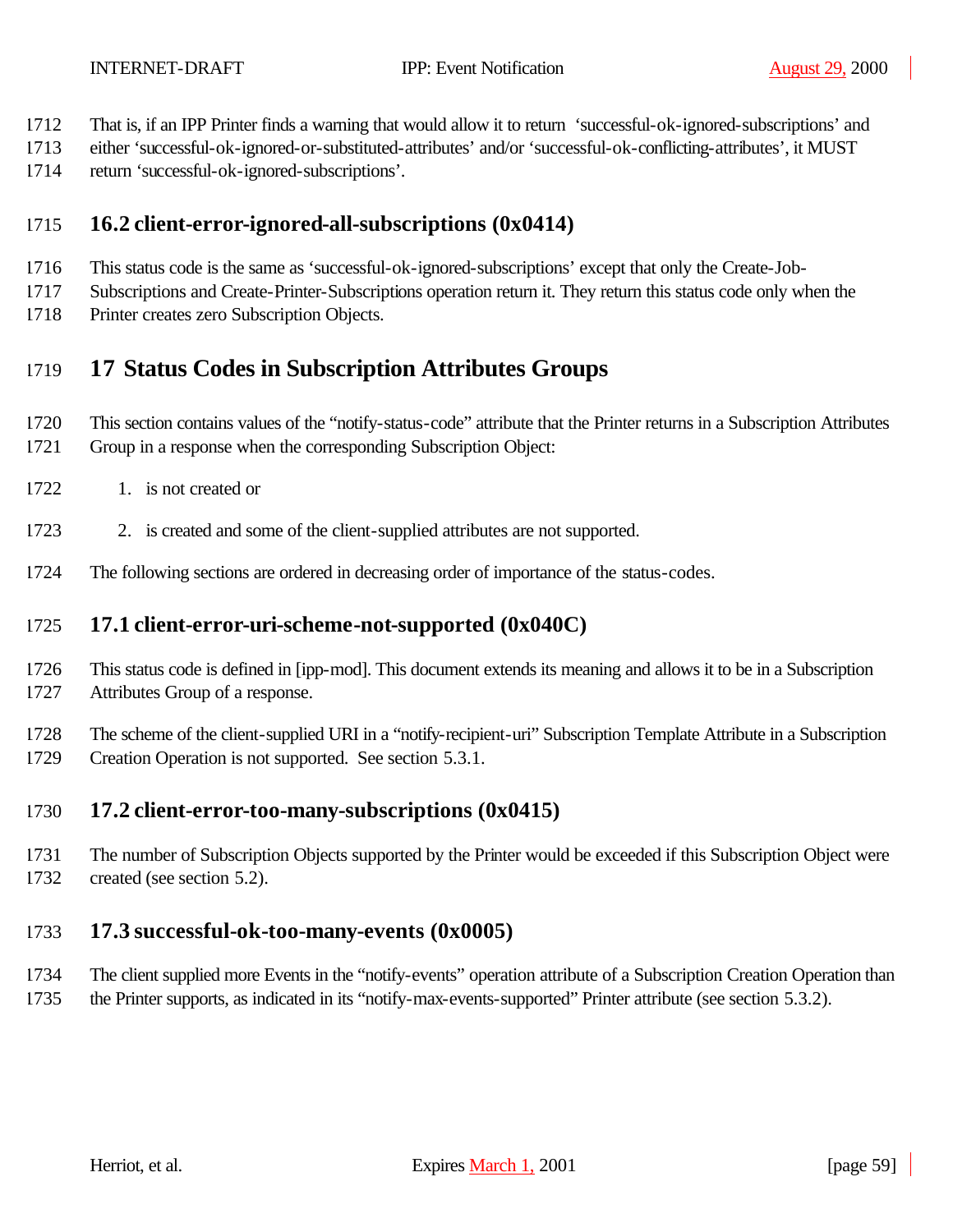### **17.4 successful-ok-ignored-or-substituted-attributes (0x0001)**

- This status code is defined in [ipp-mod]. This document extends its meaning to include unsupported Subscription
- Template Attributes and it can appear in a Subscription Attributes Group.

## **18 Encodings of Additional Attribute Tags**

- This section assigns values to two attributes tags as extensions to the encoding defined in [ipp-pro]).
- The "subscription-attributes-tag" delimits Subscription Template Attributes Groups in requests and Subscription Attributes Groups in responses.
- The "event-notification-attributes-tag" delimits Event Notifications in Delivery Methods that use an IPP-like encoding.
- The following table specifies the values for the delimiter tags:

| Tag Value (Hex) | <b>Meaning</b>                      |
|-----------------|-------------------------------------|
| 0x06            | "subscription-attributes-tag"       |
| 0x07            | "event-notification-attributes-tag" |

### **19 References**

# [IANA-CON] Narte, T. and Alvestrand, H.T.: Guidelines for Writing an IANA Considerations Section in RFCs, Work in Progress, draft-iesg-iana-considerations-04.txt, May 21, 1998. [ipp-mod] deBry, R., , Hastings, T., Herriot, R., Isaacson, S., Powell, P., "Internet Printing Protocol/1.1: Model and 1752 Semantics", <draft-ietf-ipp-model-v11-07.txt>, work in progress, May 22, 2000. [ipp-not-req] deBry, R., Lewis, H., Hastings, T., "Internet Printing Protocol/1.1: Requirements for IPP Notifications", 1755 <draft-ietf-ipp-not-04.txt>, work in progress, July 6, 2000. [ipp-pro] Herriot, R., Butler, S., Moore, P., Tuner, R., "Internet Printing Protocol/1.1: Encoding and Transport", 1758  $\langle \text{draff-ietf-ipp-protocol-v11-06.txt} \rangle$ , work in progress, May 30, 2000. [ipp-prog] Hastings, T., Bergman, R., Lewis, H., "IPP: Job Progress Attributes", <draft-ietf-ipp-job-prog-00.txt> 1761 work in progress, July 6, 2000.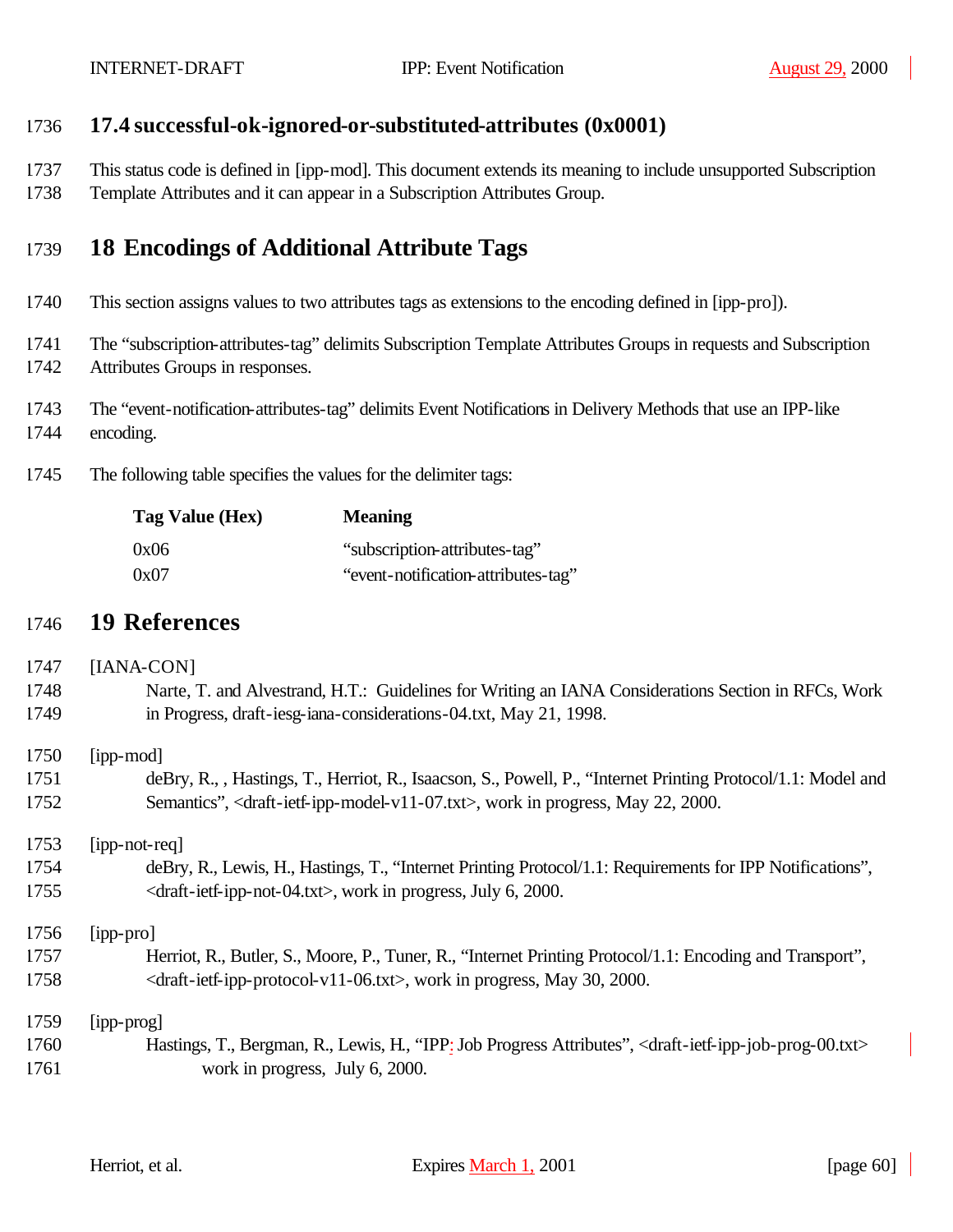| 1762 | [ipp-set]                                                                                                                               |
|------|-----------------------------------------------------------------------------------------------------------------------------------------|
| 1763 | Kugler, C., Hastings, T., Herriot, R., Lewis, H. "Internet Printing Protocol (IPP): Job and Printer Set                                 |
| 1764 | Operations", <draft-ietf-ipp-job-printer-set-ops-02.txt>, work in progress, March 23, 2000.</draft-ietf-ipp-job-printer-set-ops-02.txt> |
| 1765 | [RFC2026]                                                                                                                               |
| 1766 | S. Bradner, "The Internet Standards Process -- Revision 3", RFC 2026, October 1996.                                                     |
| 1767 | [RFC2119]                                                                                                                               |
| 1768 | S. Bradner, "Key words for use in RFCs to Indicate Requirement Levels", RFC 2119, March 1997                                            |
| 1769 | [RFC2566]                                                                                                                               |
| 1770 | deBry, R., , Hastings, T., Herriot, R., Isaacson, S., Powell, P., "Internet Printing Protocol/1.0: Model and                            |
| 1771 | Semantics", RFC 2566, April 1999.                                                                                                       |
| 1772 | [RFC2567]                                                                                                                               |
| 1773 | Wright, D., "Design Goals for an Internet Printing Protocol", RFC 2567, April 1999.                                                     |
| 1774 | [RFC2568]                                                                                                                               |
| 1775 | Zilles, S., "Rationale for the Structure and Model and Protocol for the Internet Printing Protocol", RFC                                |
| 1776 | 2568, April 1999.                                                                                                                       |
| 1777 | [RFC2569]                                                                                                                               |
| 1778 | Herriot, R., Hastings, T., Jacobs, N., Martin, J., "Mapping between LPD and IPP Protocols", RFC 2569,                                   |
| 1779 | April 1999.                                                                                                                             |

# **20 Author's Addresses**

- Robert Herriot
- Xerox Corporation
- 3400 Hillview Ave., Bldg #1
- Palo Alto, CA 94304
- Phone: 650-813-7696
- Fax: 650-813-6860
- Email: robert.herriot@pahv.xerox.com
- Tom Hastings
- Xerox Corporation
- 737 Hawaii St. ESAE 231
- El Segundo, CA 90245
- Phone: 310-333-6413
- Fax: 310-333-5514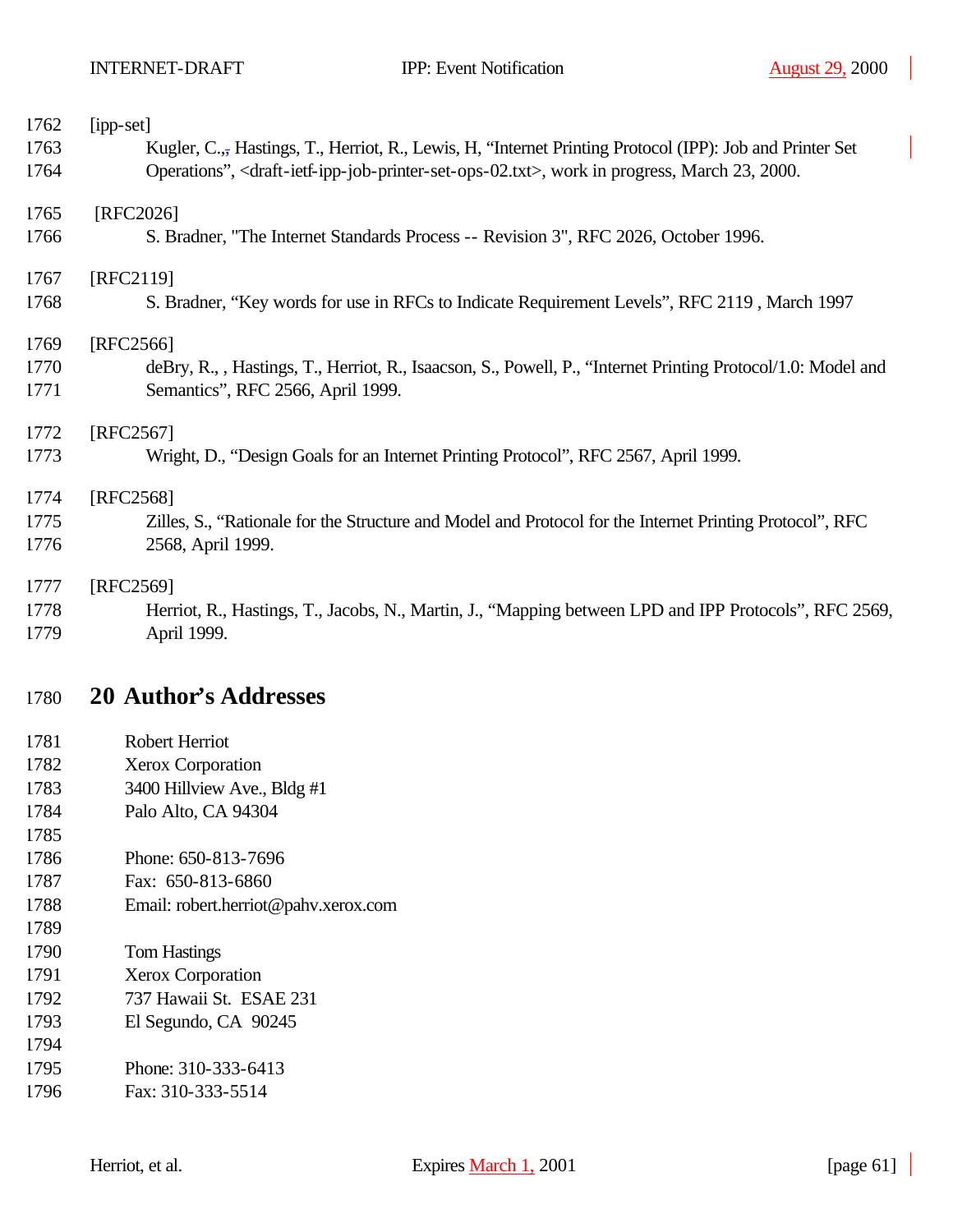| 1797 | e-mail: hastings@cp10.es.xerox.com |
|------|------------------------------------|
| 1798 |                                    |
| 1799 | Scott A. Isaacson                  |
| 1800 | Novell, Inc.                       |
| 1801 | 122 E 1700 S                       |
| 1802 | Provo, UT 84606                    |
| 1803 |                                    |
| 1804 | Phone: 801-861-7366                |
| 1805 | Fax: 801-861-2517                  |
| 1806 | e-mail: sisaacson@novell.com       |
| 1807 |                                    |
| 1808 | Roger deBry                        |
| 1809 | <b>Utah Valley State College</b>   |
| 1810 | Orem, UT 84058                     |
| 1811 |                                    |
| 1812 | Phone: (801) 222-8000              |
| 1813 | EMail: debryro@uvsc.edu            |
| 1814 |                                    |
| 1815 | <b>Jay Martin</b>                  |
| 1816 | Underscore Inc.                    |
| 1817 | 9 Jacqueline St.                   |
| 1818 | Hudson, NH 03051-5308              |
| 1819 | 603-889-7000                       |
| 1820 | fax: 775-414-0245                  |
| 1821 | e-mail: jkm@underscore.com         |
| 1822 |                                    |
| 1823 | Michael Shepherd                   |
| 1824 | Xerox Corporation                  |
| 1825 | 800 Phillips Road MS 128-51E       |
| 1826 | Webster, NY 14450                  |
| 1827 |                                    |
| 1828 | Phone: 716-422-2338                |
| 1829 | Fax: 716-265-8871                  |
| 1830 | e-mail: mshepherd@crt.xerox.com    |
| 1831 |                                    |
|      |                                    |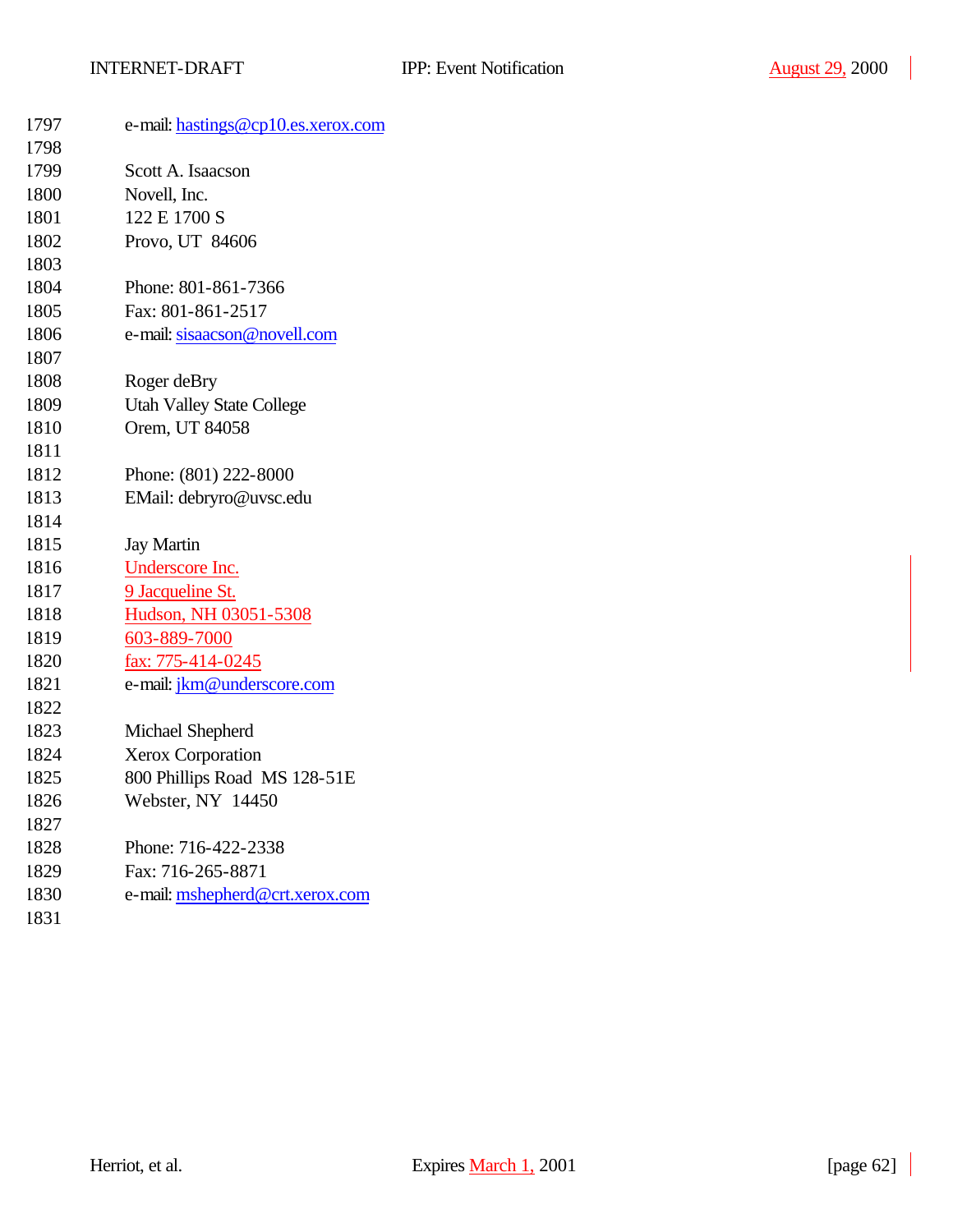- Ron Bergman
- Hitachi Koki Imaging Solutions
- 1757 Tapo Canyon Road
- Simi Valley, CA 93063-3394
- 
- Phone: 805-578-4421
- Fax: 805-578-4001
- Email: rbergma@hitachi-hkis.com

# **A. Appendix - Model for Notification with Cascading Printers**

- With this model (see Figure 2), there is an intervening Print server between the human user and the output-device. So the system effectively has two Printers. There are two cases to consider.
- 1843 1. When the Printer 1 (in the server) generates Events, the system behaves like the client and Printer in Figure 1844 1. In this case, Printer 1 sends Event Notifications that are shown as Event Notifications (A) of Figure 2,.
- 2. When the Printer 2 (in the output-device) generates Events, there are two possible system configurations:
- a) Printer 1 forwards the client-supplied Subscription Creation Operations to the downstream Printer 2 and lets Printer 2 send the Event Notifications directly to the Notification Recipients supplied by the 1848 Client (Event Notifications C) in the diagram).
- b) Printer 1 performs the client-supplied Subscription Creation Operations and also forwards the Subscription Creation Operations to Printer 2 with the Notification Recipient changed to be the Printer 1. When an Event occurs in Printer 2, Printer 2 sends the Event Notification (B) to Notification Recipient of Printer 1, which relays the received Event Notification (B) to the client-supplied Notification Recipient (as Event Notifications(A) in the diagram). Note, when a client performs a Subscription Creation Operation, Printer 1 need not forward the Subscription Creation Operation to Printer 2 if it would create a duplicate Subscription Object on Printer 2.
- Note: when Printer 1 is forwarding Subscription Creation Operations to Printer 2, it may request Printer 2 to create additional Subscription Objects (called "piggy-backing"). Piggy-backing is useful when:
- Device A is configured to accept (IPP or non-IPP) requests from other servers.
- Server S wants to receive Job Events that the client didn't request and Server S wants these Events for 1860 jobs it submits and not for other jobs.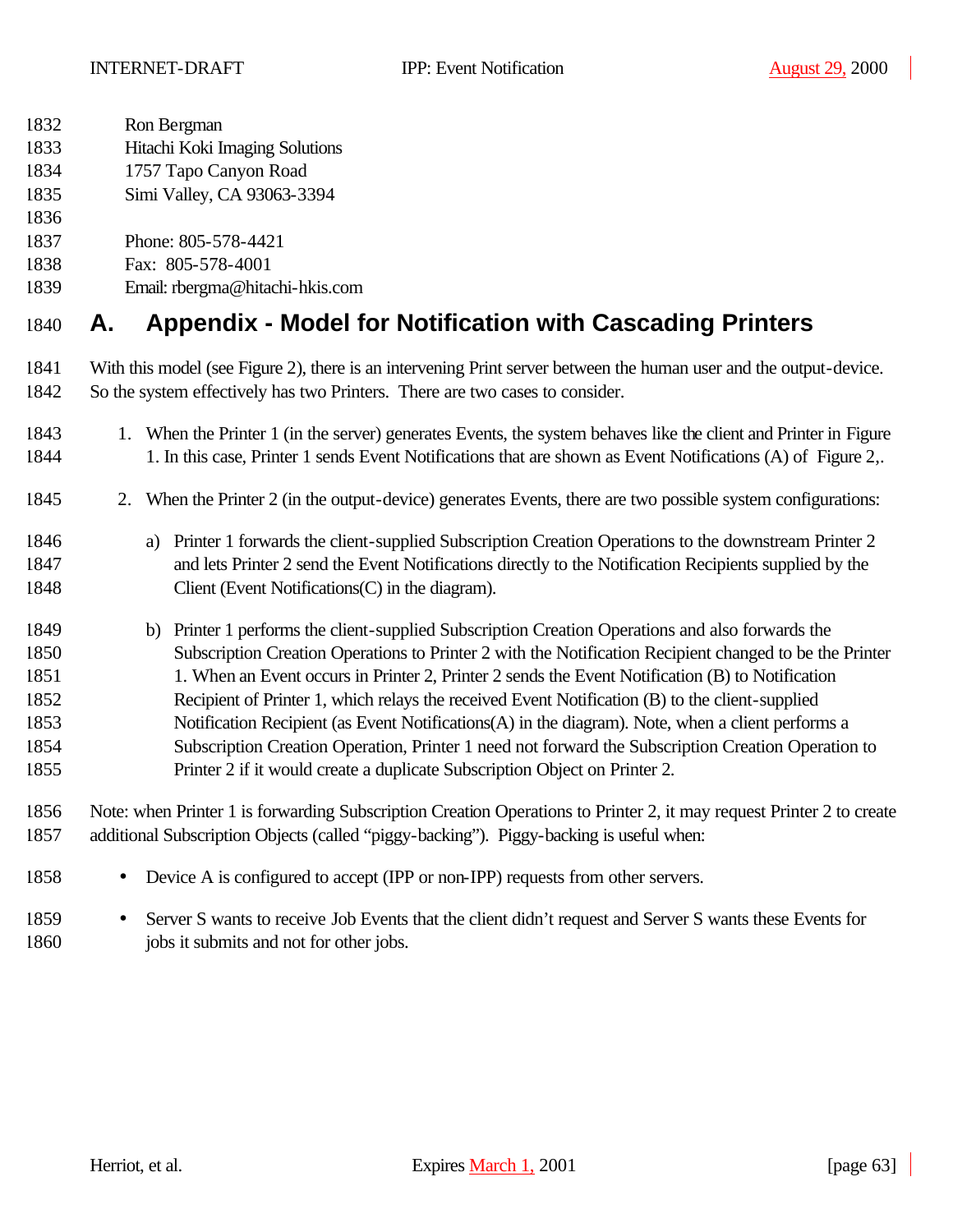

# **B. Appendix - Distributed Model for Notification**

 A Printer implementation could use some other remote notification service to provide some or most of the service. For example, the remote notification service could send Event Notifications using Delivery Methods that are not directly supported by the output device or server. Or, the remote notification service could store Subscription Objects (passed to it from the output device in response to Subscription Creation requests), accept Events, format the Event Notification in the natural language of the Notification Recipient, and send the Event Notifications to the Notification Recipient(s).

 Figure 3 shows this partitioning. The interface between the output device (or server) and the remote notification service is outside the scope of this document and is intended to be transparent to the client and this document. The combination of the output device (or server) and the notification service together constitute an IPP Printer

conforming to this Notification document.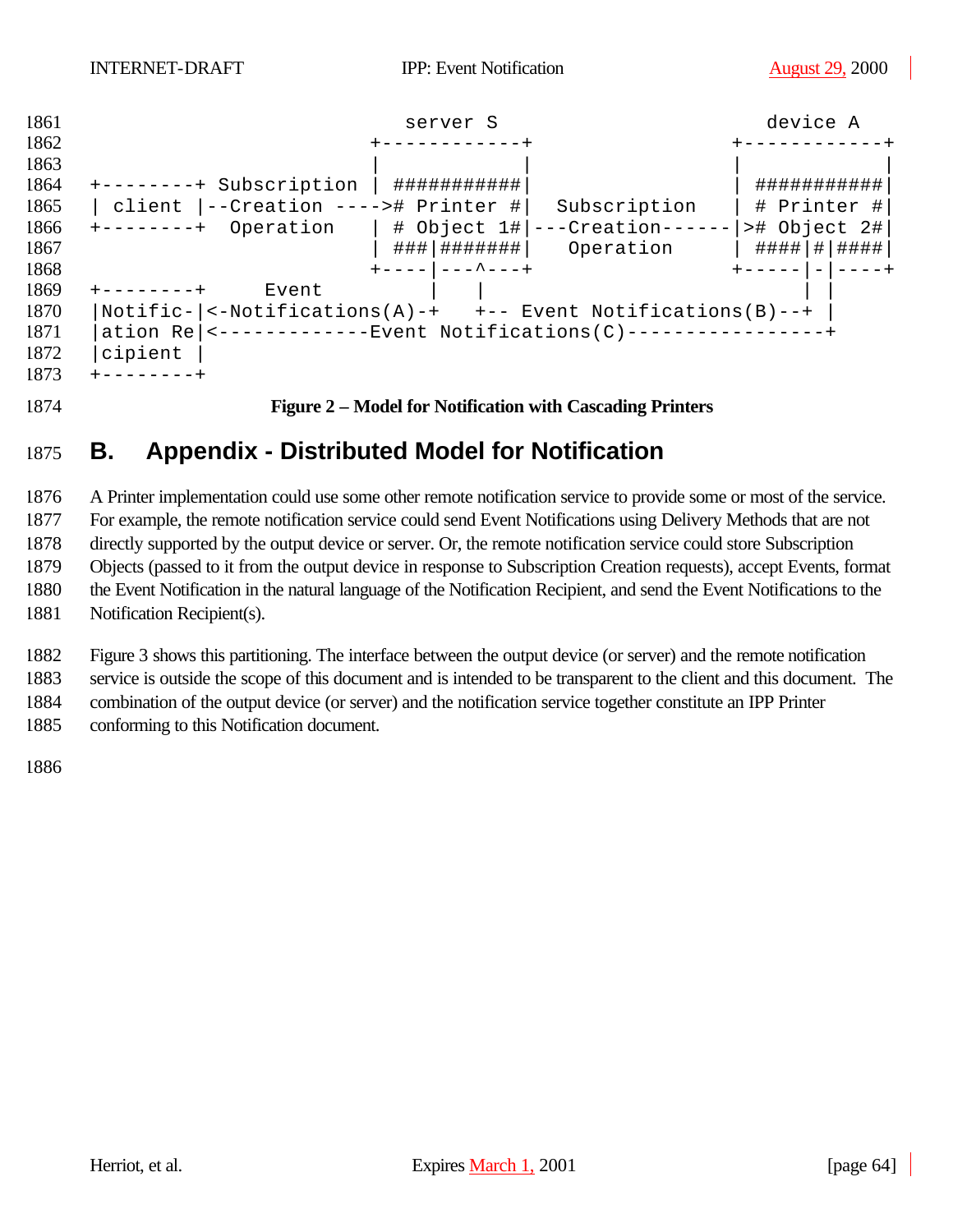```
1887 ***********************
1888 * 
1889 * Printer (including
1890 * the distributed
1891 * Notification Service)
1892 *
1893 * output device or server
1894 * +---------------+
1895 PDA, desktop, or server * + ################
1896 +--------+ * | # partial # |
1897 | client |---IPP Subscription--------># Printer # |
1898 +-----++ Creation operation * | \# Object \#1899 * | #####|##### |
1900 * +-------|-------+
1901 \overline{a} | Subscriptions \overline{a} | Subscriptions | Subscriptions | Subscriptions | Subscriptions | Subscriptions | \overline{a}1902 * | OR Event
1903 +------------+ * | Notifications
1904 |Notification | IPP-defined
1905 |Recipient |<--Event Notifications---| Notification |
1906 +------------+ * | Service |
1907 * +---------------+
1908 *
1909 *************************
1910 *** = Implementation configuration opaque boundary
1911
```
**Figure 3 – Opaque Use of a Notification Service Transparent to the Client**

# **C. Appendix - Extended Notification Recipient**

 The model allows for an extended Notification Recipient that is itself a notification service that forwards each Event Notification to another recipient (called the Ultimate Notification Recipient in this section). The Delivery Method to

the Ultimate Recipient is probably different from the Delivery Method used by the Printer to the extended

Notification Recipient.

This extended Notification Recipient is transparent to the Printer but not to the client.

When a client performs a Subscription Creation Operation, it specifies the extended Notification Recipient as it

would any Notification Recipient. In addition, the client specifies the Ultimate Notification Recipient in the

Subscription Creation Operation in a manner specified by the extended Notification Recipient. Typically, it is either

some bytes in the value of "notify-user-data" or some additional parameter in the value of "notify-recipient-uri".

The client also subscribes directly with the extended Notification Recipient (by means outside this document), since

it is a notification service in its own right.

 The IPP Printer treats the extended Notification Recipient like any other Notification Recipient and the IPP Printer is not aware of the forwarding. The Delivery Method that the extended Notification Recipient uses for delivering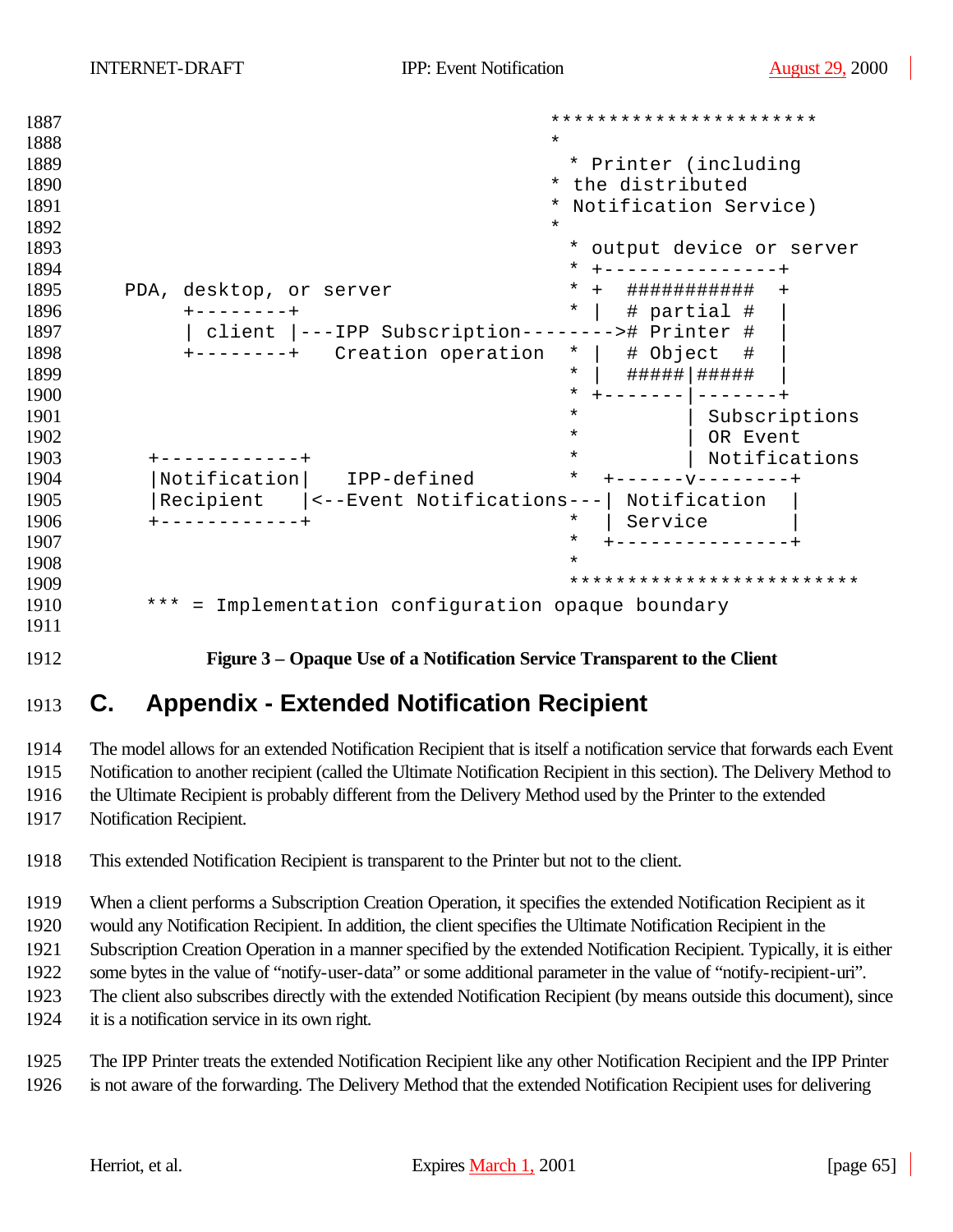the Event Notification to the Ultimate Notification Recipient is beyond the scope of this document and is

transparent to the IPP Printer.

 Examples of this extended Notification Recipient are paging, immediate messaging services, general notification services, and NOS vendors' infrastructure. Figure 4 shows this approach.

| 1932 | PDA, desktop, or server |                           |                                                         | server or output device |
|------|-------------------------|---------------------------|---------------------------------------------------------|-------------------------|
| 1933 |                         |                           |                                                         |                         |
| 1934 | +--------+              |                           |                                                         | ###########             |
| 1935 |                         |                           | client  ---Subscription Creation ----------># Printer # |                         |
| 1936 | $+ - - - - - - - +$     | Operation                 |                                                         | # Object #              |
| 1937 |                         |                           |                                                         | #####   #####           |
| 1938 |                         | $+ - - - - - - - - - - +$ | IPP-defined                                             |                         |
| 1939 | Ultimate                |                           | any  Notification  <--Event Notifications----+          |                         |
| 1940 |                         |                           |                                                         |                         |
| 1941 | Recipient               |                           |                                                         |                         |
| 1942 | +------------+          | (Notification Service)    |                                                         |                         |

**Figure 4 – Use of an Extended Notification Recipient transparent to the Printer**

# **D. Appendix - Details about Conformance Terminology**

- The following paragraph provide more details about conformance terminology.
- **REQUIRED**  an adjective used to indicate that a conforming IPP Printer implementation MUST support the indicated operation, object, attribute, attribute value, status code, or out-of-band value in requests and responses. See [ipp-mod] "Appendix A - Terminology for a definition of "support". *Since support of this entire Notification specification is OPTIONAL for conformance to IPP/1.0 or IPP/1.1, the use of the term REQUIRED in this document means "REQUIRED if this OPTIONAL Notification specification is implemented".*
- **RECOMMENDED**  an adjective used to indicate that a conforming IPP Printer implementation is recommended to support the indicated operation, object, attribute, attribute value, status code, or out-of- band value in requests and responses. *Since support of this entire Notification specification is OPTIONAL for conformance to IPP/1.0 or IPP/1.1, the use of the term RECOMMENDED in this document means "RECOMMENDED if this OPTIONAL Notification specification is implemented".*
- **OPTIONAL**  an adjective used to indicate that a conforming IPP Printer implementation MAY, but is NOT REQUIRED to, support the indicated operation, object, attribute, attribute value, status code, or out-of-band value in requests and responses.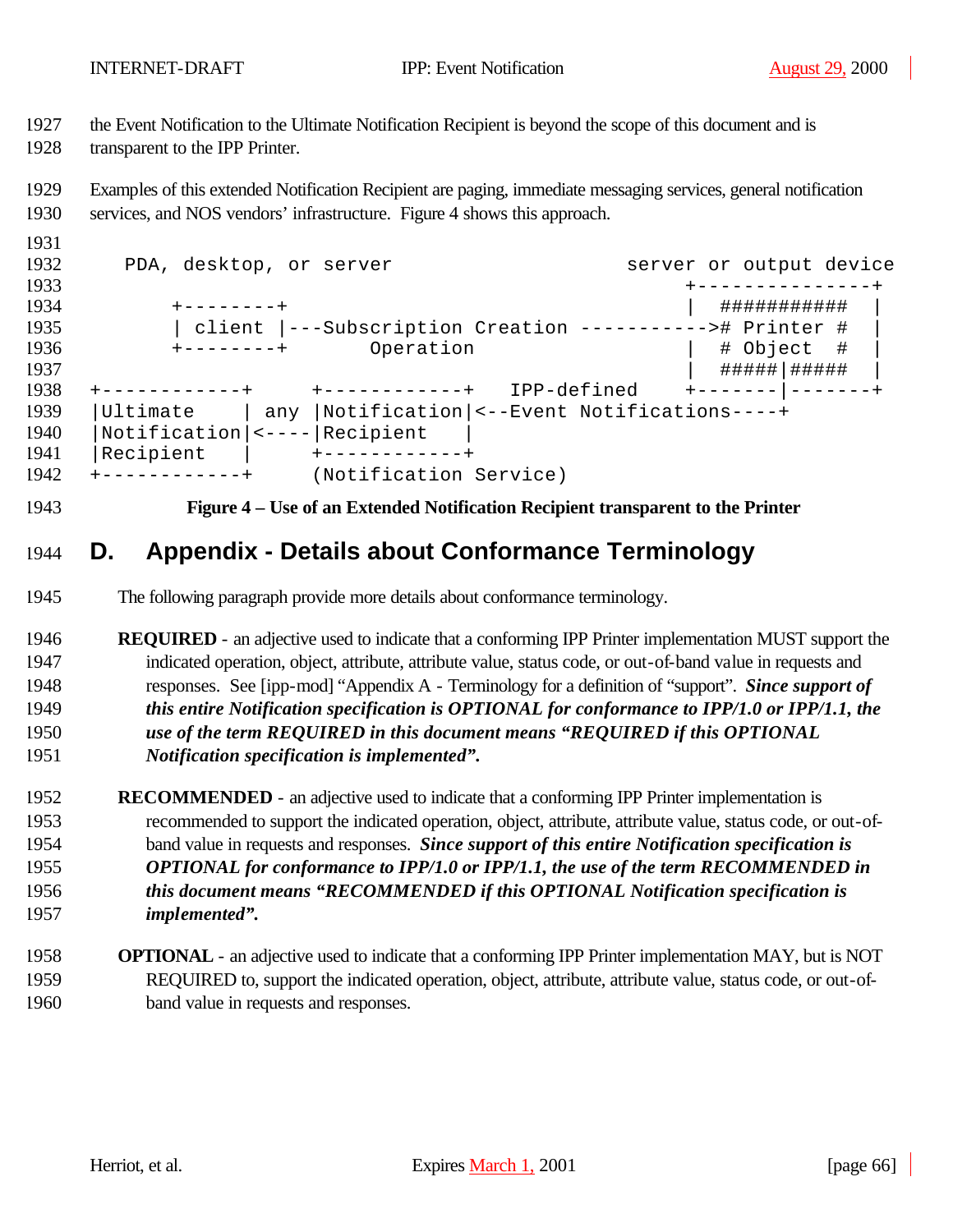# **E. Appendix - Object Model for Notification**

 This section describes the Notification object model that adds a Subscription Object which together with the Job and Printer object provide the complete Notification semantics.



 This sub-section defines the object relationships between the Printer, Job, and Subscription Objects by example. Whether Per-Printer Subscription Objects are actually contained in a Printer object or are just bi-directionally associated with them in some way is IMPLEMENTATION DEPENDENT and is transparent to the client.

Similarly, whether Per-Job Subscription Objects are actually contained in a Job object or are just bi-directionally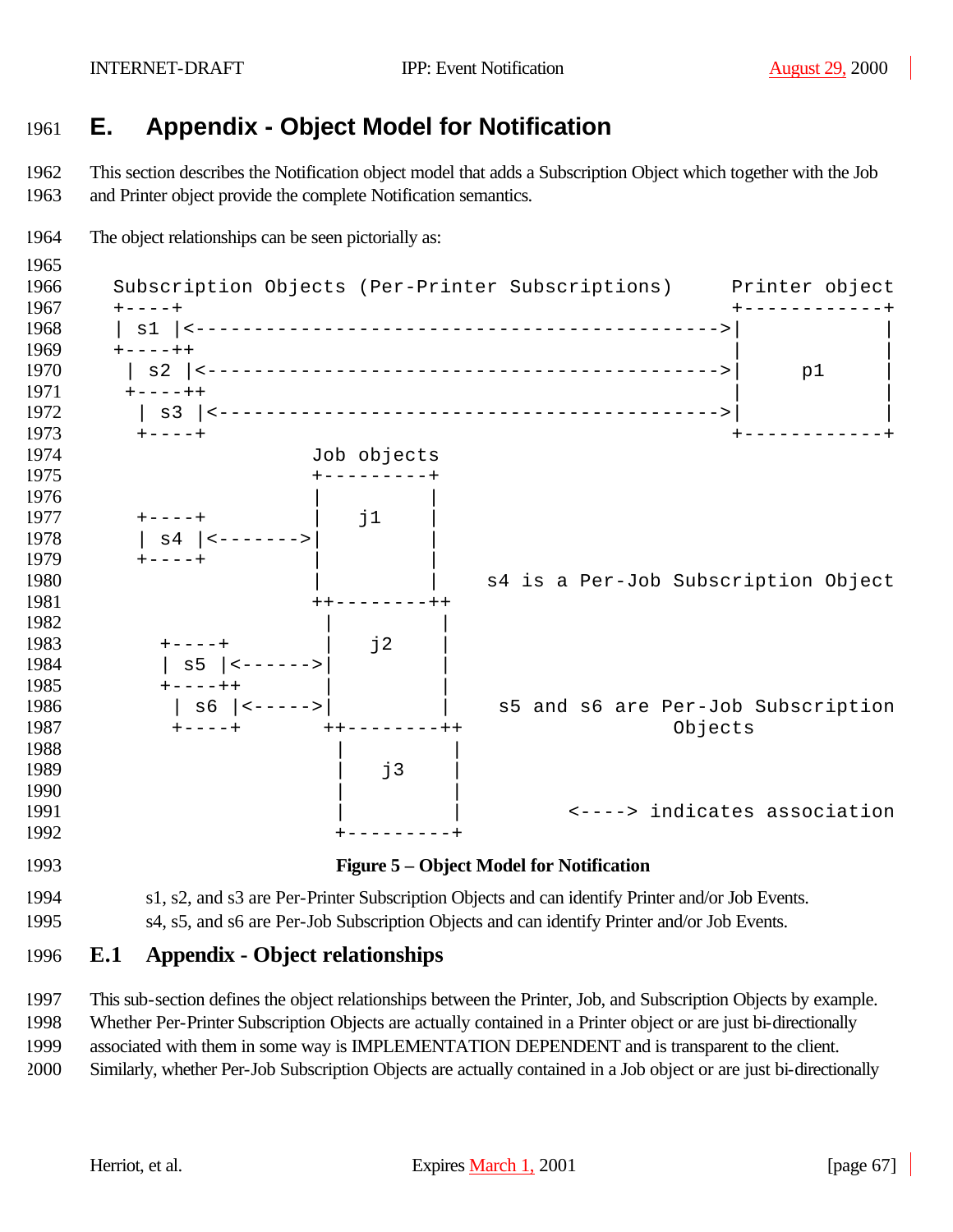associated with them in some way is IMPLEMENTATION DEPENDENT and is transparent to the client. The object relationships are defined as follows:

## **E.2 Printer Object and Per-Printer Subscription Objects**

- 1. The Printer object contains (is associated with) zero or more Per-Printer Subscription Objects (p1 contains s1-s3 Per-Printer Subscription Objects).
- 2. Each Per-Printer Subscription Object (s1, s2, and s3) is contained in (or is associated with) exactly one Printer object (p1).

### **E.3 Job Object and Per-Job Subscription Objects**

- 1. A Job object (j1, j2, j3) is associated with zero or more Per-Job Subscription Objects (s4-s6). Job j1 is associated with Per-Job Subscription Object s4, Job j2 is associated with Per-Job Subscription Objects s5 and s6, and Job j3 is not associated with any Per-Job Subscription Object.
- 2. Each Per-Job Subscription Object is associated with exactly one Job object.

# **F. Appendix - Per-Job versus Per-Printer Subscription Objects**

 Per-Job and Per-Printer Subscription Objects are quite similar. Either type of Subscription Object can subscribe to Job Events, Printer Events, or both. Both types of Subscription Objects can be queried using the Get- Subscriptions and Get-Subscription-Attributes operations and canceled using the Cancel-Subscription operation. Both types of Subscription Objects create Subscription Objects which have the same Subscription Object attributes defined. However, there are some semantic differences between Per-Job Subscription Objects and Per- Printer Subscription Objects. A Per-Job Subscription Object is established by the client when submitting a job and after creating the job using the Create-Job-Subscriptions operation by specifying the "job-id" of the Job with the "notify-job-id" attribute. A Per-Printer Subscription Object is established between a client and a Printer using the Create-Printer-Subscriptions operation. Some specific differences are:

- 1. A client usually creates one or more Per-Job Subscription Objects as part of the Job Creation operations (Create-Job, Print-Job, and Print-URI), rather than using the OPTIONAL Create-Job-Subscriptions operation, especially since Printer implementations NEED NOT support the Create-Job-Subscriptions operation, since it is OPTIONAL.
- 2. For Per-Job Subscription Objects, the Subscription Object is only valid while the job is "not-complete" (see sections 5.4.3) while for the Per-Printer Subscription Objects, the Subscription Object is valid until the time (in seconds) that the Printer returned in the "notify-lease-expiration-time" operation attribute.
- 3. Job Events in a Per-Job Subscription Object apply only to "one job" (the Job created by the Job Creation operation or references by the Create-Job-Subscriptions operation) while Job Events in a Per-Printer Subscription Object apply to ALL jobs contained in the IPP Printer.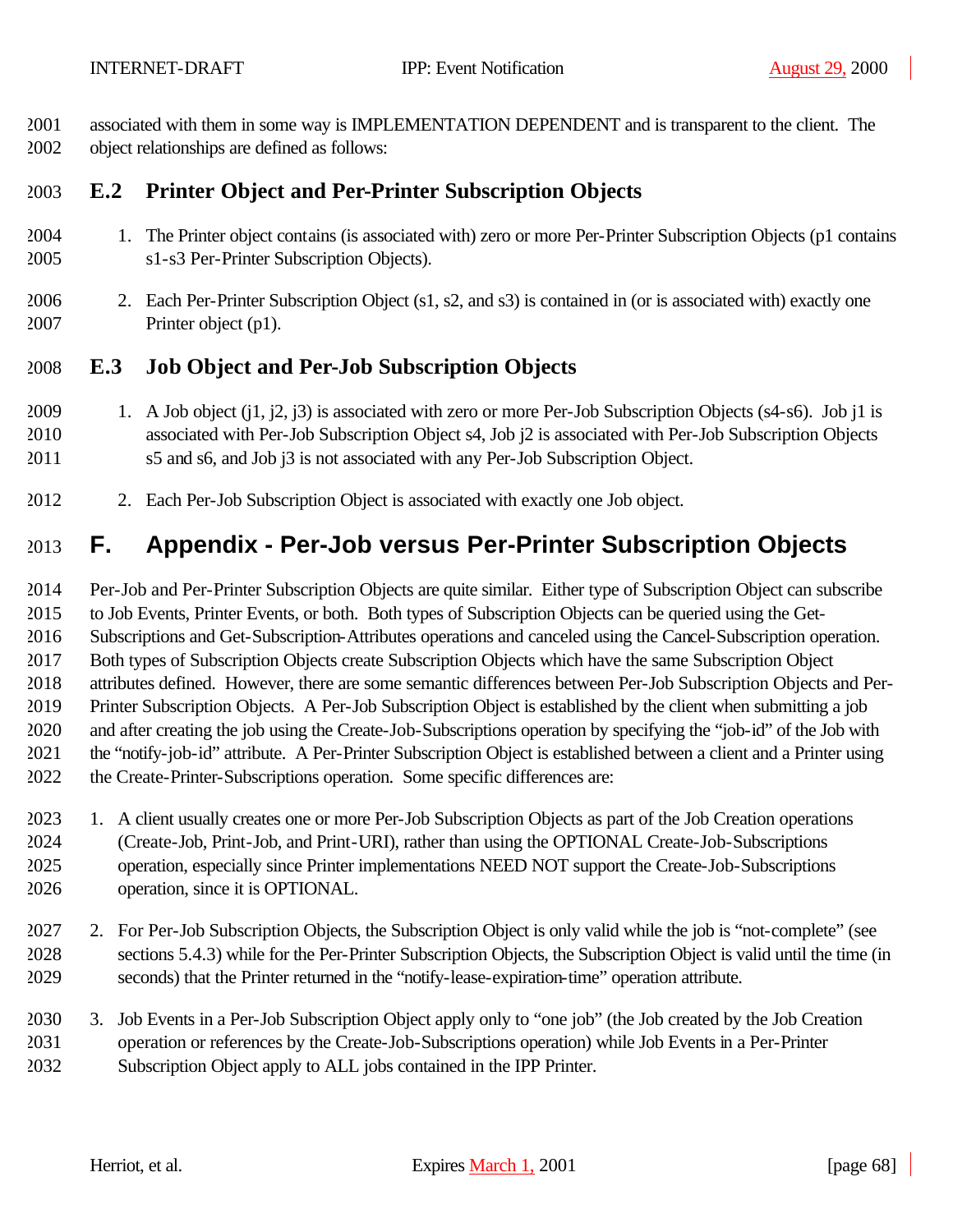# 2033 **G.Appendix: Change History (to be removed for Internet-Draft)**

2034 This section summarizes the changes to the document. Each sub-section is in *reverse* chronological order. Adding 2035 or removing ISSUES that don't change the document are not listed here.

### 2036 **G.1Changes to the June 30, 2000 version to create the July 13, 2000 version**

- 2037 The following changes were made to the June 30, 2000 version to create the July 13, 2000 version based on the 2038 agreements reached at the July IPP WG meeting:
- 2039 1.Deleted the "notify-max-job-subscriptions" and "notify-max-printer-subscriptions" Printer Description attributes, 2040 since the maximum cannot be guaranteed.
- 2041 2. Added the "notify-time-interval (integer(0:MAX)) Subscription Template attribute to give Subscribing Client
- 2042 control over moderation of 'job-progress' Event Notifications that MUST be implemented if and only if the
- 2043 'job-progress' event is implemented. There are no default or supported Printer attributes.
- 2044 3. Removed the idea that a Delivery Method MAY allow the Printer to moderate certain high frequencey events.
- 2045 4. Clarified that the Printer MUST treat the address part of the "notify-recipient-uri" attribute value as opaque.
- 2046 5. Added the REQUIRED 'printer-stopped' event and the OPTIONAL 'job-stopped' event.
- 2047 6. Deleted the 'job-purged' event.
- 2048 7.Deleted the "notify-persistence" Subscription Template attribute.
- 2049 8.Clarified the concept of Compound Event Notifications used by both 'mailto' and 'indp'.
- 2050 9. Clarified that a Printer MUST cancel a Subscription if it gets hard errors when sending that will never change.
- 2051 10. Clarified Figure 3 Opaque Use of a Notification Service Transparent to the Client to indicate that the Printer 2052 **includes the Notification Service.**

### 2053 **G.2Changes to the May 10, 2000 version to create the June 30, 2000 version**

- 2054 The following changes were made to the May 10, 2000 version to create the June 30, 2000 version based on the 2055 agreements reached at the May IPP WG meetings and subsequent teleconferences:
- 2056 1.Editorially reorganized and revised the document so that information is stated only once. Moved supplementary 2057 material to appendices.
- 2058 2. Cleaned up the terminology so that it is used consistently throughout the document; capitalized such terms. 2059 Simplified the descriptions of each term.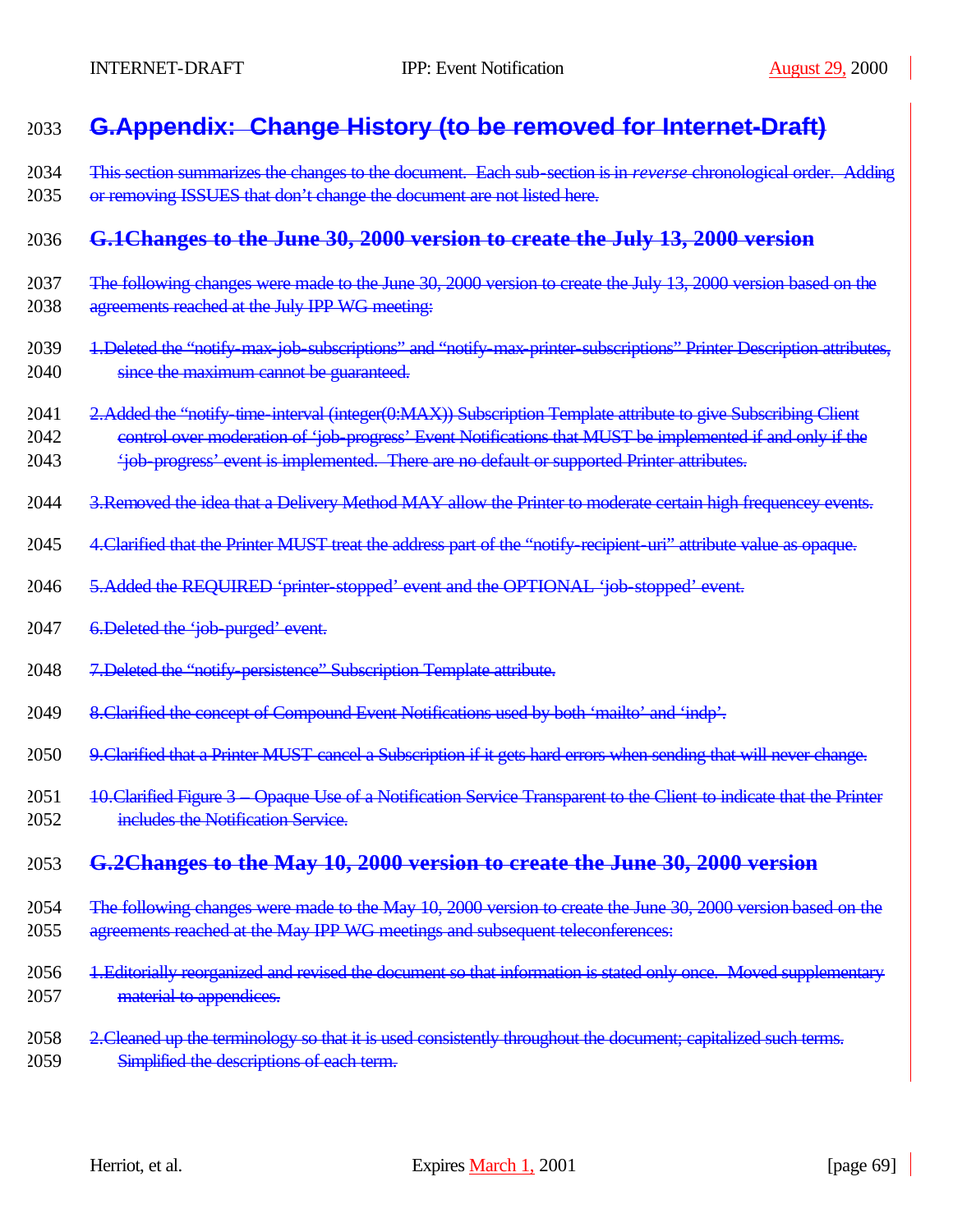| 2060 | 3. Recast the Subscription attributes to be Subscription Template and Subscription Description attributes following   |
|------|-----------------------------------------------------------------------------------------------------------------------|
| 2061 | the IPP/1.1 model for Jobs. Therefore, a few attribute names were changed to make them consistent.                    |
| 2062 | 4. Reworked the operation descriptions to align with the style in [ipp-mod].                                          |
| 2063 | 5. Made the validation and processing of Subscription Template attributes be the same for Job Creation                |
| 2064 | Operations, Create Job Subscriptions, and Create Printer Subscriptions operations (and defined in one place)          |
| 2065 | and as similar to validation of jobs as possible (though there are some differences since one request can             |
| 2066 | generate multiple Subscription objects.                                                                               |
| 2067 | 6. Clarified the error handling for all operations.                                                                   |
| 2068 | 7. Removed the "notify text-format" and "notify additional formats" Subscription Template attributes and added        |
| 2069 | the "notify job id" Subscription Description attribute.                                                               |
| 2070 | 8. The client can supply one or more Subscription Template Attribute Groups in all Subscription Creation requests     |
| 2071 | and the printer returns Subscription Object Attributes groups for each Subscription object created.                   |
| 2072 | Consequently, an "s" was added to Create Job Subscriptions and Create Printer Subscriptions operations.               |
| 2073 | 9. Reorganized the Events, so that some of the Events represent a group of events and the rest are sub-events. This   |
| 2074 | reduces the number of Subscribed Events that a Printer needs to support in one Subscription from 5 to 2. It           |
| 2075 | also means that the event that is delivered is one of the Subscribed events, not necessarily the trigger event, so    |
| 2076 | "notify trigger event" was renames to "notify subscribed event" in the Event Notification.                            |
| 2077 | 10. Added the 'printer-full' and 'printer-not-almost-idle' Events to go along with the 'printer-no-longer-full' and   |
| 2078 | 'printer almost idle' Events. Renamed the 'printer queue changed' Event to 'printer queue order changed'.             |
| 2079 | 11. Clarified what MUST be in a Delivery Method Document.                                                             |
| 2080 | 12. Removed "persistent-jobs-supported" Printer Description attribute, since it has nothing to do with Notifications  |
| 2081 | and is not needed to describe Subscription object persistence.                                                        |
| 2082 | 13. Changed notify max printer subscriptions supported (integer(0:MAX)) and notify max job subscriptions-             |
| 2083 | supported (integer(0:MAX)) so that MAX means no limit and 0 means no subscriptions are (currently)                    |
| 2084 | allowed, so as to give a way to turn off accepting new subscriptions.                                                 |
| 2085 | G.3Changes to the March 8, 2000 version to create the May 10, 2000 version                                            |
| 2086 | The following changes were made to the March 8, 2000 version to create the May 10, 2000 version based on the          |
| 2087 | agreements reached at the April IPP WG meetings and subsequent teleconferences:                                       |
| 2088 | 1. Change "notify format" to "notify text format" and made it apply only to the format of the "notify text" (formerly |
| 2089 | called "human readable report") and Human Consumable form. A new attribute "notify additional formats"                |

specifies the formats for the Machine Consumable contents of Delivery Methods that support multiple formats.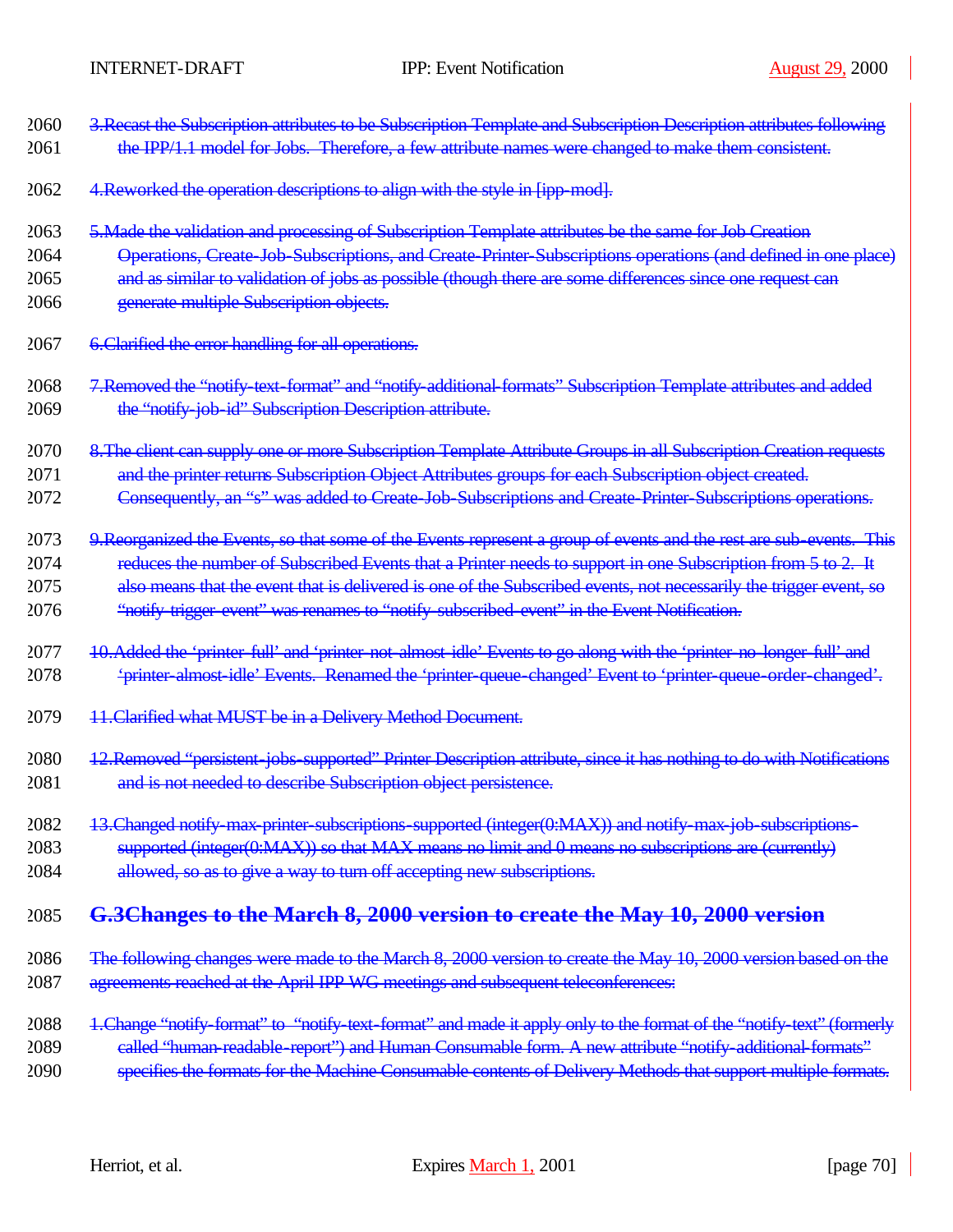- 2091 2. Change the "job-notify" collection attribute in Job Creation operations to be multiple "notify-xxx" attributes. This
- 2092 change eliminates the need for collection values. It also means that a Job Creation operation can create only 2093 one Subscription Object.
- 2094 3.Change the Machine Consumable form to be transport independent.
- 2095 4. Reduce the set of REQUIRED attributes in the Machine Consumable form and add the OPTIONAL "notify-
- 2096 attributes" attribute that allows a client to request additional attributes.
- 2097 5. Specify the information that SHOULD be in the Human Consumable form

### 2098 **G.4Changes to the March 6, 2000 version to create the March 8, 2000 version**

- 2099 The following changes were made to the March 6, 2000 version to create the March 8, 2000 version based on the 2100 agreements reached on the mailing list:
- 2101 1. Changed the name of the SNMP Delivery Method from 'snmp' to 'snmpnotify', since the Notification Recipient 2102 isn't an SNMP agent.
- 2103 2. Clarified that an implementation with only a single value for persistent-jobs-supported (boolean) or persistent-2104 subscriptions-supported (boolean) MAY make it settable to the single value or make it not-settable.

### 2105 **G.5Changes to the February 2, 2000 version to create the March 6, 2000 version**

- 2106 The following changes were made to the February 2, 2000 version to create the March 6, 2000 version based on
- 2107 the agreements reached on the mailing list, at the February IPP WG meetings, and reflected in the minutes:
- 2108 1.Clarified that this extension is intended as an extension to IPP/1.0, IPP/1.1, and future versions.
- 2109 2.Allocated the operation-id 0x0016 to 0x001B values for the Notification operations defined in the document.
- 2110 3. Pre-pended the word "subscription-" on the front of the "request-id" Subscription Object attribute to distinguish
- 2111 it from the "request-id" parameter that is sent in every request and response.
- 2112 4. Added the term "settable" for describing attributes that are not READ-ONLY.
- 2113 5. Added the term "Subscription Creation Operation" to stand for any operation that can create a Subscription
- 2114 Object: Job Creation operations (Create-Job, Print-Job, and Print-URI), Create-Job-Subscriptions, and 2115 Create-Printer-Subscriptions.
- 2116 6.Changed the "subscriber-user-name" (name(MAX)) Subscription Object attribute from OPTIONAL to 2117 REQUIRED.
- 2118 7. Changed the name and semantics of "notify-printer-up-time(integer(1:MAX)) to notify-server-up-time so that it 2119 can be either the Printer's uptime or a Notification Delivery Service uptime.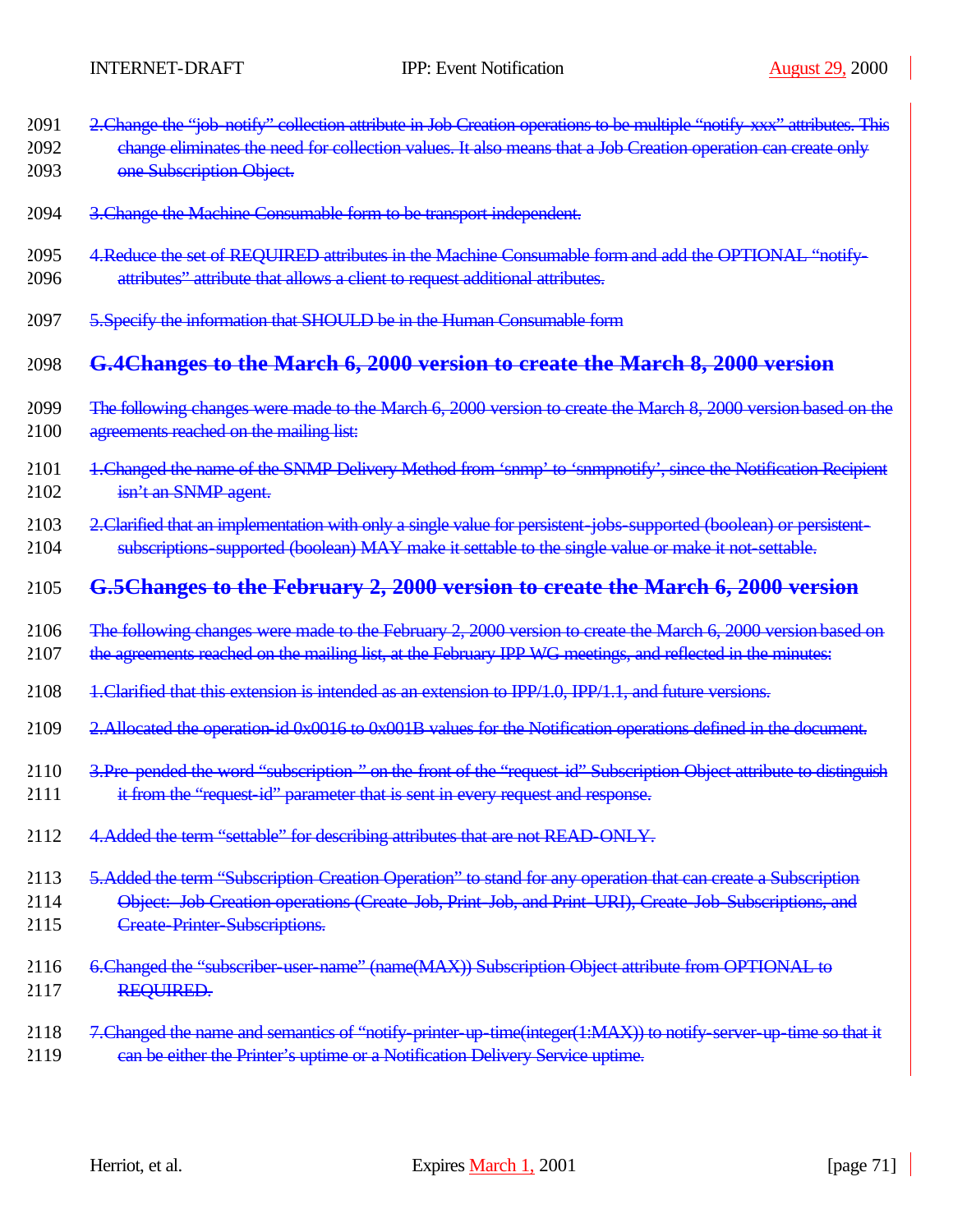| 2120 | 8. Added the 'ipp:', 'indp:', 'mailto:, and 'snmp:' notification delivery schemes to the definition of the "notify-       |
|------|---------------------------------------------------------------------------------------------------------------------------|
| 2121 | recipients" to indicate possible schemes.                                                                                 |
| 2122 | 9. Changed the name and semantics of "notify text-format" (mimeMediaType) to "notify-format" so that it can be            |
| 2123 | used to specify either Human Consumable or Machine Consumable formats where the implementation supports                   |
| 2124 | both. Clarified that this attribute controls whatever variable Notification Content that the implementation               |
| 2125 | supports, which may be an attachment to the fixed content format or the contents of the "human readable-                  |
| 2126 | report" (text(MAX)) attribute. Clarified that an implementation NEED NOT support all of its supported                     |
| 2127 | Notification Content formats with all of its supported Delivery Methods.                                                  |
| 2128 | 10.Added 'text/xml', 'application/ipp', 'application/postscript', and 'image/tiff' and additional example MIME            |
| 2129 | media types for "notify format" (mimeMediaType).                                                                          |
| 2130 | 11. Clarified that the recommend way for a client to determine whether or not a Printer supports Per Job                  |
| 2131 | Subscriptions is to query the Printer's "notify max job subscriptions supported" attribute, since Create Job-             |
| 2132 | Subscriptions is an OPTIONAL operation.                                                                                   |
| 2133 | 12. Clarified that the recommend way for a client to determine whether or not a Printer supports Per-Printer              |
| 2134 | Subscriptions is to query the Printer's "operations-supported" attribute to see if the Create-Printer-                    |
| 2135 | Subscriptions operations is supported, since this is the usual way to determine a Printer's capabilities.                 |
| 2136 | 13. Clarified that if "persistent-jobs-supported" (boolean) and "persistent-subscriptions-supported" (boolean) are        |
| 2137 | settable, then setting them must affect whether or not jobs and subscriptions are persistent.                             |
| 2138 | 14. Allowed Delivery Methods to send operations with or without a response, depending on the definition of the            |
| 2139 | Delivery Method.                                                                                                          |
| 2140 | 15. Indicated that a deliver method definition is free to REQUIRE that the client supply the "notify user-data"           |
| 2141 | attribute.                                                                                                                |
| 2142 | 16. Required that the Printer support the "job-uri" operation attribute as a target, in addition to "printer-uri" & "job- |
| 2143 | id", i.e., keep consistent with all Job operations.                                                                       |
| 2144 | 17. Changed the 'none' out of band value to be a reference to the collection document [ipp-coll], since the use for       |
| 2145 | it in this document is with the 'collection' attribute syntax.                                                            |
| 2146 | 18. Clarified that a conforming implementation MUST support the 'collection' attribute syntax, since that is required     |
| 2147 | in Job Creation operations.                                                                                               |
| 2148 | 19. Allocated the values to the new status codes defined in this document.                                                |
| 2149 | 20. Allocated the [ipp-pro] subscription attributes tag and notification attributes tag delimiter tags to delimit         |
| 2150 | Subscription attributes and Notification Content attributes in requests and responses.                                    |
|      |                                                                                                                           |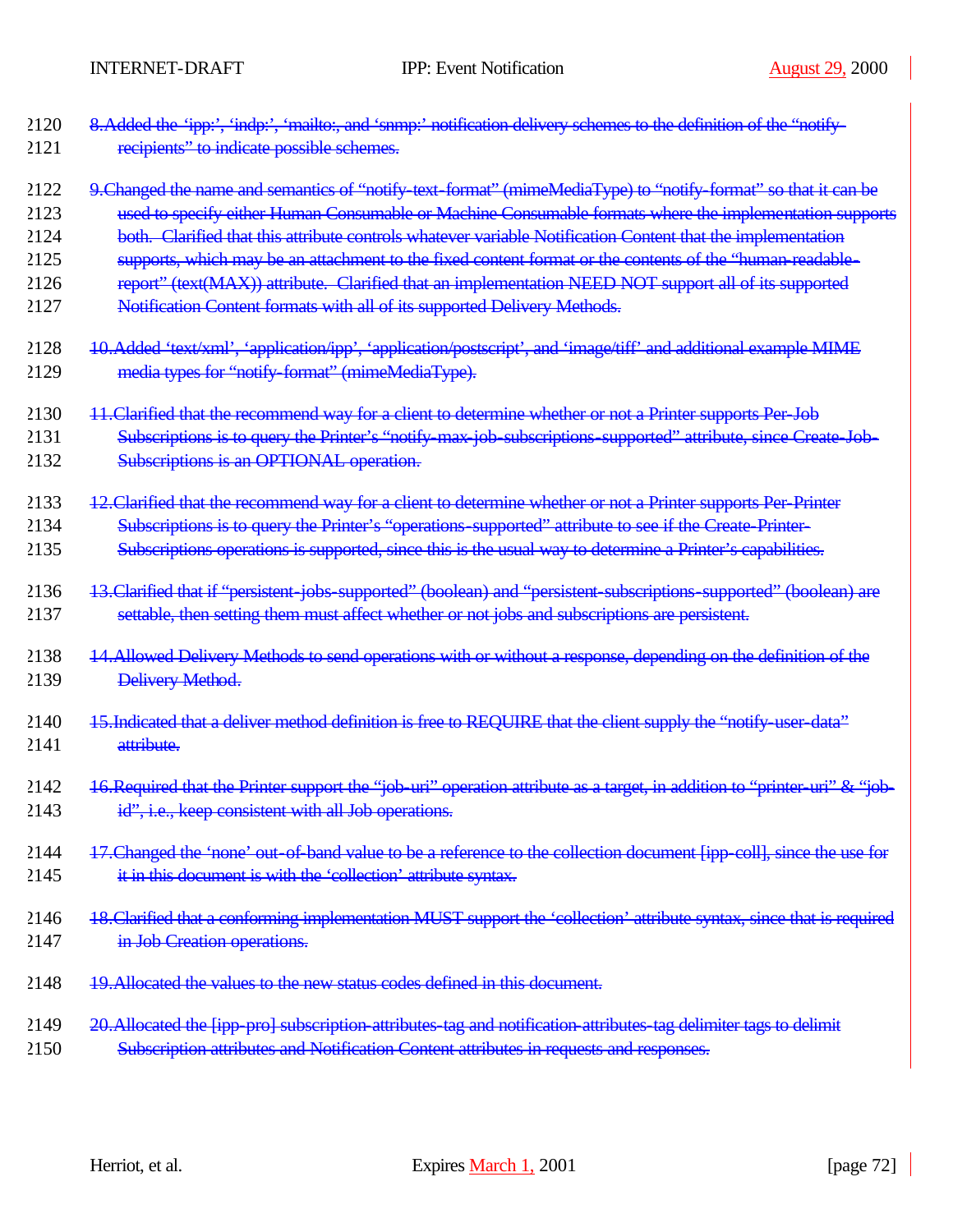- 2151 21. Changed the 'server-error-too-many-subscriptions' and 'server-error-too-many-events' to be client errors,
- 2152 i.e., 'client-error-too-many-subscriptions' and 'client-error-too-many-events', since other errors of this type 2153 are client errors.

## 2154 **G.6Changes to the October 14, 1999 version to create the February 2, 2000 version**

- 2155 The following changes were made to the October 14, 1999 version to create the February 2, 2000 version based
- 2156 on the agreements reached at the October and December IPP WG meetings and reflected in the minutes:
- 2157 1.Added a Java Listener as an example of a Notification Recipient.
- 2158 2. Clarified the object relationships.
- 2159 3.Clarified how job Events differ for Per-Job versus Per-Printer Subscriptions.
- 2160 4. Added the ability for the Machine Consumable form to contain a Human Readable "human-readable-report" 2161 (text) attribute so that both forms could be sent in the same Notification.
- 2162 5.Clarified that the 'none' value for notify-text-format (mimeMediaType) has to be out-of-band, not the text string 2163 'none' as a mimeMediaType.
- 2164 6.Clarified that 'none' means send the Machine Consumable form without the "human-readable-report" (text) 2165 attribute, if it is defined.
- 2166 7.Clarified that Notification Recipients MUST be able to accept unrecognized attributes.
- 2167 8. Allowed the notification Delivery Method definition to be modeled as (1) a request with an operation code 2168 without a response, (2) a request with a operation code with a response or (3) a response with a status code.
- 2169 9. Added "notify-text-format" (mimeMediaType) and "human-readable-report" (text(MAX)) to be able to be sent 2170 in a Notification content, if the notification Delivery Method Document permits it.
- 2171 10.Added "job-k-octets" (integer(0:MAX)), "job-impressions" (integer(0:MAX)), and "job-media-sheets"
- 2172 (integer(0:MAX)) as OPTIONAL for Notification content for use in job-progress Events to show the target 2173 values so that the Notification Recipient can show a thermometer.
- 2174 11.Added a Subscription Attributes Group (and subscription-attributes tag) the Create-Job-Subscriptions and 2175 Create-Printer-Subscriptions requests and responses.
- 2176 12.Added the 'none' out-of-band value for use with "notify-text-format" (mimeMediaType) attribute.
- 2177 13.Changed the job progress attributes from using -2 to mean 'unknown' as in the PWG Job Monitoring MIB, to 2178 use the 'unknown' out-of-band value.
- 2179